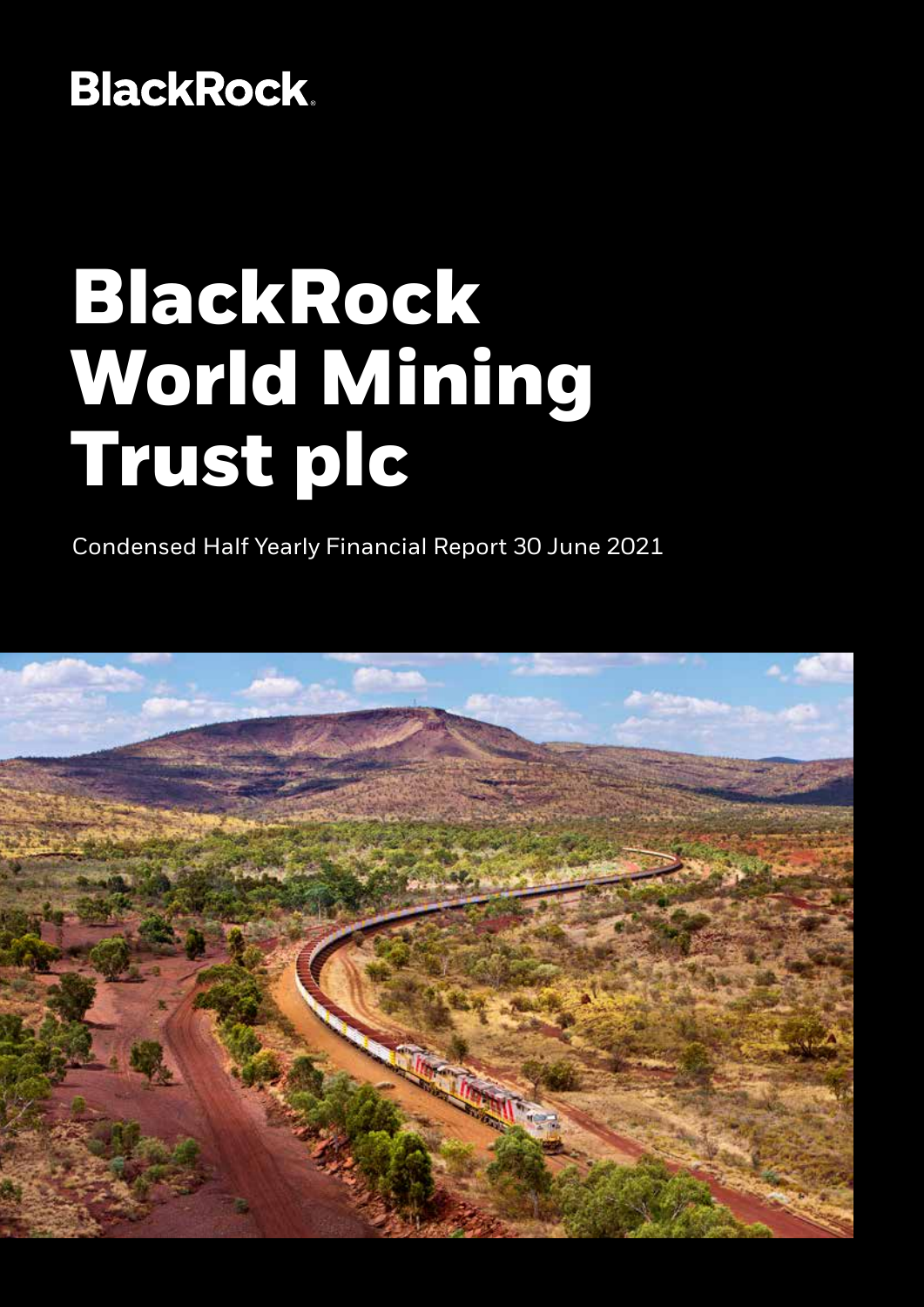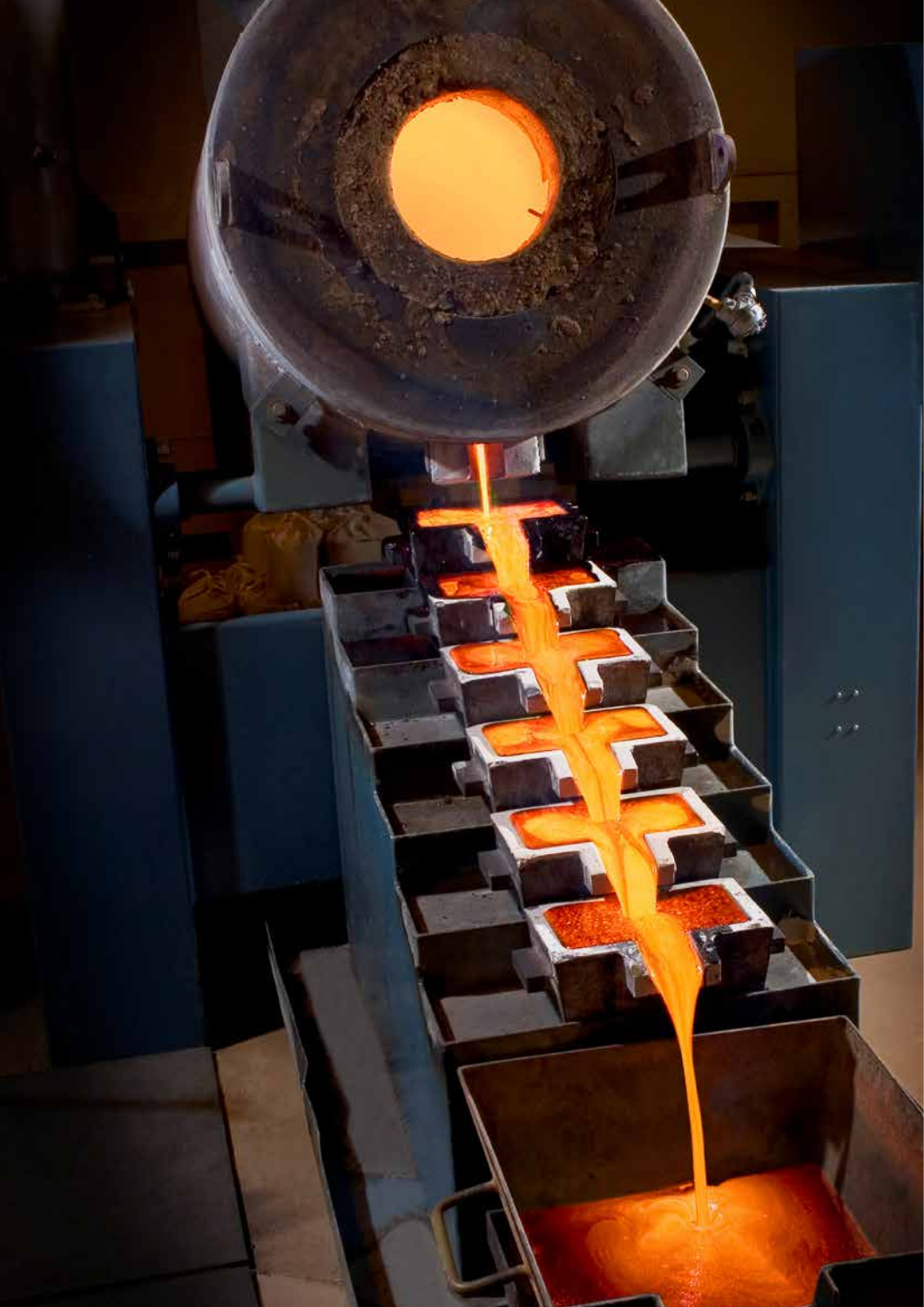# **Financial highlights**

# **616.20p**

NAV per ordinary share **+14.9%**

# **£1,132.3m**

Net assets

**+21.6%**

# **10.00p**

Total interim dividends per share

**+25.0%**

# **+17.4%2, 4**

NAV total return

MSCI ACWI Metals & Mining 30% Buffer 10/40 Index +16.5%4 EMIX Global Mining Index +11.3%4 FTSE All-Share Index +11.1%<sup>4</sup> FTSE 100 +10.9%4

# **608.00p1**

Ordinary share price **+16.5%**

**18.64p**

Revenue return per ordinary share

**+111.3%**

**3.4%2,3**

Yield

# **+18.9%2, 4**

Share price total return

MSCI ACWI Metals & Mining 30% Buffer 10/40 Index +16.5%4 EMIX Global Mining Index +11.3%4 FTSE All-Share Index +11.1%<sup>4</sup> FTSE 100 +10.9%4

Percentage comparisons are at 30 June 2021 against 31 December 2020, apart from the revenue return per ordinary share and total interim dividends per share which are against the six-month period ended 30 June 2020.

- 
- <sup>2</sup> Alternative Performance Measures. See Glossary on pages 48 and 50.
- 3 Based on dividends paid and declared for the six-month period ended 30 June 2021 and share price as at 30 June 2021.
- <sup>4</sup> Performance figures are calculated in sterling terms with dividends reinvested.

 $\left| \right.$ 

Within the gold equity market, the increased focus on shareholder returns continued during the period under review. Newmont Corporation offers the most attractive dividend yield of the senior gold producers, announcing a dividend increase of 79% at the beginning of the year. This was subsequently supplemented by a new gold-linked dividend policy.

PHOTO COURTESY OF NEWMONT CORPORATION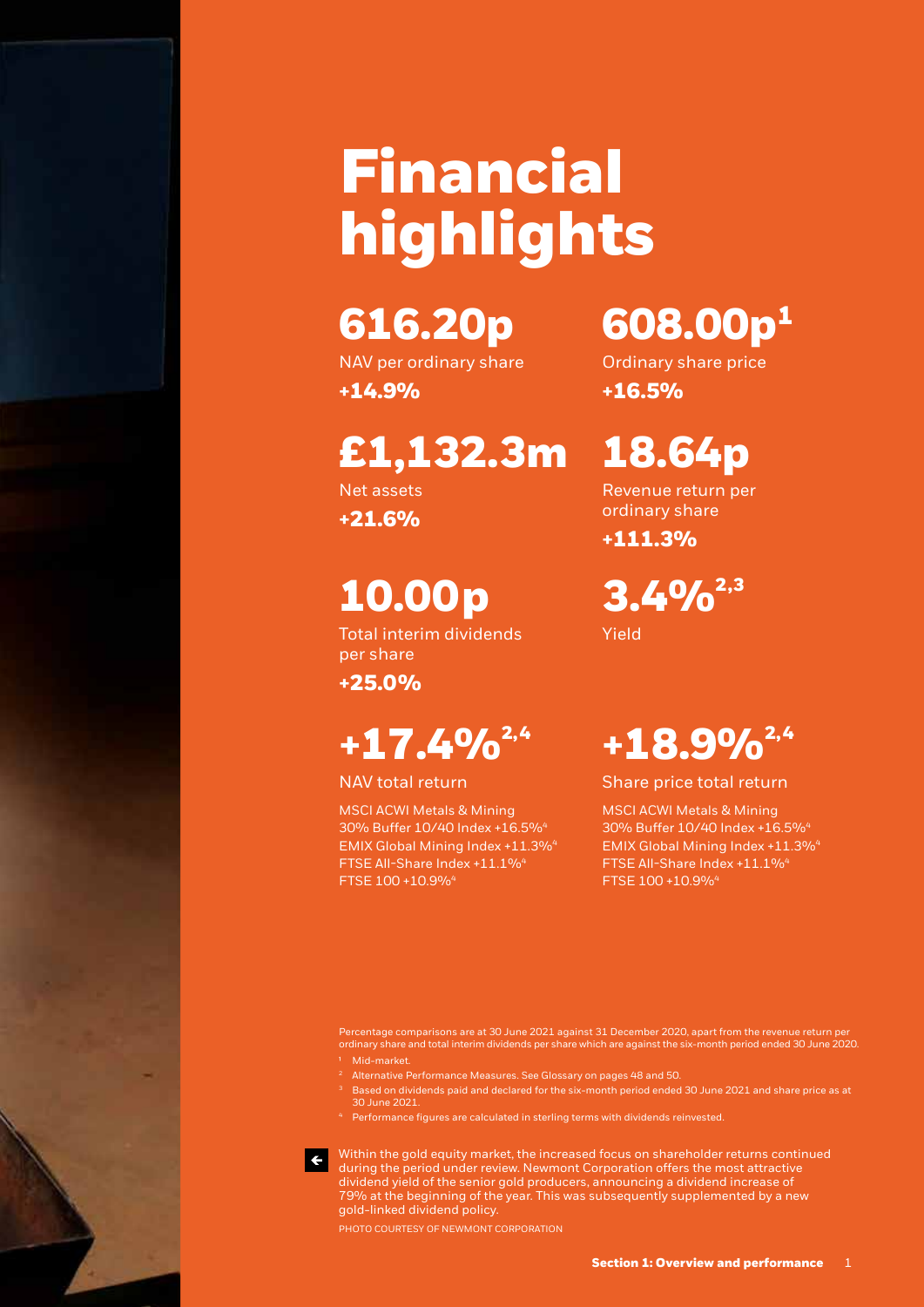# **Why BlackRock World Mining Trust plc?**

# **Investment objective**

The Company's investment policy is to provide a diversified investment in mining and metal assets worldwide, actively managed with the objective of maximising total returns. While the policy is to invest principally in quoted securities, the Company's investment policy includes investing in royalties derived from the production of metals and minerals as well as physical metals. Up to 10% of gross assets may be held in physical metals and up to 20% may be invested in unquoted investments.

# **Reasons to invest**



## **Conviction**

A conviction-led approach to adding value by truly understanding and comparing companies in the mining sector, rather than by betting on the short-term direction of commodity prices. Unconstrained by market cap, sub-sector or region, the Portfolio Managers can invest in a wide range of opportunities.

### $\checkmark$ **Opportunity**

There is an increased focus on sustainability and, globally, regulation is stepping up as the world looks to crack down on pollution and carbon emissions. The Company seeks opportunities in mining companies that produce materials that will help advance these changes, including the need for metals such as nickel, cobalt and lithium to supply the world's growing demand for batteries in everything from iPads to electric vehicles.

### $\overline{\mathscr{S}}$ **Yield**

The Company offers an attractive yield of 3.4%<sup>1</sup> as at 30 June 2021. Whilst mainly invested in equities, the Company makes use of fixed income and unquoted instruments to enhance revenue. The Company's global remit means that the majority of its holdings generate earnings from around the world.

### $\blacktriangledown$ **Expertise**

The Company is managed by BlackRock's Sectors and Thematics team, one of the largest investors in natural resources. The team has the resources to undertake extensive, proprietary, on-the-ground research to get to know the management of the companies in which they invest.

### $\overline{\mathscr{S}}$ **Flexibility**

The Company provides a diversified exposure to the mining sector, with a total return approach. The Portfolio Managers have the ability to use investment tools such as option writing and gearing.



Environmental, Social and Governance (ESG) is a key consideration. Due to the high impact that mining has on communities, countries and the world we live in, as a general approach the Company will not invest in companies which have high ESG risks and no plans to address existing deficiencies.

<sup>1</sup> Alternative Performance Measure, see Glossary on page 50.



#### **A member of the Association of Investment Companies**

Details about the Company are available on the website at blackrock.com/uk/brwm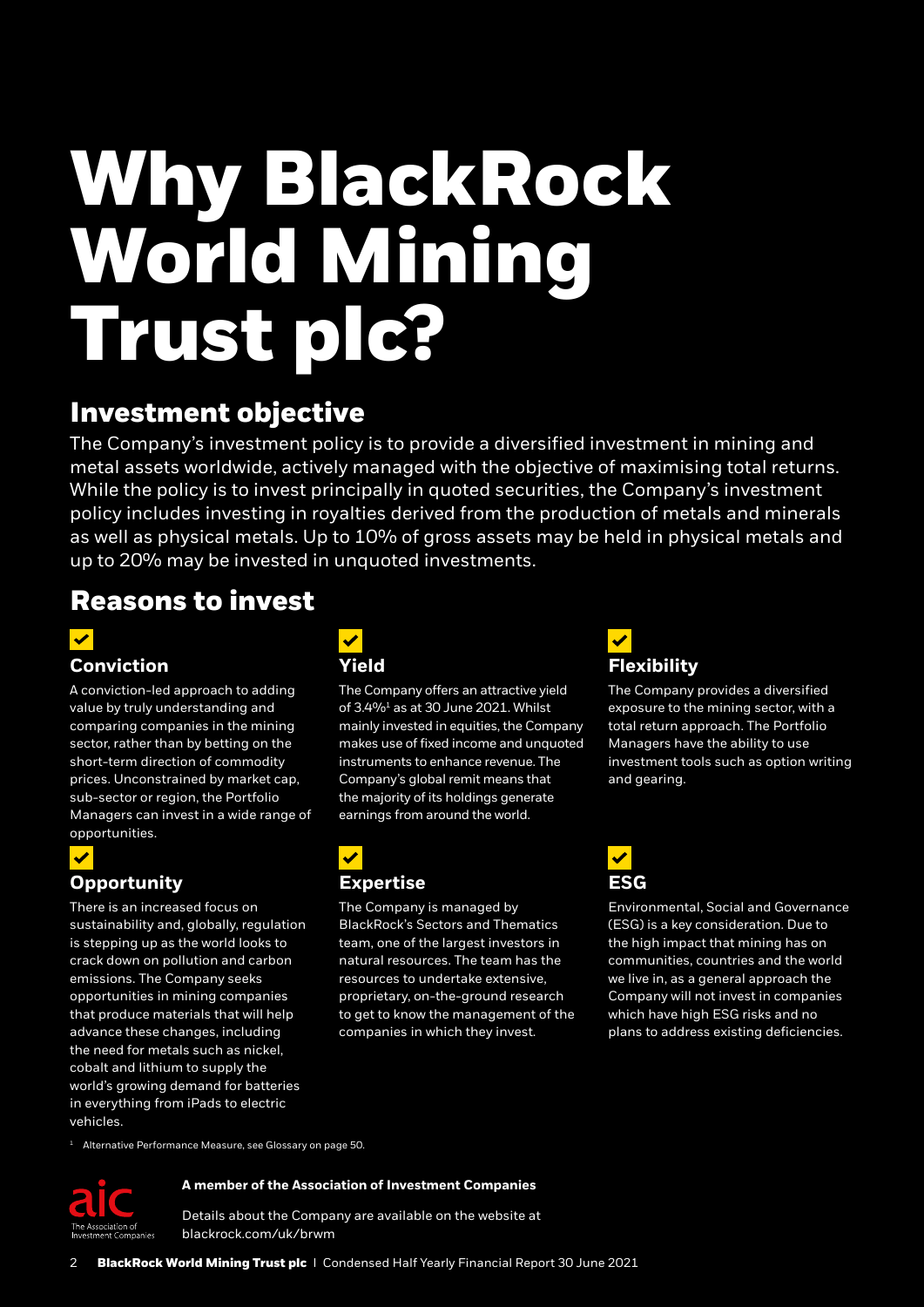# **Contents**

### **Section 1: Overview and performance**

| <b>Financial highlights</b>                            | 1              |
|--------------------------------------------------------|----------------|
| Why BlackRock World Mining Trust plc?                  | $\overline{2}$ |
| Performance record                                     | 4              |
| Chairman's statement                                   | 5              |
| Investment manager's report                            | 7              |
| <b>Section 2: Portfolio</b>                            |                |
| Ten largest investments                                | 17             |
| Investments                                            | 19             |
| Portfolio analysis                                     | 21             |
| <b>Section 3: Governance</b>                           |                |
| Interim management report and responsibility statement | 23             |
| <b>Section 4: Financial statements</b>                 |                |
| Consolidated statement of comprehensive income         | 24             |
| Consolidated statement of changes in equity            | 25             |
| Consolidated statement of financial position           | 26             |
| Consolidated cash flow statement                       | 27             |
| Notes to the financial statements                      | 28             |
| Independent review report                              | 40             |
|                                                        |                |

## **Section 5: Additional information**

| Management and other service providers | 42 |
|----------------------------------------|----|
| Directors                              | 43 |
| Shareholder information                | 44 |
| Glossary                               | 47 |
| Share fraud warning                    | 51 |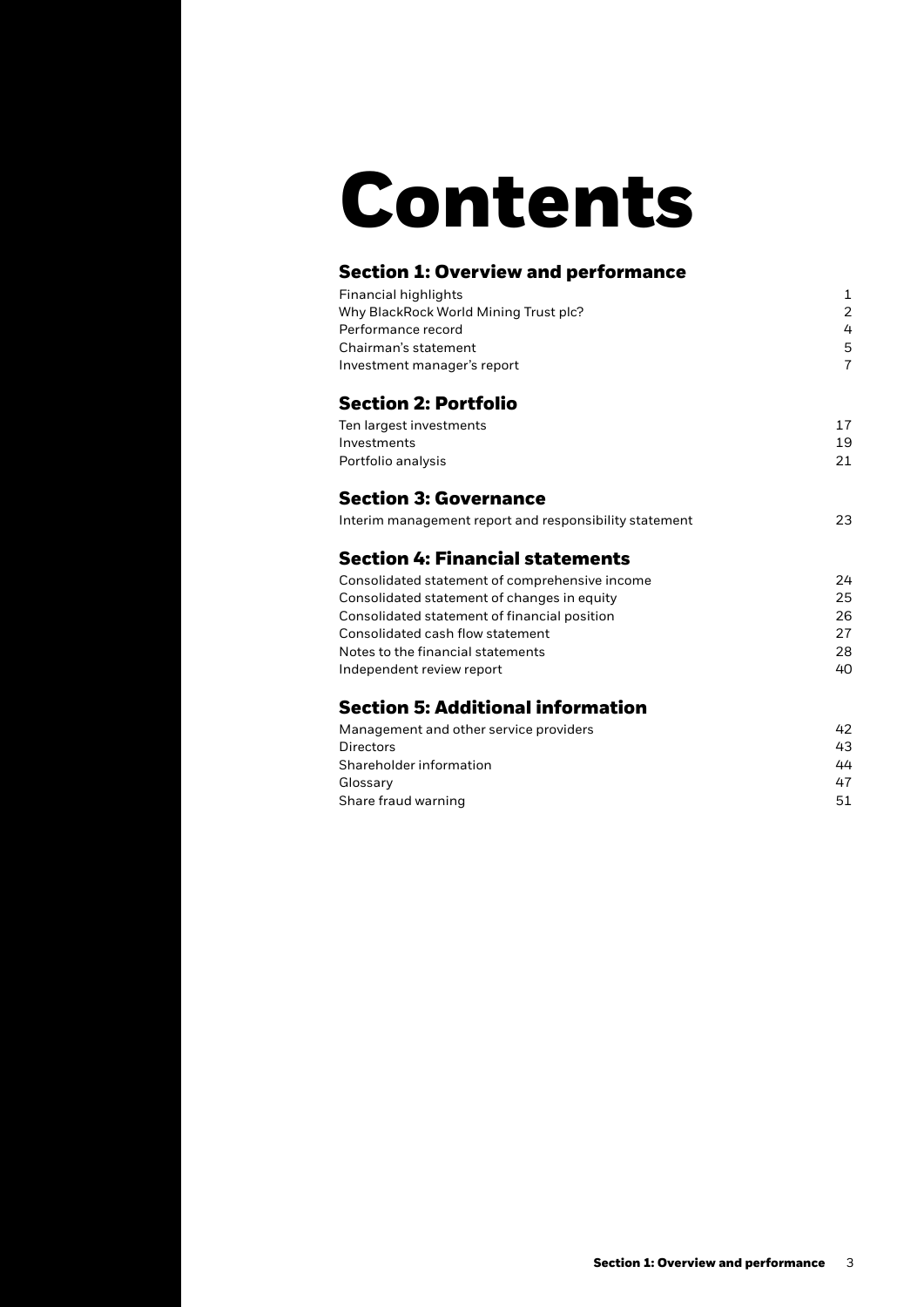# **Performance record**

|                                                                    | As at<br>30 June<br>2021<br>(unaudited) | As at<br>31 December<br>2020<br>(audited) |  |
|--------------------------------------------------------------------|-----------------------------------------|-------------------------------------------|--|
| Net assets $(E'000)^1$                                             | 1,132,270                               | 930.825                                   |  |
| Net asset value per ordinary share (NAV) (pence)                   | 616.20                                  | 536.34                                    |  |
| Ordinary share price (mid-market) (pence)                          | 608.00                                  | 522.00                                    |  |
| Reference Index <sup>4</sup> – net total return                    | 5,318.93                                | 4.566.93                                  |  |
| Discount to net asset value <sup>2,3</sup>                         | 1.3%                                    | 2.7%                                      |  |
| <b>Performance</b>                                                 |                                         |                                           |  |
| Net asset value per share (with dividends reinvested) <sup>3</sup> | $+17.4%$                                | $+31.8%$                                  |  |
| Ordinary share price (with dividends reinvested) <sup>3</sup>      | $+18.9%$                                | +46.7%                                    |  |
| Reference Index - net total return <sup>4</sup>                    | $+16.5%$                                | $+20.6%$                                  |  |

 $1$  The change in net assets reflects market movements, dividends paid and the reissue of ordinary shares from treasury during the period.

<sup>2</sup> This is the difference between the share price and NAV per share with debt at par. Further details of the calculation of the discount are given in the Glossary on page 47.

<sup>3</sup> Alternative Performance Measures, see Glossary on pages 47 to 50. Performance figures are calculated in sterling terms with dividends reinvested.

4 MSCI ACWI Metals & Mining 30% Buffer 10/40 Index (net total return).

|                                           | For the<br>six months<br>ended<br>30 June 2021<br>(unaudited) | For the<br>six months<br>ended<br>30 June 2020<br>(unaudited) | <b>Change</b><br>$\frac{9}{6}$ |
|-------------------------------------------|---------------------------------------------------------------|---------------------------------------------------------------|--------------------------------|
| <b>Revenue</b>                            |                                                               |                                                               |                                |
| Net revenue profit after taxation (£'000) | 33,243                                                        | 15.342                                                        | $+116.7$                       |
| Revenue return per ordinary share (pence) | 18.64                                                         | 8.82                                                          | $+111.3$                       |
| Dividend per ordinary share (pence)       |                                                               |                                                               |                                |
| - 1st interim                             | 4.50                                                          | 4.00                                                          | $+12.5$                        |
| - 2nd interim                             | 5.50                                                          | 4.00                                                          | $+37.5$                        |
| <b>Total dividends paid and payable</b>   | 10.00                                                         | 8.00                                                          | $+25.0$                        |

#### **Annual performance from 30 June 2012 to 30 June 2021**



Sources: BlackRock and Datastream.

Performance data relates to annual performance for the years ended 30 June 2012 to 30 June 2021.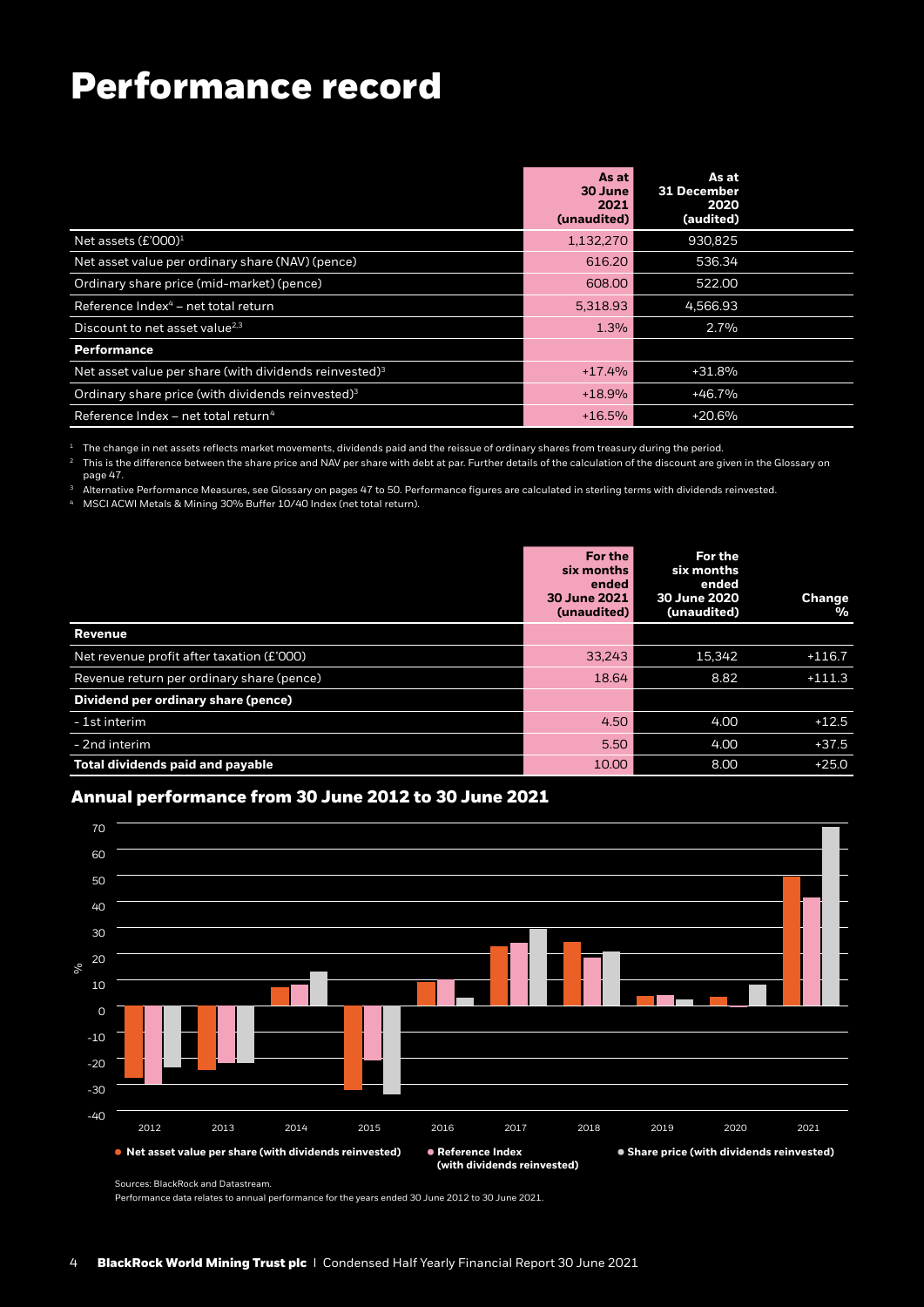# **Chairman's Statement**

# **Dear Shareholder**



**David Cheyne** Chairman

#### **Market overview**

Mining is one of the few industries that has emerged from the worst of the COVID-19 pandemic in a strong financial and operational shape. The sector faced sharply lower prices early in the pandemic only to see many commodities hit multiyear highs in recent months. The ramp-up of the vaccination programme, coupled with government stimulus efforts around the world, has led to a restart in economic activity and driven demand for many commodities.

#### **Performance**

It is pleasing to report that over the six months ended 30 June 2021, the Company's net asset value (NAV) returned +17.4% and the share price +18.9%. The Company's reference index, the MSCI ACWI Metals & Mining 30% Buffer 10/40 Index returned +16.5% (all percentages calculated in sterling terms with dividends reinvested).

Since the period end and up to the close of business on 17 August 2021, the Company's NAV has increased by 1.3% compared to a rise of 1.9% (on a net return basis) in the reference index (with dividends reinvested).

#### **Revenue return and dividends**

The Company's net revenue earnings for the six months to 30 June 2021 amounted to 18.64p per share (six months to 30 June 2020: 8.82p per share) an increase of 111.3%. Whilst dividends have come under pressure in the wider equity markets due to the COVID-19 pandemic, the income from investments held by the Company has remained relatively robust particularly for the iron ore exposed diversified miners

The first quarterly dividend of 4.50p per share was paid on 25 June 2021 and, today, the Board has announced a second quarterly dividend of 5.50p per share which will be paid on 24 September 2021 to shareholders on the register on 27 August 2021, the ex-dividend date being 26 August 2021. It remains the Board's intention to distribute substantially all of the Company's available income.

#### **Discount/premium**

The discount of the Company's share price to the underlying NAV per share finished the period under review at 1.3% on a cum income basis, having stood at 2.7% at the beginning of the period. At the close of business on 17 August 2021, the Company's shares were trading at a discount of 3.9% on a cum income basis.

The Directors recognise the importance to investors that the Company's share price should not trade at a significant premium or discount to NAV, and therefore, in normal market conditions, may use the Company's share buy back and share issue powers to ensure that the share price does not go to an excessive discount or premium to the underlying NAV.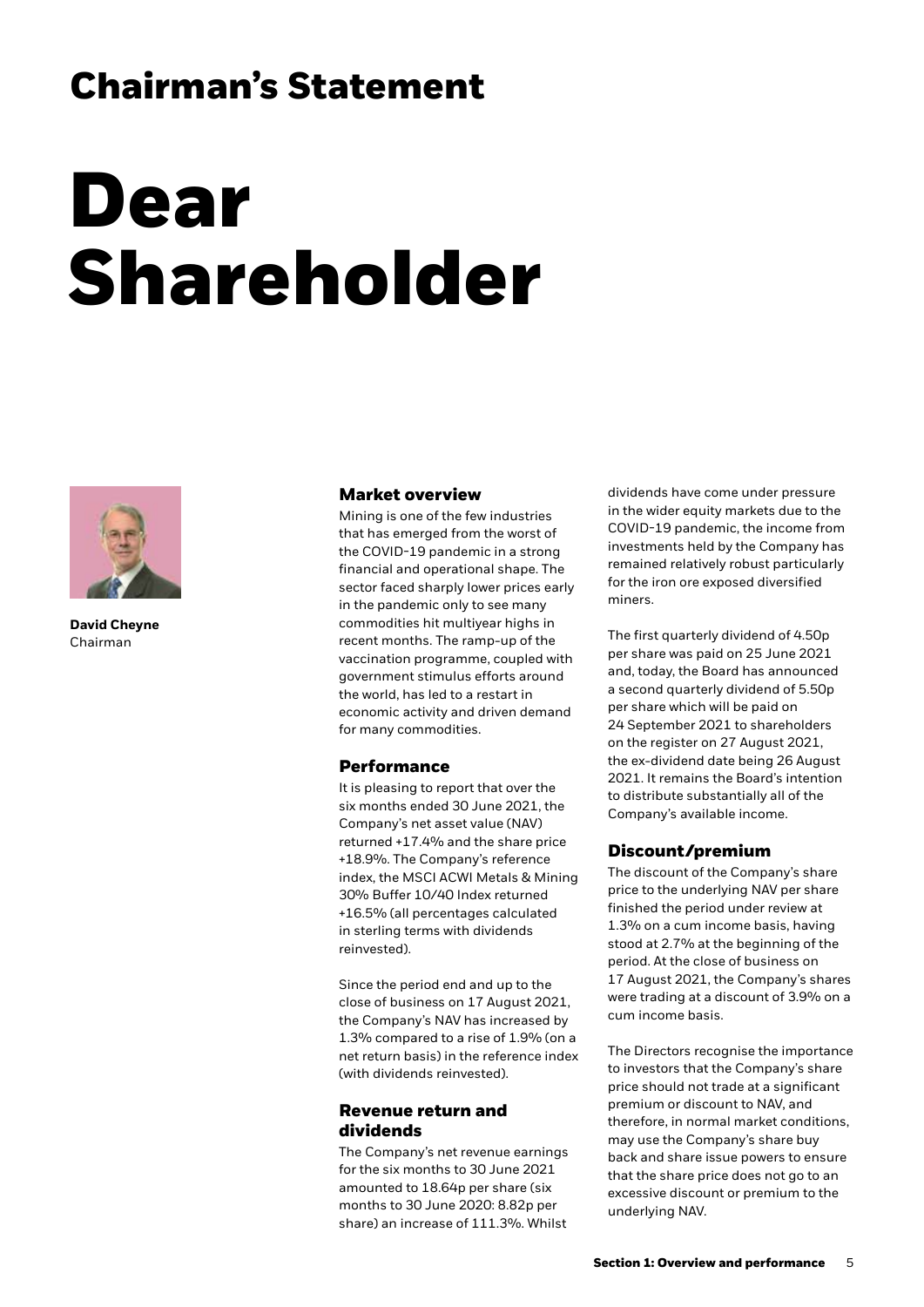Over the six months to 30 June 2021, the Company's shares have traded at an average premium of 0.2%, and within a range of a 4.9% discount to a 3.4% premium. The Company did not buy back any shares during the period. From early February, the Company has reissued 10,200,000 ordinary shares from treasury at a premium to NAV at an average price of 619.48p per share for a total consideration of £63,187,000. Since the period end and up to the date of this report, no further ordinary shares have been reissued or bought back.

#### **Gearing**

The Company operates a flexible gearing policy which depends on prevailing market conditions. It is not intended that gearing will exceed 25% of the net assets of the Company and its subsidiary. Gearing as at 30 June 2021 was 12.4% and maximum gearing during the period was 14.2%.

#### **Board composition**

Ollie Oliveira retired as a Director of the Company on 31 July 2021. This followed the announcement of his appointment to the board of Vale which is the Company's largest investment. The Board would like to express its strong appreciation for his tremendous contribution during his time as a Director.

We are delighted to welcome Srinivasan Venkatakrishnan (Venkat) to the Board. Venkat was appointed as a Director of the Company on 1 August 2021 and brings a wealth of mining and financial experience gained through his vast experience of leading global mining businesses, in a career that spans across six continents and several metals, notably gold.

#### **Outlook**

The near-term outlook for the mining sector remains strong as signs of an economic recovery in many countries continue. Synchronised global infrastructure spending and pent-up demand emerging post-pandemic, together with a time-lag in supply catching up due to underinvestment by mining companies, should create the prospect of a structural upcycle for commodity prices. Climate change and the journey to net zero on carbon emissions will also likely boost demand for certain commodities such as copper (for electric vehicles and charging stations), and lithium (for batteries), and drive some of these prices higher. The mining sector has also performed particularly strongly during periods with significant increases in inflation expectations, which we could see this year.

At the same time, the investment environment is uncertain and volatility is expected to remain given the potential for further waves of COVID-19 infections, a deterioration in US-China trade relations given their importance to the mining sector, and should mining companies revert back to old ways of poor capital discipline, although we are encouraged by management statements and current lower levels of debt. The Company's portfolio is mainly focused on larger market capitalisation, established companies and we see potential for dividends to increase given that prices for mined commodities have surprised to the upside.

#### **David Cheyne**

Chairman 19 August 2021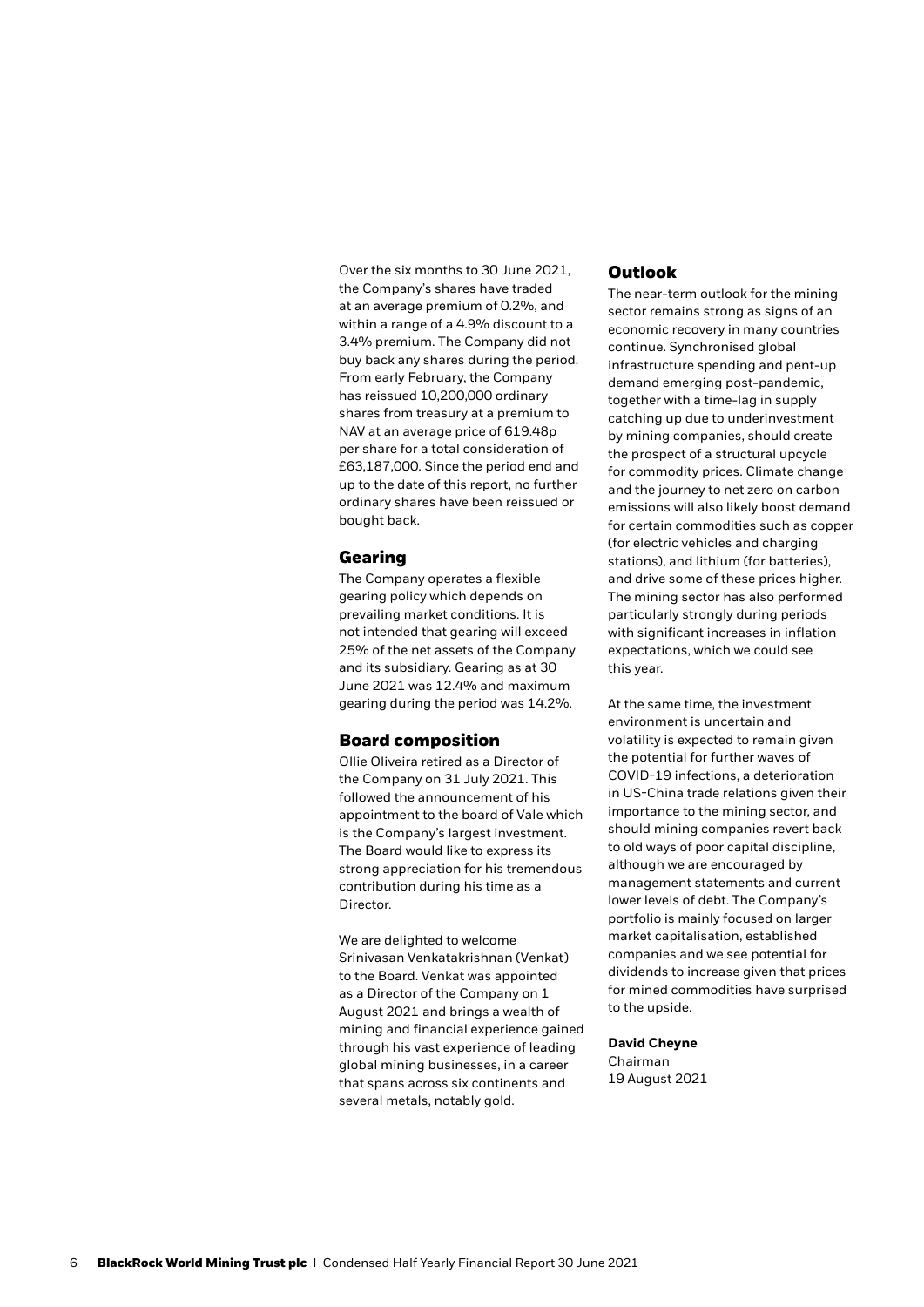# **Investment manager's report**





**Evy Hambro Olivia Markham**

Last year the Company managed to deliver market beating returns on both an absolute basis and compared to the sector, inflation and general indices. In addition, the ability to keep the dividend high compared to large cuts that were made by businesses in other sectors meant income was close to previous levels. It therefore gives us great pleasure in reporting another strong period of performance for the Company as the world economy reopens and the point of peak pain related to the pandemic looks to have passed.

Demand for commodities has not only recovered to pre-pandemic levels but in some cases is already well above. In addition, it seems increasingly

likely that the path to net zero over the next 20 to 30 years will see trillions of dollars invested into commodity heavy infrastructure to help deliver the transition away from a carbon driven global economy. The mining sector has also held the line on capital discipline, despite the tempting siren like calls from higher commodity prices to push the button on building new projects. If companies remain resolute, this should give support for prices to remain stronger for longer as supply growth is pushed further into the future. With demand set to remain solid and the supply response likely lagging behind demand, commodity prices have the potential to deliver strong returns for mining company shareholders.



Source: Datastream, returns shown in sterling terms.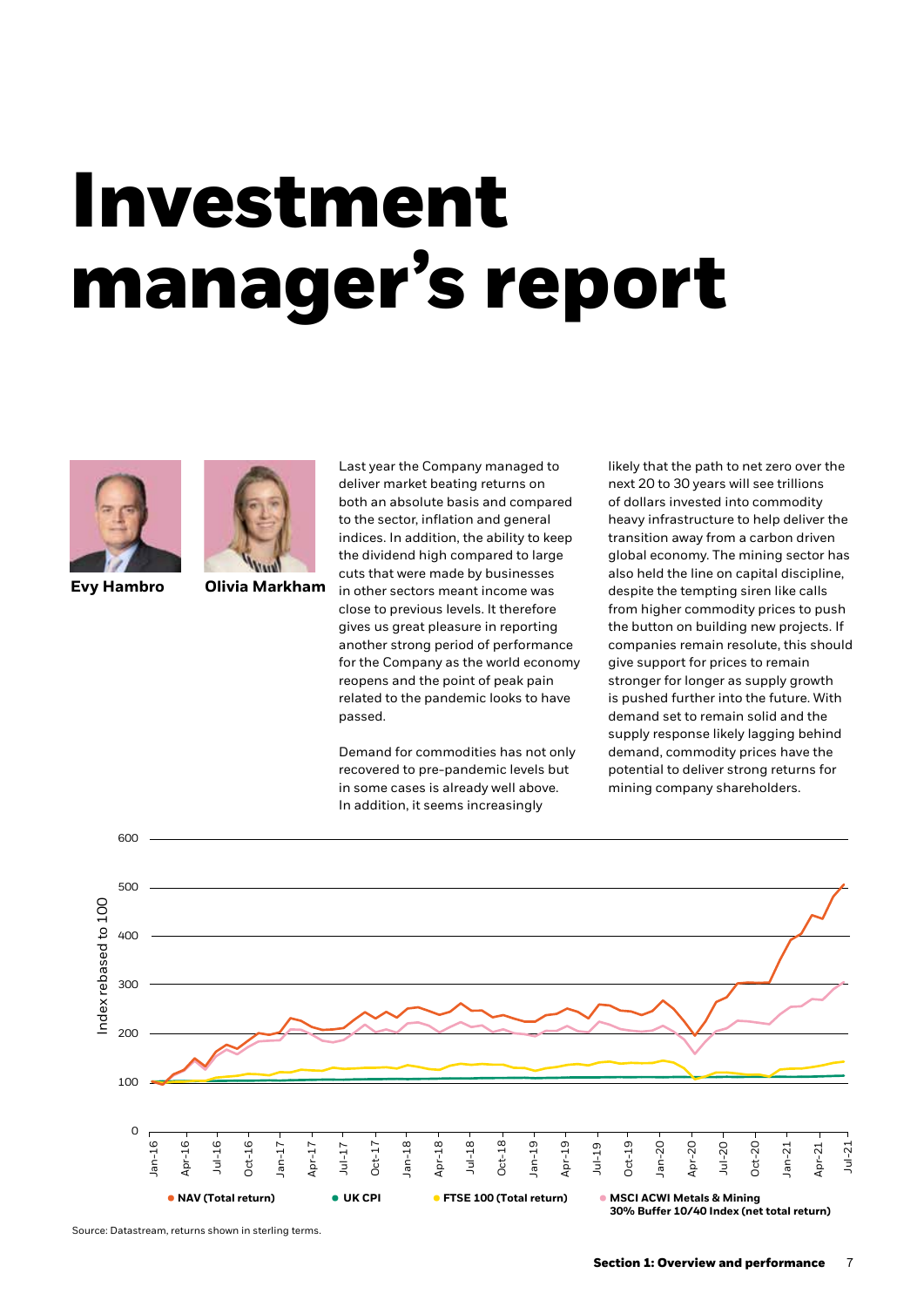Over the period the NAV of the Company returned 17.4% and the share price returned 18.9%. This compares to the FTSE 100 rising 10.9%, Consumer Price Index (CPI) up 1.2% and the reference index (MSCI ACWI Metals & Mining 30% Buffer 10/40 Index net total return) up 16.5% (all percentages other than CPI are in sterling terms with dividends reinvested).

#### **Global recovery**

After the pandemic related impacts in 2020 it is a relief to report that in 2021 the global economy looks set to have one of the best years for GDP growth in decades. The success of vaccinations in many parts of the world, combined with an extremely accommodative financial response from central banks, has allowed many economies to recover

quicker than expected especially compared to forecasts this time last year. Interest rates have remained at very low levels despite bouncing from all time lows set in 2020 and with confidence at both the consumer and corporate level continuing to rebound economic activity is expected to remain strong.





Source: Datastream, June 2021.

During the first half of the year, governments continued to announce supportive economic policy and nowhere more important than in the US following the election of President Biden. The new administration announced multiple plans that if implemented would see trillions of dollars go into projects designed to "build back better and greener". Elsewhere in the world, bold policies along similar lines have been released in Europe, the UK and China with a key focus on the need to achieve success in moving to a net zero future. The announcements are likely to create a positive cycle for metal prices as they should sustain elevated levels of commodity demand growth over many years if not decades.

During the period metal prices moved higher and in some cases to levels well in excess of long-term forecasts that would usually have triggered a supply side response to start adding

new capacity. It is interesting to note how few projects are "shovel ready" in terms of the ability to respond to rising demand in the short term. In addition, the threat of rising taxes, an elevated focus on ESG, ongoing pandemic uncertainties and a scarcity of skilled labour are all causing projects to be reviewed rather than launched. At the time of writing there have been some project approvals, but still limited relative to the previous cycle and the longer this discipline remains the better it will be for prices.

#### **ESG and the social licence to operate**

In last year's report we wrote of the importance of Environmental, Social and Governance (ESG) issues when managing risk within mining related investments.

*"ESG is of critical importance to the mining sector and the investment managers spend a considerable* 

*amount of time understanding the ESG risks and opportunities facing companies and industries in the portfolio. As an extractive industry the mining sector naturally faces a number of ESG challenges given its dependence on water, carbon emissions and geographical location of assets. However, we feel the sector underemphasises the many positive ESG benefits it provides to society through the provision of critical infrastructure, taxes and employment to local communities, providing materials essential to human progress, enabling the carbon transition through the production of sustainable metals and continuing to improve health and safety standards across the industry."*

This text was taken from last year's interim report and in the annual report we outlined specific guidance on how the Company will work within the parameters of ESG namely: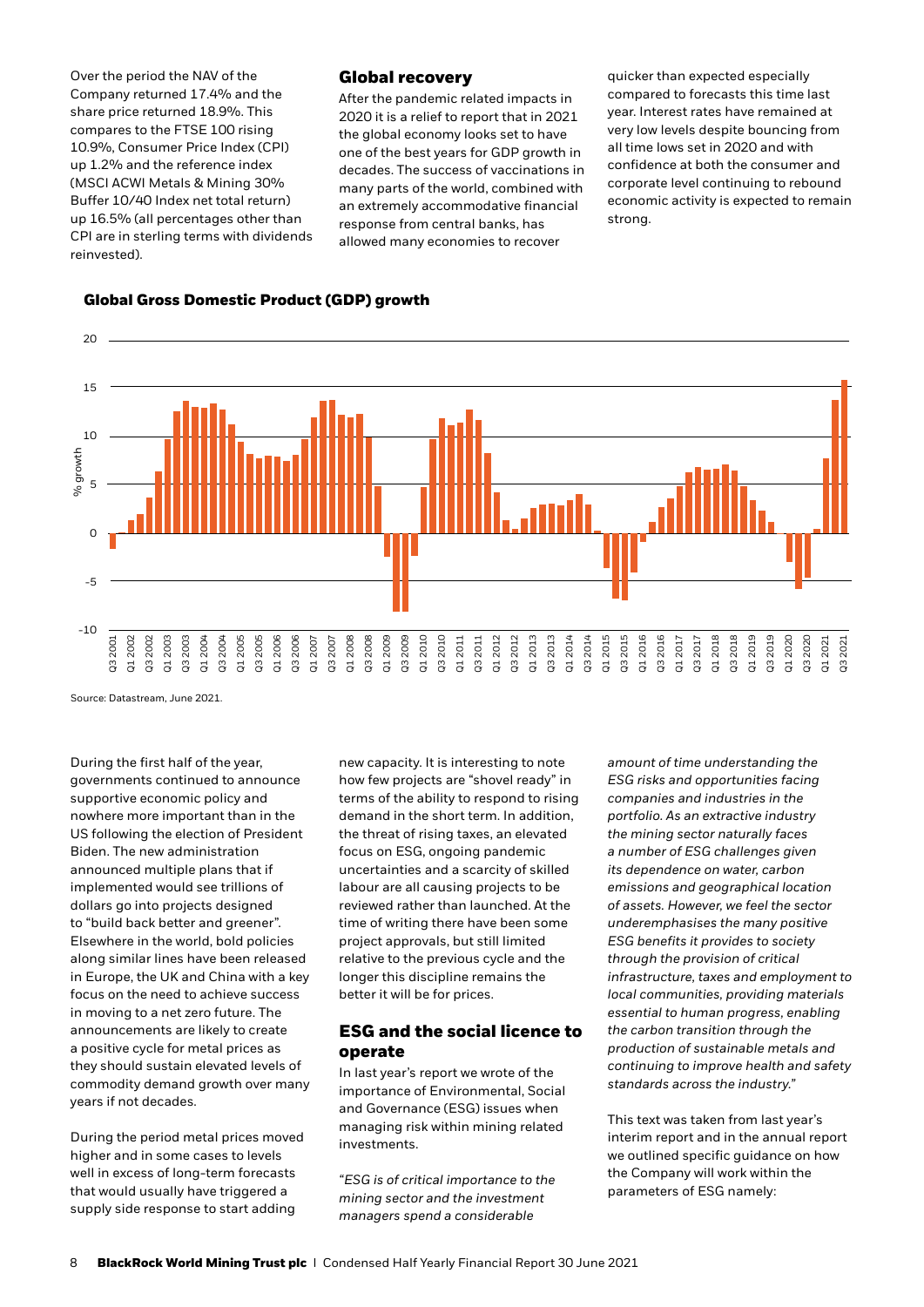- ESG is an integral element of the investment process used to build and manage the portfolio. As a general approach, the Company will not invest in companies which have high ESG risks, and which have no plans to address existing deficiencies.
- We are also challenging the executives of the portfolio companies in which we invest to set out how their current business plans are compatible with achieving a net zero carbon emissions economy by 2050.
- There will be cases where a serious event has occurred and, in that case, we will assess whether the company is taking appropriate action to resolve matters before deciding what to do.
- There will be companies which have derated on the back of an ESG event or generally poor ESG practices and there may be opportunities to invest at a discounted price. However, we will only invest in these value-based opportunities if we are satisfied

that there is real evidence that the company's culture has changed and that better operating practices have been put in place.

During the period the main areas of focus remained on ESG issues relating to Rio Tinto, Norilsk Nickel and Vale. By way of an update:

Rio Tinto – the company has made progress with regards to announcing new CEO and CFO positions, as well as adding heritage expertise to the board. The search for a replacement chairman is ongoing with the aim for this to be completed before the end of 2021.

Norilsk Nickel – the company had a number of new environmental issues and fatalities. The Company exited its holding in the company in March 2021.

Vale – the company has continued on its journey to raise its ESG profile following the tragic tailings related events from the last decade. On the governance front a new board was elected and for the first time it was dominated by independent directors both from Brazil and overseas.

#### **Clean sweep**

During the first six months of 2021 prices have averaged at substantially higher levels than the same period last year which bodes well for company cash flows and earnings in the first half of 2021. It is important to remember that the first half of 2020 was the trough for activity and thus commodity demand which explains part of the year-on-year increase, but it is nonetheless positive to see the strength in the year to date gains especially across the industrial commodities. The shift in focus from negative real rates towards inflationary pressures, driven by the better than expected economic recovery, seems to also be behind these moves.

### **Selected commodity price changes during the first half of 2021**

| <b>Commodity</b>                      | 30 June 2021 | % change<br><b>YTD in 1H21</b> | % change average price<br>1H21 vs 1H20 |
|---------------------------------------|--------------|--------------------------------|----------------------------------------|
| Gold US\$/oz                          | 1,765.4      | $-7.0$                         | 9.7                                    |
| Silver US\$/oz                        | 26.0         | $-1.5$                         | 59.1                                   |
| Platinum US\$/oz                      | 1,059.0      | $-1.5$                         | 38.2                                   |
| Palladium US\$/oz                     | 2,707.0      | 14.2                           | 22.3                                   |
| Copper US\$/lb                        | 4.2          | 20.7                           | 65.1                                   |
| Nickel US\$/lb                        | 8.3          | 10.0                           | 39.7                                   |
| Aluminium US\$/lb                     | 1.1          | 27.2                           | 40.5                                   |
| Zinc US\$/lb                          | 1.4          | 8.7                            | 38.2                                   |
| Lead US\$/lb                          | 1.0          | 14.6                           | 17.3                                   |
| Tin US\$/lb                           | 14.9         | 60.2                           | 74.9                                   |
| Uranium US\$/lb                       | 32.1         | 7.0                            | 5.0                                    |
| Iron ore (China 62% fines) US\$/t     | 215.5        | 33.9                           | 98.6                                   |
| Thermal coal (Newcastle) US\$/t       | 136.4        | 171.4                          | 63.3                                   |
| Met coal US\$/t                       | 174.0        | 57.0                           | $-5.1$                                 |
| Lithium (Battery Grade China) US\$/kg | 9.3          | 38.8                           | 11.2                                   |
| WTI (Cushing) US\$/barrel             | 73.6         | 52.5                           | 66.5                                   |

Sources: Datastream and Bloomberg, June 2021.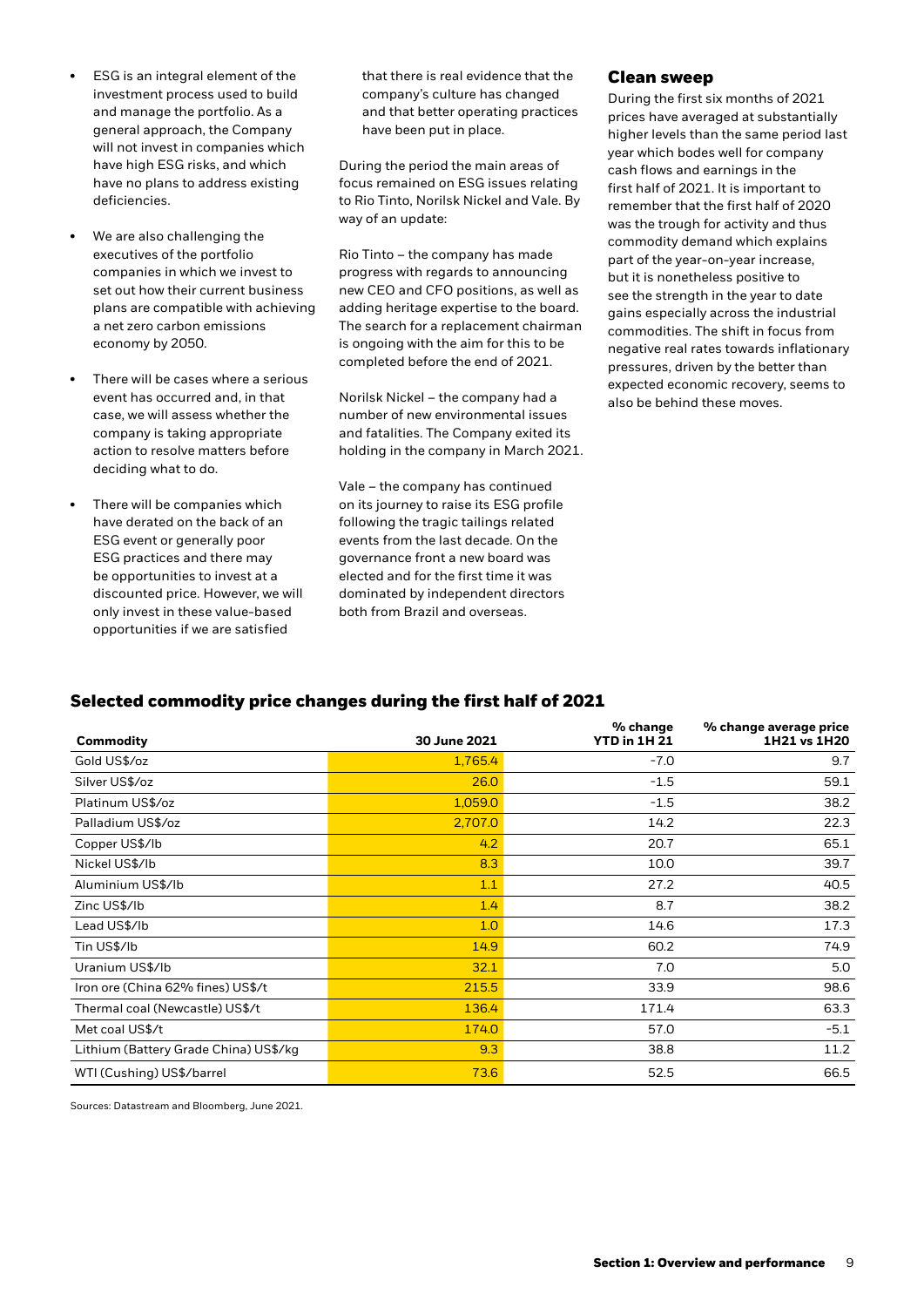The key metals for the Company are iron ore and copper given the large amount of capital invested in producers of these metals. The price of iron ore has been higher than expected for a number of years and moves during 2021 have taken it to new all-time highs with a price of US\$233/t reached in May 2021. Copper also moved to a new all-time high of US\$4.74/lb earlier in the year and the current level is about US\$1/lb above the consensus for long-term prices assumed by most companies and analysts. Given the minimal levels of cost inflation, miners should have captured most of this upside during the first half of the year.

The coal sector also made strong gains with prices recovering rapidly from multi-year lows in both the thermal and met coal sectors. This is similar to the oil space where producers are deliberately diverting capital from reinvesting back into production and moving it to new areas such as renewable power in the case of the integrated oil majors. In thermal coal many miners are placing their businesses into run-off mode as they seek to maximise cash flow ahead of what is expected to be the point of peak demand later this decade. The

Company has no direct exposure to pure play thermal coal production but does have exposure to metallurgical coal, used for making steel, and indirect exposure to thermal in a small way via some of the diversified mining companies such as Glencore and BHP.

Last but by no means least is the steel sector which has seen multiple records broken for huge increases in price during the first half of the year. Record levels have been reached across the globe and producers are enjoying levels of profitability that nobody was forecasting. Again, this seems to have driven the betterthan-expected recovery in economic activity, restocking by consumers and no reactivation of mothballed plants which would have increased supply. China, the world's largest producer, has been exporting less than forecast due to healthy domestic demand and this should remain the case as the domestic economy both recovers and invests in new net zero infrastructure.

Better-than-expected commodity prices across the board have allowed companies to continue deleveraging, paying out large dividends and where needed funding capital expenditure

(capex) to decarbonise operations. Share prices have been strong but continue to trade well below historic multiples and this has prompted a number of companies to embark on very large share repurchase programmes. Examples of this include Vale, ArcelorMittal, Nucor and Steel Dynamics, but there is room for plenty of others to join them given the strength in company balance sheets. The steel industry faces significant decarbonisation investment to reduce its emissions over the next decade with the portfolio invested in companies that are already well positioned from an emissions perspective, or, are early adopters of decarbonisation technologies and have a first mover advantage as they transition their business towards lower emissions.

#### **Improved capital returns**

Last year we highlighted our view that miners would be one of the sectors best able to navigate through the pandemic related dividend cuts and this has turned out to be the case. The strong levels of metal prices seen in the first six months of the year have resulted in meaningfully higher dividends than this time last year. This has resulted in a number of special dividends being



### **UK miners could double dividend payments in 2021**

Source: Citigroup.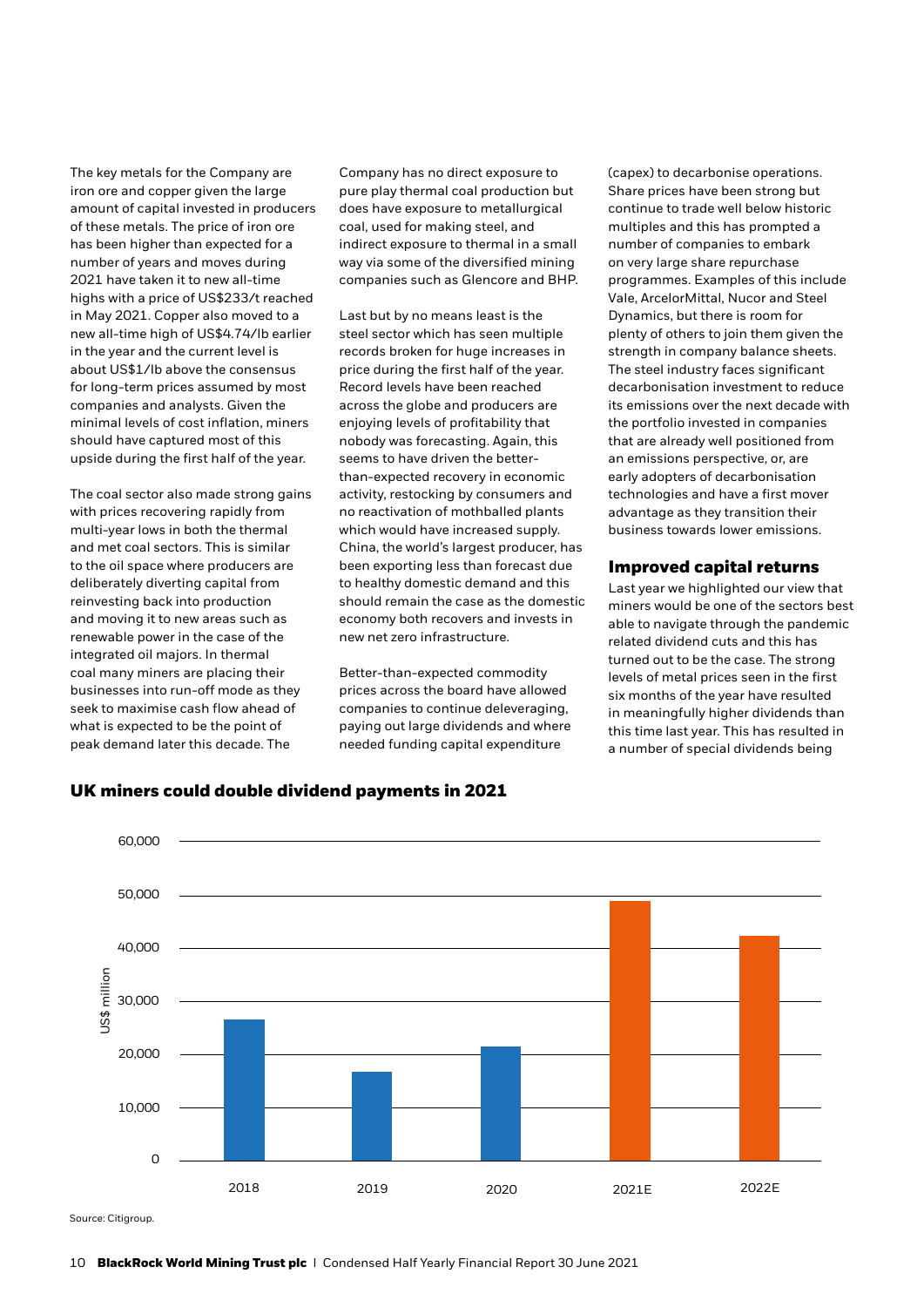announced during the first half of the year led by the diversified mining companies.

Whilst many commentators will opine that you should never buy a mining company for its dividend, we beg to differ. When looked at over the long term, income from dividends historically has made up greater than half of the total shareholder return coming from the mining sector. Obviously at the bottom of the cycle, dividends can be greater than 100% of total shareholder return and less at the top of the cycle but these are the extremes. Given the compounding nature of income, the affordable payout levels, low gearing and ongoing capital discipline, it is our hope that mining companies continue to enhance their appeal by building a resilient and trustworthy track record of dividend payments that in time should encourage investors to add to their holdings and hopefully improve the multiples on which the companies trade. So, whilst it is best not to chase mining companies for income, it is important to understand the scale of contribution that dividends make in terms of total return.

#### **Decarbonisation, a multi decade driver for the sector**

Decarbonising power, industrial manufacturing, transportation and food are key structural trends that will persist for decades to come. Over the last twelve months we have seen announcements from major economies, most notably China and the US, regarding their commitment to reach net zero. The scale of investment required to meet this goal is enormous, with commodities playing a key role in this transition.

From a mining sector perspective, we look at decarbonisation from two angles. The first looks at how the mining sector is reducing emissions from their own operations (scope 1 and 2) as well as their customers' emissions (scope 3). The second area looks at how decarbonisation impacts the demand for the various commodities and which commodity markets will see significant

change once carbon is appropriately priced.

Over the last year we have seen mining companies articulate how they will reduce their own emissions, with companies generally looking to reduce emissions by 30% by 2030, with many targeting net zero by 2050. Over the next decade, the reduction of emissions is largely achieved by switching to a renewable power source for mining fleets, transportation and parts of the processing circuit. However, in order to achieve net zero, the industry will need to see significant advances in technology particularly around the use of green hydrogen. We are actively engaged with management teams with regard to these goals and the capital that will be required to achieve it. This is a top priority for management teams with decarbonisation spending sitting alongside capital for growth and reinvestment. Amongst the Company's holdings we view Australian based iron ore producer Fortescue Metals Group and diversified miner Anglo American as leading in this area.

In regard to the impact of decarbonisation on commodity demand, we continue to view copper, battery related materials (lithium, cobalt, nickel) and rare earths as key beneficiaries. Each of these commodities will see significant demand growth as renewable energy investment is increased, the grid is upgraded, electric vehicle penetration grows and the requirement for battery storage increases. Another interesting dynamic is the structural change we expect to see in various commodity markets once carbon is appropriately priced. This is most significant for the aluminium and steel industry given their energy intensity. China's steel industry alone accounts for 5% of global greenhouse gas emissions so it is imperative for these upstream sectors to be addressed. As part of this transition, we expect older more pollutive capacity to be curtailed which should improve industry structure and margins. As carbon taxes are rolled out globally, there will be clear winners and losers where those companies with existing access to low carbon power, or

superior decarbonisation technology, will benefit. Not only will these companies face less carbon taxes, but they may also be able to charge premiums for their products given the demand for low energy and sustainable materials by customers.

#### **Base metals**

Base metal prices went from strength to strength during the six-month period, benefiting from strong underlying demand, tight physical markets, rising inflation expectations and increased confidence around the rollout of large-scale infrastructure packages. This marked a new all-time high for the copper price in mid-May as the market began to appreciate the significant increase in copper demand that will be required to support this growth, as well as long-term demand from decarbonisation spending.

An encouraging feature of base metal markets over the last six months has been the pace of recovery in the developed world (namely the US and Europe), creating a more diversified and robust demand outlook in our view. Given China's dominance of commodity markets for much of the last two decades, a resurgence in western world demand as major economies start to spend on net zero initiatives, has the potential to create a global capex cycle akin to what we saw in the early 2000s.

Despite the 20.7% move higher in the copper price during the first half of the year, we continue to remain positive on the longer-term outlook for the metal. Copper is a clear beneficiary of the energy transition and focus on renewable and green investment, whilst at the same time the industry is facing mine supply challenges and a looming supply gap that will require high prices to incentivise all available material into the market. As at the end of June 2021 the Company had 19.7% of the portfolio exposed to copper producing companies which significantly aided performance. Freeport-McMoRan has continued to deliver operationally at Grasberg which, combined with higher than expected copper prices, has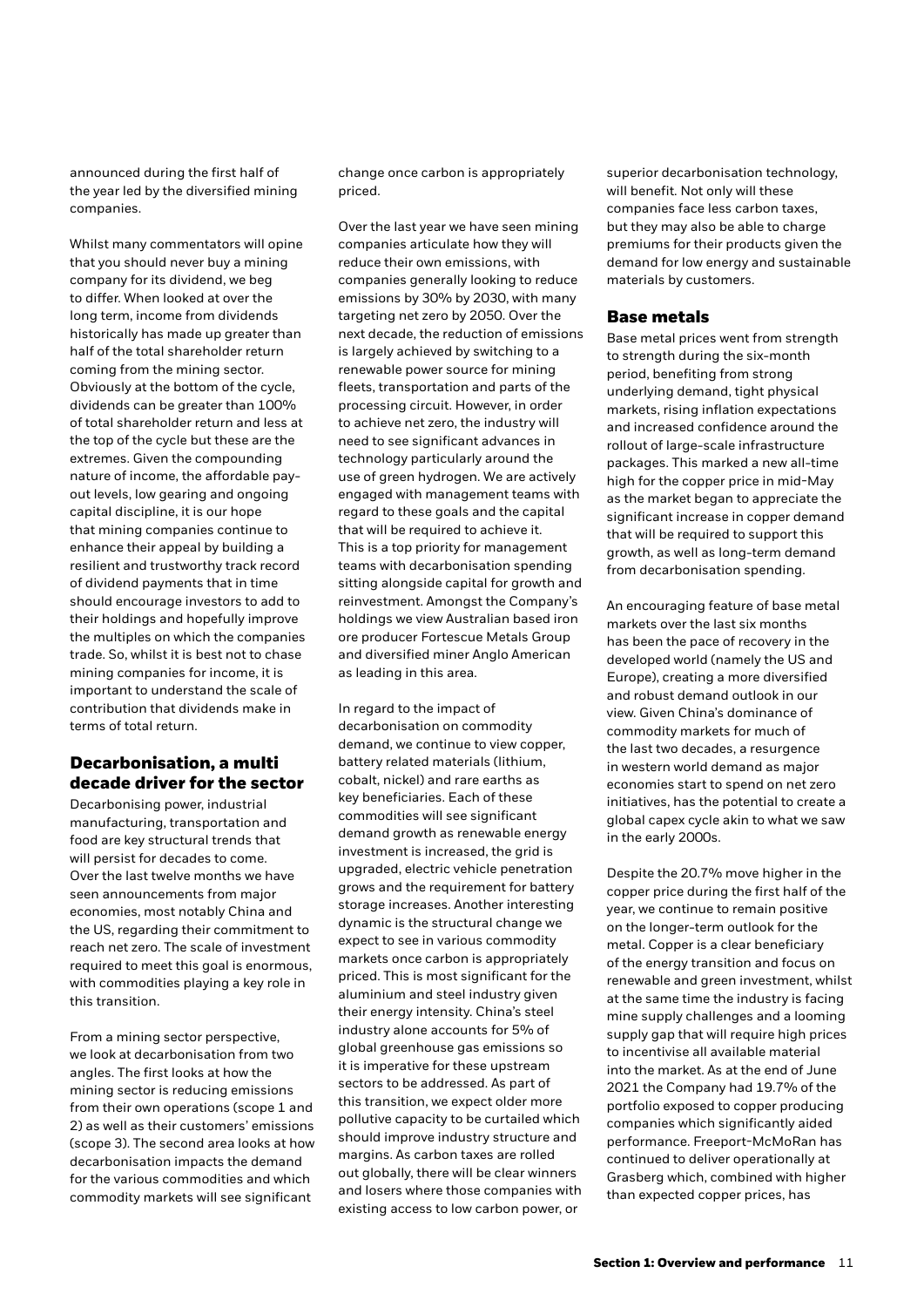allowed the business to recommence dividends where they have outlined a new capital returns policy of up to 50% of free cash flow once net debt reaches US\$3-4 billion which we expect to occur before the year end. Amongst our other copper producers, OZ Minerals has continued to deliver operationally whilst progressing key growth projects at Prominent Hill and Carrapateena. Ivanhoe Mines has done an exceptional job ramping up its world scale Kamoa-Kakula copper mine in the Democratic Republic of Congo

(DRC) with significant cash flow to be generated from the asset in the second half of the year.



#### **Green copper demand\* as percentage of total copper demand**

\* Green copper demand refers to demand from wind, solar, electric vehicles and charging points. Source: Goldman Sachs.

Amongst the other base metals, the aluminium price was up by 27.2% benefiting from strong demand from the automotive, construction and packaging industries, while supply remained constrained by high freight rates, limited scrap availability and constraints over China's domestic capacity. Amongst the commodities, we expect to see significant structural change in the aluminium market once carbon is appropriately priced which will significantly benefit those producers accessing renewable power sources and will likely see curtailment of pollutive Chinese domestic production. The nickel market began the year well with strong stainless steel demand and supply-side issues at the world's largest nickel producer, Norilsk Nickel. However, the announcement from Tsingshan, a leading nickel pig iron producer, that it can convert its material into battery grade nickel, has capped some of the upside for the nickel market.

#### **Bulk commodities and steel**

For the sixth year running, the iron ore price has exceeded market expectations with the average iron ore price during the six-month period equalling US\$182/t versus consensus expectations made at the beginning of the year of US\$137/t for the first half. Record steel demand, improved steel margins due to emission controls in China and modest supply-side issues has resulted in a tighter market than expected. From a current price of US\$218/t it is natural to expect prices to moderate, but our expectation is that the price settles at a higher level than expected and well above what the market is pricing into iron ore exposed equities. Another interesting dynamic of the iron ore market has been the lack of material supply response to higher prices, which is in contrast to the last iron ore bull market and highlights the ongoing discipline we have seen across the industry. While there have been a number of iron ore growth projects announced by juniors and Chinese led consortiums over the last 12 months, we do not see this as materially impacting the market for the next couple of years.

Coal markets (both metallurgical and thermal) have been one of the most interesting commodity markets we have seen over the last 18 months. Both have experienced significant

supply distortion following China's ban on imports of Australian thermal and metallurgical coal in response to deteriorating Australia-China relations. This has resulted in a very significant dislocation between Chinese domestic coal prices and international seaborne prices, which has put significant pressure on Chinese steel producers and power producers. Unless we see a reversal of the ban, we expect ongoing tightness in both markets for the remainder of the year. The Company's exposure to metallurgical coal remains in the two leading producers of BHP and Teck Resources, whilst thermal coal exposure is primarily via Glencore which is using elevated thermal coal prices to deleverage the business and remains focused on decreasing its coal exposure over time. This strategy of responsible run-off in production rather than "forced divestment" seems to be a far more sensible outcome for all stakeholders. The Company has no exposure to pure play thermal coal producers.

The rally in global steel prices has been exceptional with new all-time high steel prices set in the US, Europe and China. The strength in steel prices has taken the market by surprise with the industry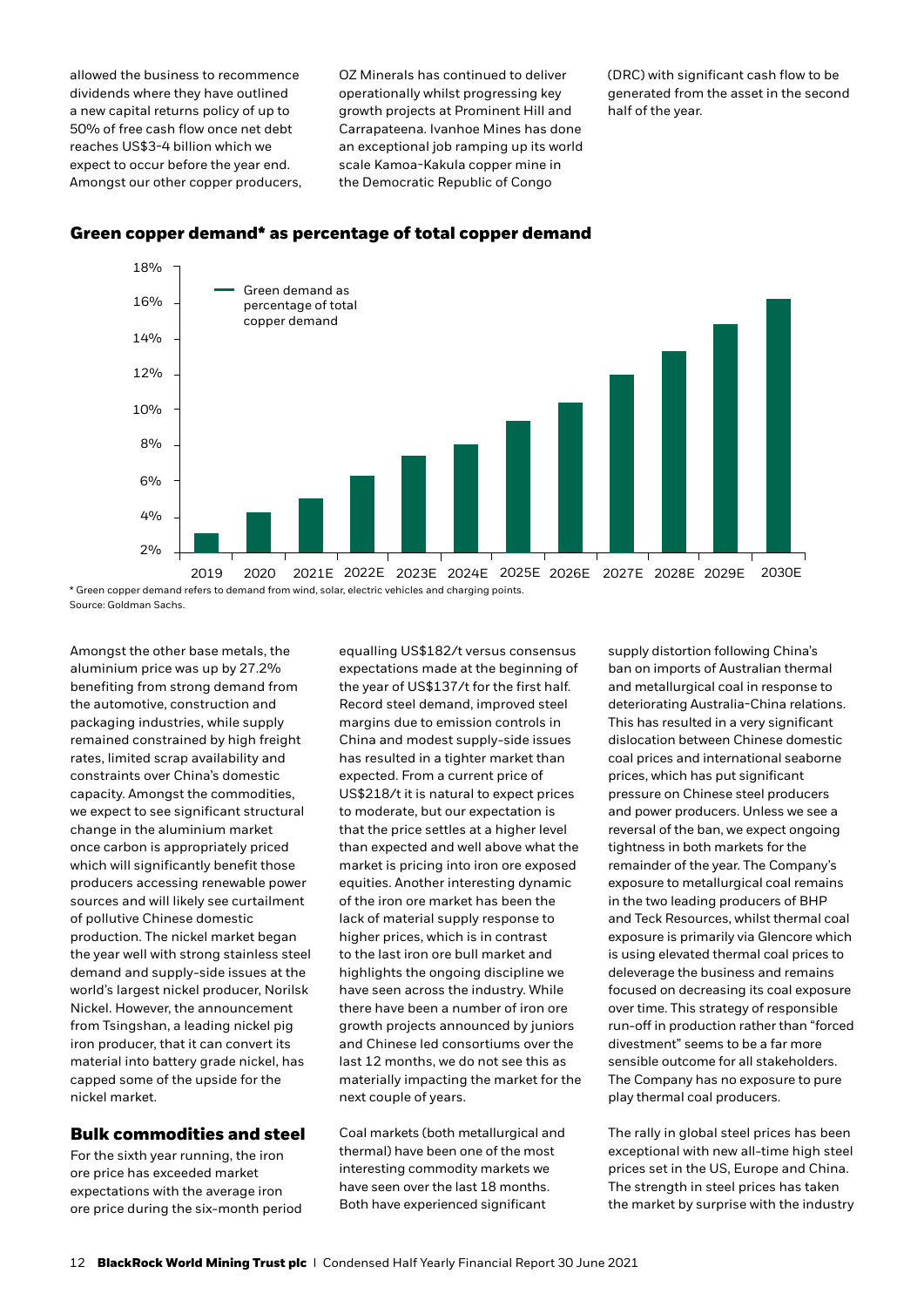showing significant discipline in not bringing back idled capacity over this period. We believe the steel industry is on the cusp of structural change with increased focus on carbon emissions. The industry is reducing production from pollutive blast furnace capacity and transitioning towards lower carbon production (electric arc furnaces and hydrogen-based production) which will reduce overcapacity, improve margins and better position the industry once carbon taxes are introduced. There will be clear winners and losers from this transition and we have deployed a strategy in the portfolio to invest in those companies that are already well-positioned for this shift such as Nucor Corp and Steel Dynamics, as well as investing in companies which have a first mover advantage such as ArcelorMittal through its investment in decarbonisation technology over recent years.

#### **Precious metals**

Unlike the recovery fuelled performance of the industrial metals, the precious metals have remained largely range bound at high levels over the first half of the year with the gold price down by 7% and silver down by 1.5%. The gold price has been largely driven by two opposing forces, concern over rising inflation which saw the gold price reach US\$1,900/oz in May 2021 and, on the flip-side, the risk of increasing rates with the US Federal Reserve signalling in June the first interest rate increase in early 2023. We continue to expect a largely range bound gold price for the remainder of the year unless we were to see structurally higher inflation. The price of silver closely tracked the gold price during the period, with the gold/ silver ratio remaining around 70:1. We have seen a solid recovery in silver's industrial demand over the last year, with longer-term upside potential from greater solar penetration and increasing usage of semi-conductors.

An encouraging feature of the gold equity market over recent years has been the increased focus on shareholder returns, with higher gold prices translating into higher margins, free cash flow and dividends. This trend has generally continued through 2021, albeit margins have been compressed with the softening in the gold price and certain producers seeing increased cost inflation. Whilst the portfolio has continued to hold a lower allocation

(18.3%) to gold companies versus a similar time last year (35.2%), we have maintained our strategy of focusing on high quality producers who have an attractive operating margin and solid production profile and resource base. Amongst our gold companies, Newmont Corporation's performance continues to stand out in the sector, a reflection of its solid operational performance and cash return.

It was a mixed picture across the performance of the Platinum Group Metals (PGMs) with palladium and rhodium prices up by 14% and 17% respectively during the six months, whilst the platinum price finished down by 1.5%. These moves hide the fact that PGM basket prices reached new all-time highs during the first half of the year as the less well-known constituents, such as rhodium and ruthenium, soared. We continue to remain positive on the medium-term outlook for the PGMs and believe the PGM basket will remain high relative to history given limited new supply projects, increasing PGM loadings for auto catalysts to meet rising emissions standards and a sustained global auto recovery. The global semiconductor chip shortage has impacted global auto production during the period and, in turn, the demand for PGMs. As auto demand recovers, we also expect to see a demand recovery across the PGMs. Among the PGMs, the rhodium market continues to look extremely tight with the market in significant deficit and expected to remain so for some time due to increasing demand from NOx emissions standards and a lack of supply growth. Since the beginning of 2019 the rhodium price is up by 700% with the market struggling to access material. The Company has 4.5% of the portfolio exposed to PGM producers through Impala Platinum, Northam Platinum and Sibanye Stillwater. In addition, the Company has exposure to PGMs via its holding in Anglo American (7.0% of the portfolio) which owns 79% of Anglo American Platinum.

#### **Sustainable metals**

The shift towards electric vehicles (EVs) continues to be one of the strongest trends we foresee. We expect a more than 10-fold increase in the size of the market by 2030 from 2020 levels, which creates growth opportunities for those companies supplying the materials that enable that transition. The Company has exposure to the raw

materials that go into EV batteries and the e-motor.

Transportation was significantly impacted by the COVID-19 pandemic with global passenger car sales falling by 17% year-on-year in 2020. Encouragingly, sales have rebounded with the IHS Markit forecast for 14% growth in 2021, leaving us still 5% below 2019 levels. Sales have been constrained by supply chain semiconductor shortages and there is evidence of significant demand with price increases seen in the secondhand market.

The outlook for the electrification theme has been strengthened by recent events. COVID-19 may have encouraged people to favour car ownership in order to avoid the use of public transport. More importantly we are seeing government stimulus focused on restarting economies post lockdown, targeting sustainable themes, with electric vehicles an important pillar of that.

A critical component of the electric car is also the e-motor, which most commonly uses a Praseodymium-Neodymium (NdPr) magnet, an alloy of two rare earth elements (REE). The increased demand for EVs has resulted in increasing demand for NdPr, with the price up by 16.4% during the first half of 2021. REE are commonly mined and processed in China and have been deemed of strategic importance by both Europe and the US. The Company has exposure to REE through Lynas Corporation, a REE miner and processor crucially based in Malaysia and Australia; in the first half of the year Lynas Corporation equity returned 43.5%.

EV battery raw materials include cobalt, where London Metal Exchange prices were up by 74.3% in the first six months of 2021 as demand recovered driven by battery demand, particularly EV batteries. This was despite a move to lower cobalt intensity cathode materials with higher nickel or lithium iron phosphate chemistry. Significantly, in the first half of the year Glencore announced the 2022 restart of the Mutanda mine in the DRC, which will most likely be ramped up in a way that keeps the market balanced. The Company has a 6.0% position in Glencore which rose 33.0% during the first half of the year.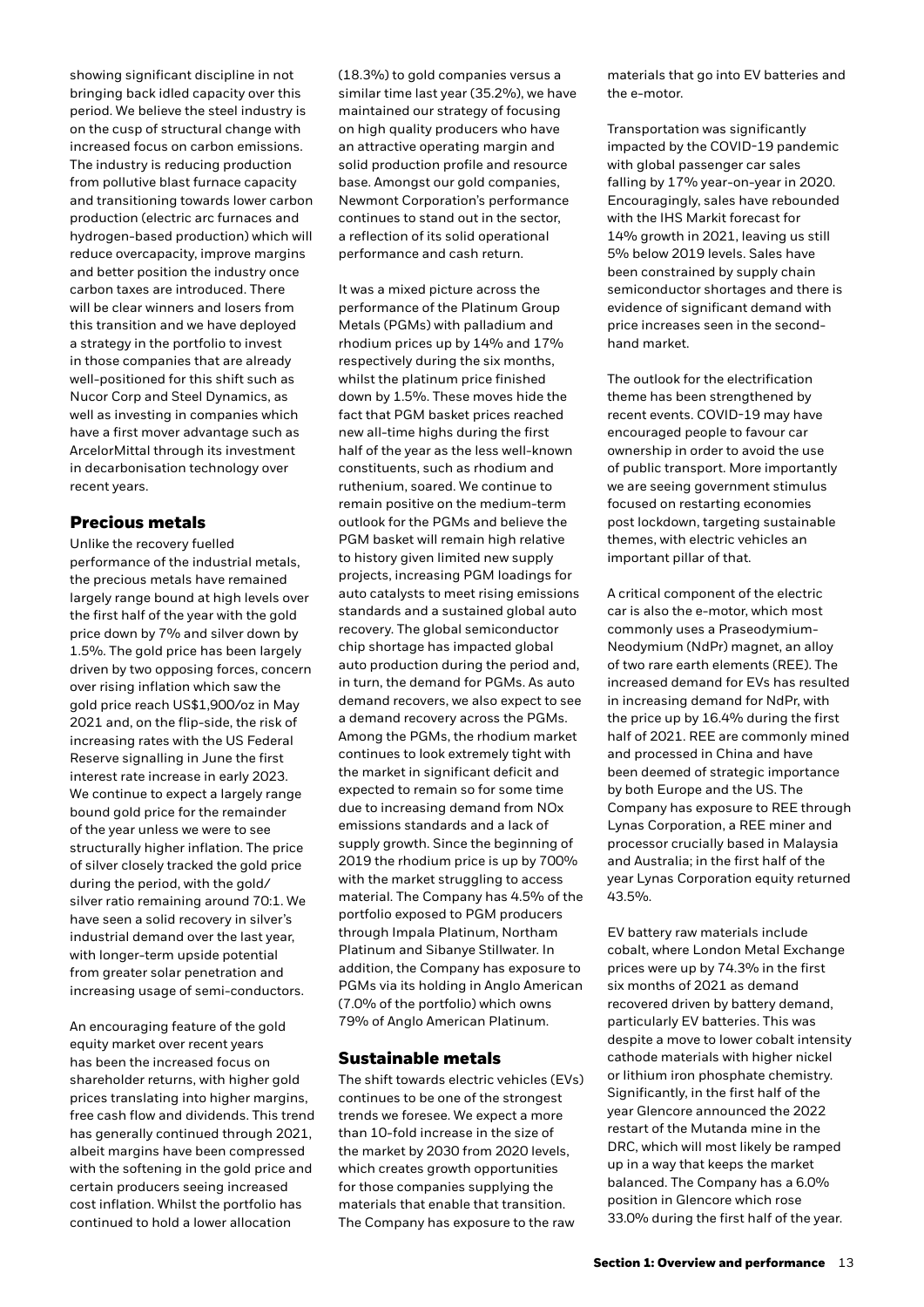Glencore is a globally significant cobalt producer which produced 22% of mine production in 2020 and this is set to increase with Mutanda's ramp-up.

Another battery metal likely to benefit from the increased demand for lithium batteries is nickel which is contained in the cathode of the battery. However, today, the number one use of nickel, which also drives near-term demand, is stainless steel production. Not all nickel production is created equal when it comes to suitability for different enduses, and for battery cathodes the most efficient raw nickel units are nickel sulphide tonnes, whilst for stainless steel ferronickel is very cost effective. The Company has exposure to nickel through its investment in Nickel Mines.

2021 has seen growing excitement about the potential for hydrogen to disrupt the commercial vehicle market. Compared to batteries, hydrogen and fuel cells offer better energy density, improved range and faster refuelling, giving them an inherent advantage in efforts to decarbonise high utilisation transport like industrial trucks. That said, there are substantial hurdles to overcome, with costs needing to fall dramatically for the switch to be economic. We see the technology's long-term potential but believe that we are still in the early stages of its development. Platinum is crucial to the adoption of hydrogen fuel cell and electrolyser technologies. The Company's positions in Impala Platinum, Northam Platinum and Anglo American provide exposure here.

Source: BlackRock.

### **Royalty and unquoted investments**

The Company had one unquoted investment, the OZ Minerals Brazil Royalty, representing 1.5% of the portfolio as at the end of June 2021. The Company has an additional quoted royalty investment, the Vale Debentures, representing 4.3% of the portfolio, with total royalty investments equal to 5.8% of the portfolio. These, and any future investments, will be managed in line with the guidelines set by the Board as outlined to shareholders in the Strategic Report of the Annual Report for the year ended 31 December 2020.

#### **OZ Minerals Brazil Royalty Contract (1.5%)**

In July 2014 the Company signed a binding royalty agreement with Avanco Minerals. The Company invested US\$12 million in return for a Net Smelter Return (net revenue after deductions for freight, smelter and refining charges) royalty payments comprising 2% on copper, 25% on gold and 2% on all other metals produced from mines built on Avanco's Antas North and Pedra Branca licences. In addition, there is a flat 2% royalty over all metals produced from any other discoveries within Avanco's licence area as at the time of the agreement.

In 2018 Avanco was successfully acquired by OZ Minerals, an Australian based copper and gold producer for A\$418 million, with the royalty now assumed by OZ Minerals. Since our initial US\$12 million investment was made, we have received US\$16 million in royalty payments and so the royalty has achieved full payback on

the initial investment. As at the end of June 2021, the royalty was valued at £19.5 million (1.7% of NAV) which equates to a 380% total return since our investment.

In November 2019 OZ Minerals approved the development of the Pedra Branca underground mine and released a feasibility study and mine plan detailing an eight-year life of mine. This mine will provide ore to the existing processing facilities at Antas from mid-2021 and is a low risk and low capex operating model well suited for processing material at small-scale mines. The Antas North mine is set to cease production in the middle of the year, with Pedra Branca currently ramping up production. With operating conditions in Brazil continuing to deteriorate due to COVID-19, OZ Minerals has flagged the risk that current guidance of 10kt-15kt of copper production may be missed this year. We have taken a conservative approach and are modelling production this year at the bottom of the range. We continue to remain optimistic on the longer-term optionality provided by the royalty via the development of Pedra Branca West, as well as greenfield exploration over the licence area.

The valuation of the royalty was lifted at 31 December 2020 to £19.8 million to reflect Pedra Branca moving into production. In addition, with the increasing amount of royalty revenue being generated from gold, we have in part reflected a lower discount rate applied to gold royalties in line with how the market prices precious metals royalties.





14 **BlackRock World Mining Trust plc** l Condensed Half Yearly Financial Report 30 June 2021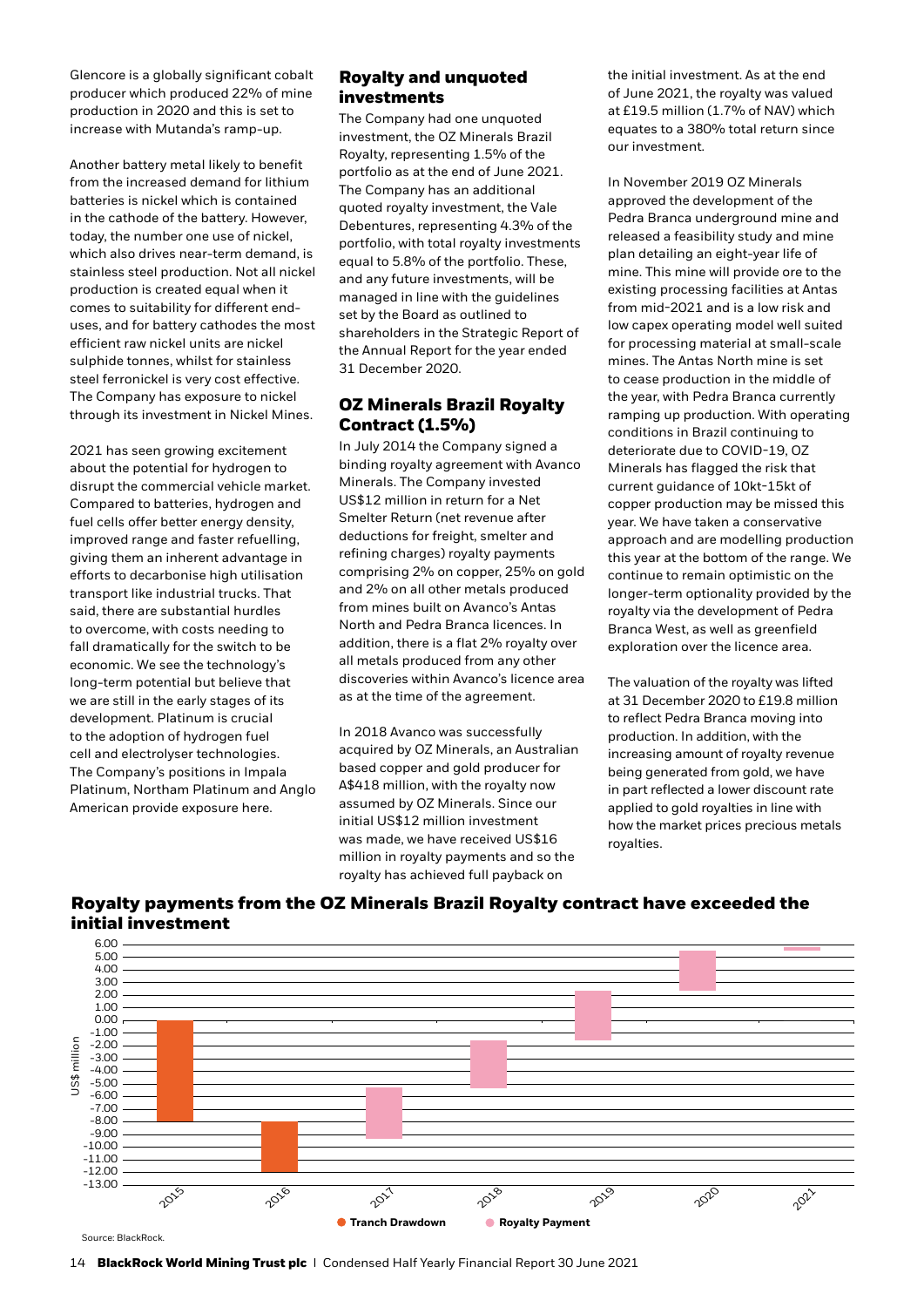**Unlike in previous periods of economic disruption, the mining sector has fared much better largely due to the time spent rebuilding the businesses post the 2015 low**

#### **Vale debentures (4.3%)**

At the beginning of 2019, the Company completed a significant transaction to increase its holding in Vale debentures. The debentures consist of a 1.8% net revenue royalty over Vale's Northern System and Southeastern System iron ore assets in Brazil, as well as a 1.25% royalty over the Sossego copper mine. The iron ore assets are world class given their grade, cost position, infrastructure and resource life which is well in excess of 50 years. As at the end of June 2021 the Company's exposure to the Vale debentures was 4.3%.

The iron ore market has been significantly tightened since Vale's tragic tailings dam accident at the beginning of 2019 which saw the iron ore price rally over 30%. This was further intensified in 2020, with Vale failing to meet its annual production guidance due to severe rains in the first half of the year, as well as COVID-19 related operating challenges. These supply issues, combined with record steel demand in China, saw the iron ore price increase by more than 70% in 2020. After a 100% rally in the iron ore price in two years, the iron ore market has continued to tighten this year with prices up a further 34% and even more for high quality product that Vale produces. This has been an incredible backdrop for the Vale debentures and as highlighted in the chart below has driven a large increase in royalty payments.



#### **Royalty dividend distribution rates on Vale debentures**

Source: Vale.

Dividend payments are expected to grow further once royalty payments commence on the Southeastern System in 2024 and volumes from the newly commissioned iron ore project S11D continue to ramp-up. Vale is looking to further increase production from the Northern System from 192mtpa at the end of 2020 to 260mtpa longer-term which provides additional upside to our original expectations for the debentures.

We are very pleased to report that during the first half of 2021, a material liquidity event occurred for the Vale debentures with the Brazil Government and Brazilian Development Bank (BNDES) selling down their holding in the debentures which represented

55% of the debentures outstanding. This sell down occurred at R53.50 and it compares to the Company's net entry price (adjusted for dividends received) of R15.8/debenture made back in February 2019.

Despite the strong performance of the debenture over the last two years, we continue to see further upside with the current yield on the investment in excess of 10% which is very attractive for a royalty instrument. This value opportunity has been recognised by other listed royalty specialists Franco-Nevada and Sandstorm Gold who have both acquired stakes in the debentures since the sell down occurred in 2021.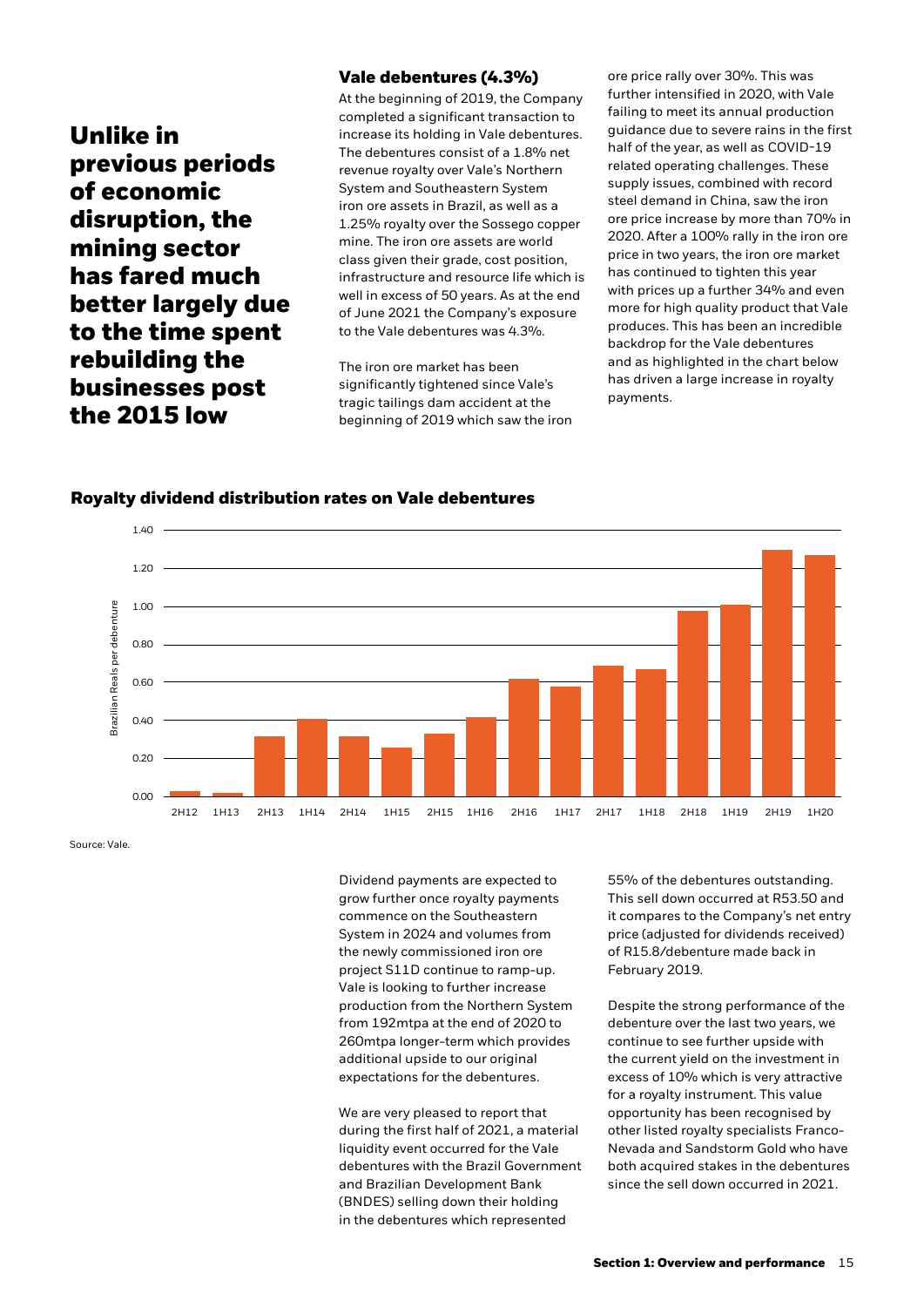Whilst the Vale debentures are a royalty, they are also a listed security on the Brazilian National Debentures System. As we have highlighted in previous reports, shareholders should be aware that historically there has been a low level of liquidity in the debentures and price volatility is to be expected. However, we expect this to be improved following the recent sell down in April 2021. We continue to actively look for opportunities to grow royalty exposure given it is a key differentiator of the Company and an effective mechanism to lock in longterm income which further diversifies the Company's revenues.

Subsequent to the end of the reporting period, we are very pleased to announce that the Company has added an additional unquoted investment to the portfolio. In early August the Company made a US\$20m investment (equivalent to 1.3% of NAV) into Ivanhoe Electric, an exploration and mining business focused on identifying and developing "electric metals" (copper, nickel, gold and silver) required for the energy transition. The exploration portfolio is focused in the United States where they have developed a proprietary exploration technology that has the ability to identify mineral resources at greater depths than existing methods. The team is led by Robert Friedland who has a successful track-record of identifying and developing world class mineral deposits such as Voisey's Bay, Oyu Tolgoi and Kamoa-Kukula.

The Company's investment consists of an investment into the common shares of Ivanhoe Electric, as well as convertible notes which convert at a discount to the initial public offering (IPO) price into Ivanhoe Electric shares. The company is targeting an IPO over the next 6-12 months and we remain excited about the exploration potential of this asset base and team.

#### **Derivatives activity**

The Company from time to time enters into derivatives contracts, mostly involving the sale of "puts" and "calls".

These are taken to revenue and are subject to strict Board guidelines which limit their magnitude to an aggregate 10% of the portfolio. In the first half of 2021, income generated from options was £4.1 million. This was lower than in the prior year as volatility levels made option writing less value accretive to the Company, but nonetheless a number of opportunities presented themselves allowing healthy levels of income to be earned. At the end of the period the Company had no exposure to derivatives and the average exposure to derivatives during the period was less than 5%.

#### **Gearing**

At 30 June 2021 the Company had £140.1 million of net debt, with a gearing level of 12.4%. The debt is held principally in US dollar rolling short-term loans and managed against the value of the debt securities and the high yielding royalty positions in the Company. During the period the Company sought to maximise the use of gearing from a combination of shortterm tactical investments designed to capture exposure to the rising markets. This was mostly done via the equity markets given the better relative value compared to mining company bonds. Shareholders should note that the total gearing available to the Company has increased during the period due to the rise in assets but remains within the 25% limit set by the Board. On the back of this, facilities were refreshed with our lenders and now stand at £200 million for loans and £30 million for the overdraft. The cost of debt for the Company remains very low at 1.04% and is now linked to SONIA following the cessation of LIBOR.

#### **Outlook**

It is hard to believe that just over a year ago the world was suffering from a terrible virus outbreak and financial markets had seen one of the worst falls in recent times. At the time of writing, markets have moved to new all-time highs across many indices and global growth looks set to be at the highest level for decades.

As has been mentioned earlier, the outlook for the mining sector remains favourable. Ongoing capital discipline from the producers should keep supply of commodities reasonably constrained, whilst demand will benefit as the world embraces a net zero goal. Pressure to do this will grow as the US re-joins the Paris Climate Agreement and further aggressive targets are set at the UN Climate Change Conference later this year.

Mining companies look set to be able to capture these gains and hopefully pass them to their shareholders in the form of dividends and buy backs. While we are conscious of the strong performance of a number of the commodities over the last six months and the potential for moderation, we continue to remain positive on the outlook for the sector. Over the last five years mining companies have significantly strengthened their balance sheets, improved capital allocation priorities and increased returns to shareholders. Combined with a growing appreciation of the importance of commodities in achieving the energy transition, we believe this places the sector in a strong position to re-rate towards historical multiples.

#### **Evy Hambro and Olivia Markham**

BlackRock Investment Management (UK) Limited 19 August 2021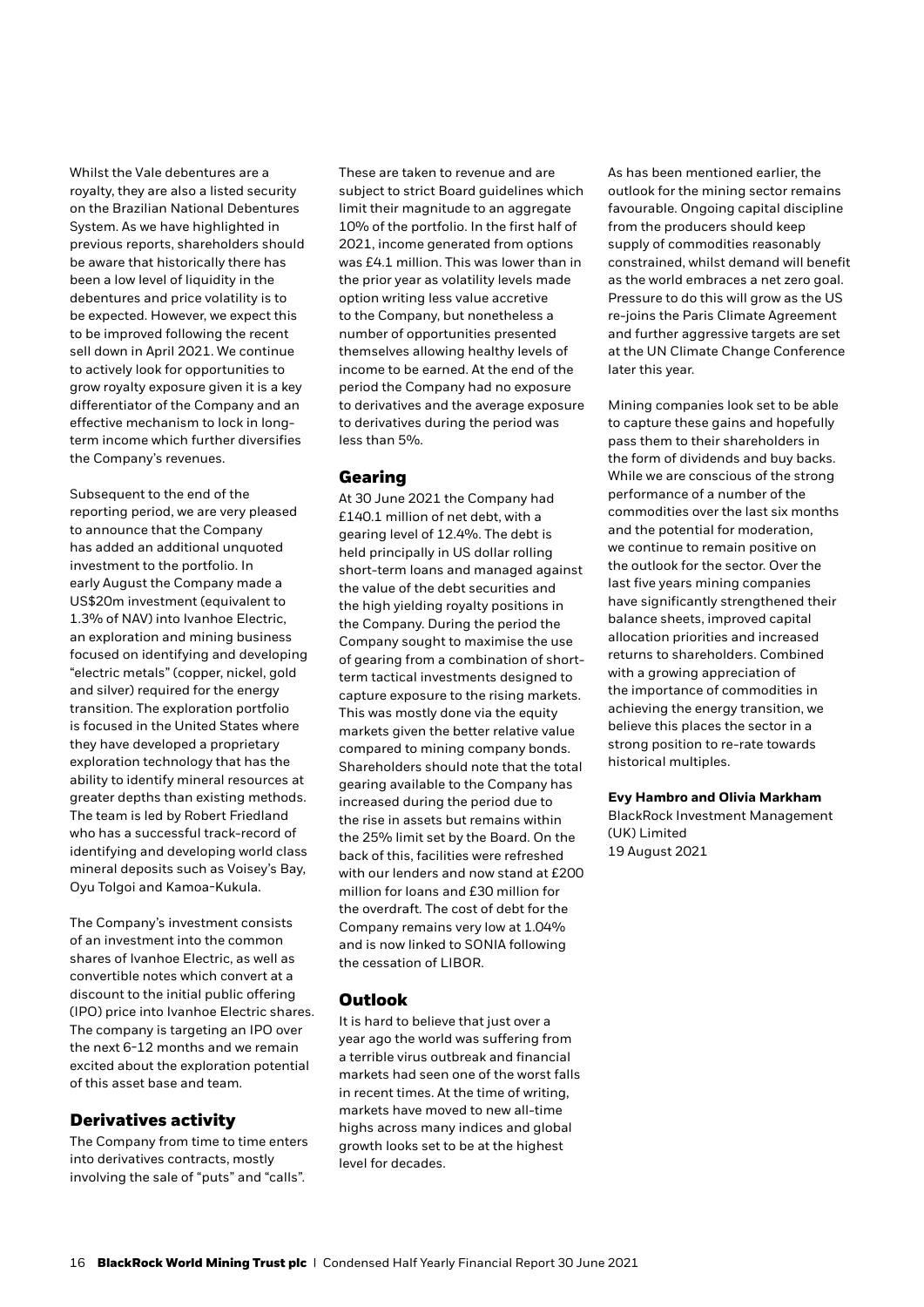# **Ten largest investments**

## **1 Vale<sup>1,2</sup>** (2020: 1st) **Diversified mining group**

**Market value: £150,567,000 Share of investments: 11.8%** (2020: 10.9%)

One of the largest mining groups in the world, with operations in 30 countries. Vale is the world's largest producer of iron ore and iron ore pellets, and the world's largest producer of nickel. The group also produces manganese ore, ferroalloys, metallurgical and thermal coal, copper, platinum group metals, gold, silver and cobalt.

**2 BHP** (2020: 2nd) **Diversified mining group Market value: £89,428,000 Share of investments: 7.0%** (2020: 7.6%)

The world's largest diversified mining group by market capitalisation. The group is an important global player in a number of commodities including iron ore, copper, thermal and metallurgical coal, manganese, nickel, silver and diamonds. The group also has significant interests in oil, gas and liquefied natural gas.

### **3 Anglo American** (2020: 4th) **Diversified mining group**

**Market value: £88,895,000 Share of investments: 7.0%** (2020: 7.2%)

A global mining company. The company's mining portfolio includes bulk commodities including iron ore, manganese, metallurgical coal, base metals including copper and nickel, and precious metals and minerals including platinum and diamonds. Anglo American has mining operations globally, with significant assets in Africa and South America.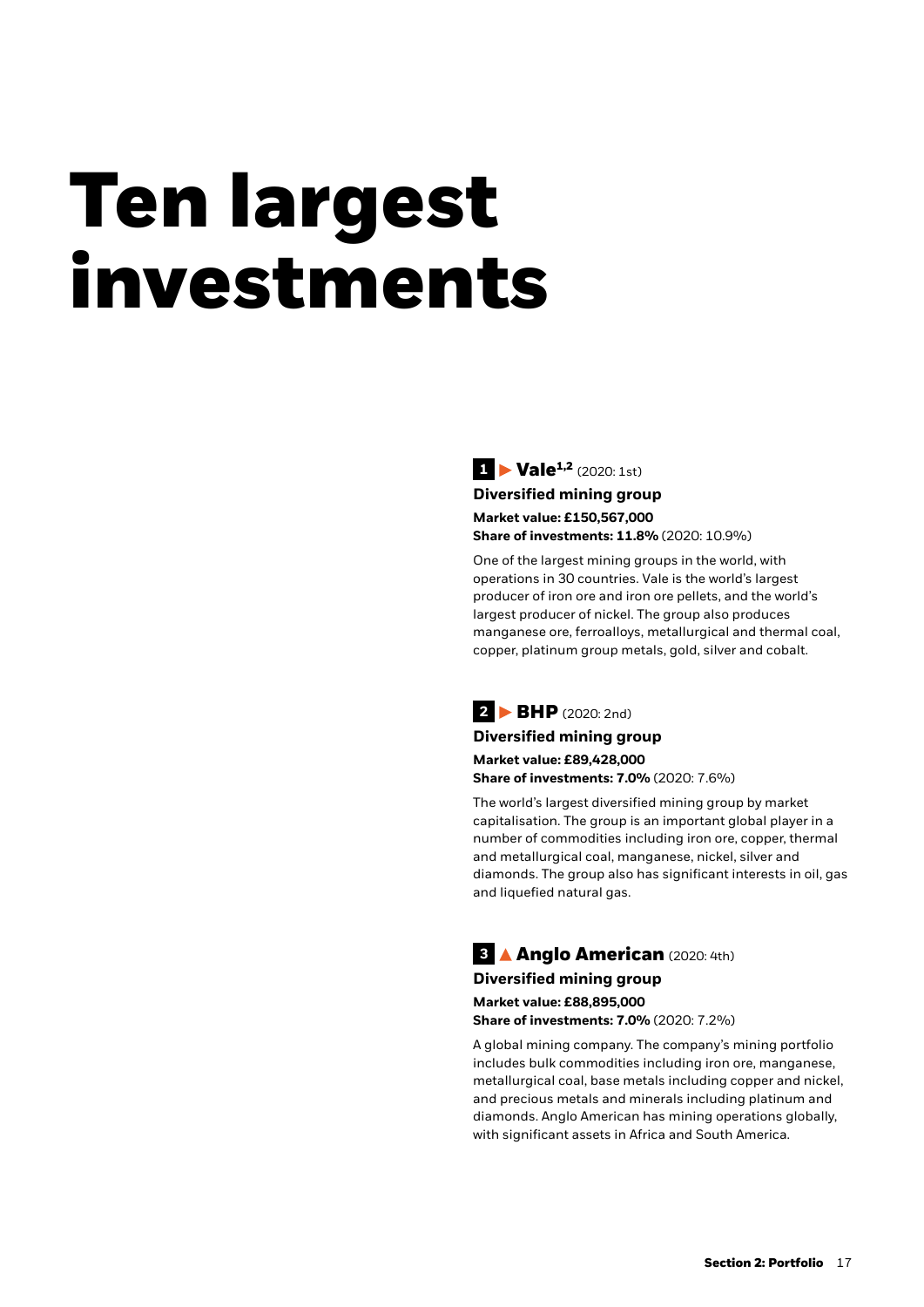# **4 V Rio Tinto** (2020: 3rd)

#### **Diversified mining group**

**Market value: £84,785,000 Share of investments: 6.7%** (2020: 7.5%)

One of the world's leading mining groups. The group's primary product is iron ore, but it also produces aluminium, copper, diamonds, gold, industrial minerals and energy products.

## **5 Freeport-McMoRan** (2020: 5th)

#### **Copper producer**

**Market value: £77,034,000 Share of investments: 6.1%** (2020: 5.2%)

A global mining group which operates large, long-lived, geographically diverse assets with significant proven and probable reserves of copper, gold and molybdenum.

## **6 Glencore** (2020: 18th)

**Diversified mining group Market value: £76,761,000 Share of investments: 6.0%** (2020: 1.7%)

One of the world's largest globally diversified natural resources groups. The group's operations include approximately 150 mining and metallurgical sites and oil production assets. Glencore's mined commodity exposure includes copper, cobalt, nickel, zinc, lead, ferroalloys, aluminium, iron ore, gold and silver.

## **7 ArcelorMittal1** (2020: 13th)

#### **Steel producer**

**Market value: £56,953,000 Share of investments: 4.5%** (2020: 2.5%)

A multinational steel manufacturing group, with a focus on producing safe sustainable steel. The group has operations across the world and is the largest steel manufacturer in North America, South America and Europe.

### **8 A First Quantum Minerals<sup>1</sup> (2020: 10th)**

#### **Copper producer**

**Market value: £49,937,000 Share of investments: 3.9%** (2020: 2.9%)

An established growing copper mining group operating seven mines including the ramp-up of their newest mine, Cobre Panama, which declared commercial production in September 2019. The group is a significant copper producer and also produces nickel, gold and zinc.

### **9 V Newmont Corporation** (2020: 6th)

#### **Gold producer**

**Market value: £49,107,000 Share of investments: 3.9%** (2020: 4.5%)

Following the acquisition of Goldcorp in the first half of 2019, Newmont is the world's largest gold producer by market capitalisation. The group has gold and copper operations on five continents, with active gold mines in Nevada, Australia, Ghana, Peru and Suriname.

### **10 A Labrador Iron Ore** (2020: 12th)

**Iron ore producer**

**Market value: £42,233,000 Share of investments: 3.3%** (2020: 2.7%)

A Canadian investment group which owns an approximate 15% interest in Iron Ore Company of Canada (IOC) that operates iron ore mines leased by the group near Labrador City. The group receives royalty and commission income on all iron ore products produced and sold by IOC.

- <sup>1</sup> Includes fixed income securities.
- <sup>2</sup> Includes investments held at Directors' valuation.

All percentages reflect the value of the holding as a percentage of total investments. For this purpose where more than one class of securities is held, these have been aggregated.

Together, the ten largest investments represented 60.2% of total investments of the holding as at 30 June 2021 (ten largest investments as at 31 December 2020: 56.4%).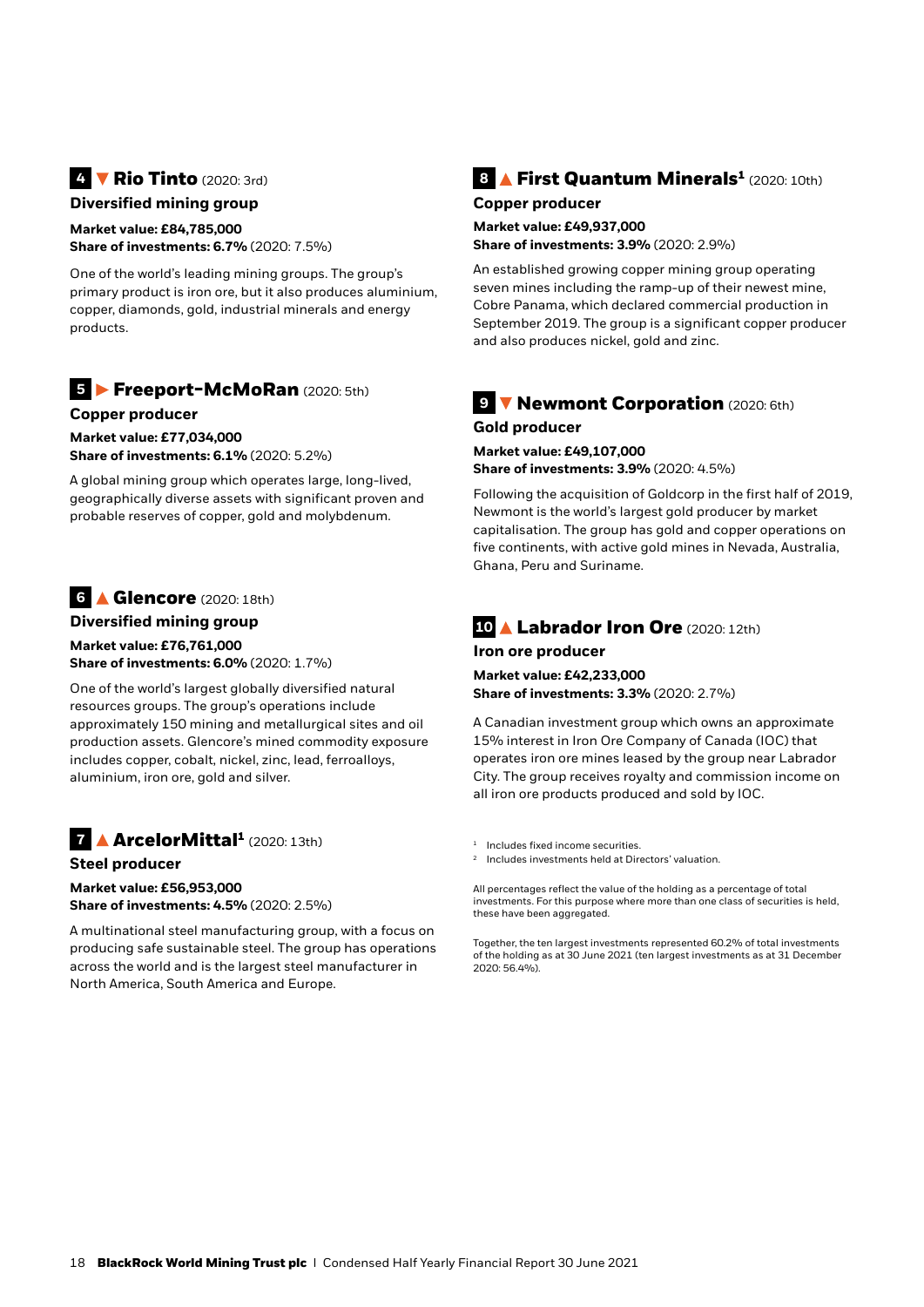# **Investments**

as at 30 June 2021

|                                | Main<br>geographical<br>exposure | Market<br>value<br>£'000 | $%$ of<br>investments |
|--------------------------------|----------------------------------|--------------------------|-----------------------|
| <b>Diversified</b>             |                                  |                          |                       |
| Vale                           | Global                           | 95,447                   | 7.5                   |
| Vale Debentures*#^             | Global                           | 55,120                   | 4.3                   |
| <b>BHP</b>                     | Global                           | 89,428                   | 7.0                   |
| Anglo American                 | Global                           | 88,895                   | 7.0                   |
| <b>Rio Tinto</b>               | Global                           | 84,785                   | 6.7                   |
| Glencore                       | Global                           | 76,761                   | 6.0                   |
| <b>Teck Resources</b>          | Global                           | 29,005                   | 2.3                   |
|                                |                                  | 519,441                  | 40.8                  |
| Copper                         |                                  |                          |                       |
| Freeport-McMoRan               | Global                           | 77,034                   | 6.1                   |
| First Quantum Minerals*        | Global                           | 49,937                   | 3.9                   |
| OZ Minerals Brazil Royalty#~   | Latin America                    | 19,465                   | 1.5                   |
| <b>OZ Minerals</b>             | Australasia                      | 13,826                   | 1.1                   |
| Ivanhoe Mines                  | <b>Other Africa</b>              | 27,114                   | 2.1                   |
| Sociedad Minera Cerro Verde    | Latin America                    | 19,101                   | $1.5\,$               |
| Solaris Resources+             | Latin America                    | 10,662                   | 0.9                   |
| Ero Copper                     | Latin America                    | 9,809                    | 0.8                   |
| Lundin Mining                  | Global                           | 8,901                    | 0.7                   |
| Antofagasta                    | Latin America                    | 6,800                    | 0.5                   |
| SolGold                        | Latin America                    | 3,757                    | 0.3                   |
| Nevada Copper                  | <b>United States</b>             | 3,672                    | 0.3                   |
|                                |                                  | 250,078                  | 19.7                  |
| Gold                           |                                  |                          |                       |
| <b>Newmont Corporation</b>     | Global                           | 49,107                   | 3.9                   |
| <b>Barrick Gold</b>            | Global                           | 38,948                   | 3.1                   |
| <b>Wheaton Precious Metals</b> | Global                           | 35,970                   | 2.8                   |
| Franco-Nevada                  | Global                           | 25,261                   | 2.0                   |
| <b>Northern Star Resources</b> | Australasia                      | 16,679                   | 1.3                   |
| Polyus                         | Russia                           | 16,335                   | 1.3                   |
| Polymetal International        | Russia                           | 12,264                   | 1.0                   |
| Kinross Gold                   | Global                           | 11,596                   | 0.9                   |
| <b>Endeavour Mining</b>        | <b>Other Africa</b>              | 8,299                    | 0.7                   |
| <b>Agnico Eagle Mines</b>      | Canada                           | 6,951                    | 0.5                   |
| Kirkland Lake Gold             | Global                           | 5,592                    | 0.4                   |
| <b>Gold Fields</b>             | South Africa                     | 5,372                    | 0.4                   |
|                                |                                  | 232,374                  | 18.3                  |
| <b>Steel</b>                   |                                  |                          |                       |
| ArcelorMittal*                 | Global                           | 56,953                   | 4.5                   |
| <b>Steel Dynamics</b>          | <b>United States</b>             | 29,446                   | 2.3                   |
| Nucor Corp                     | <b>United States</b>             | 17,726                   | 1.4                   |
|                                |                                  | 104,125                  | 8.2                   |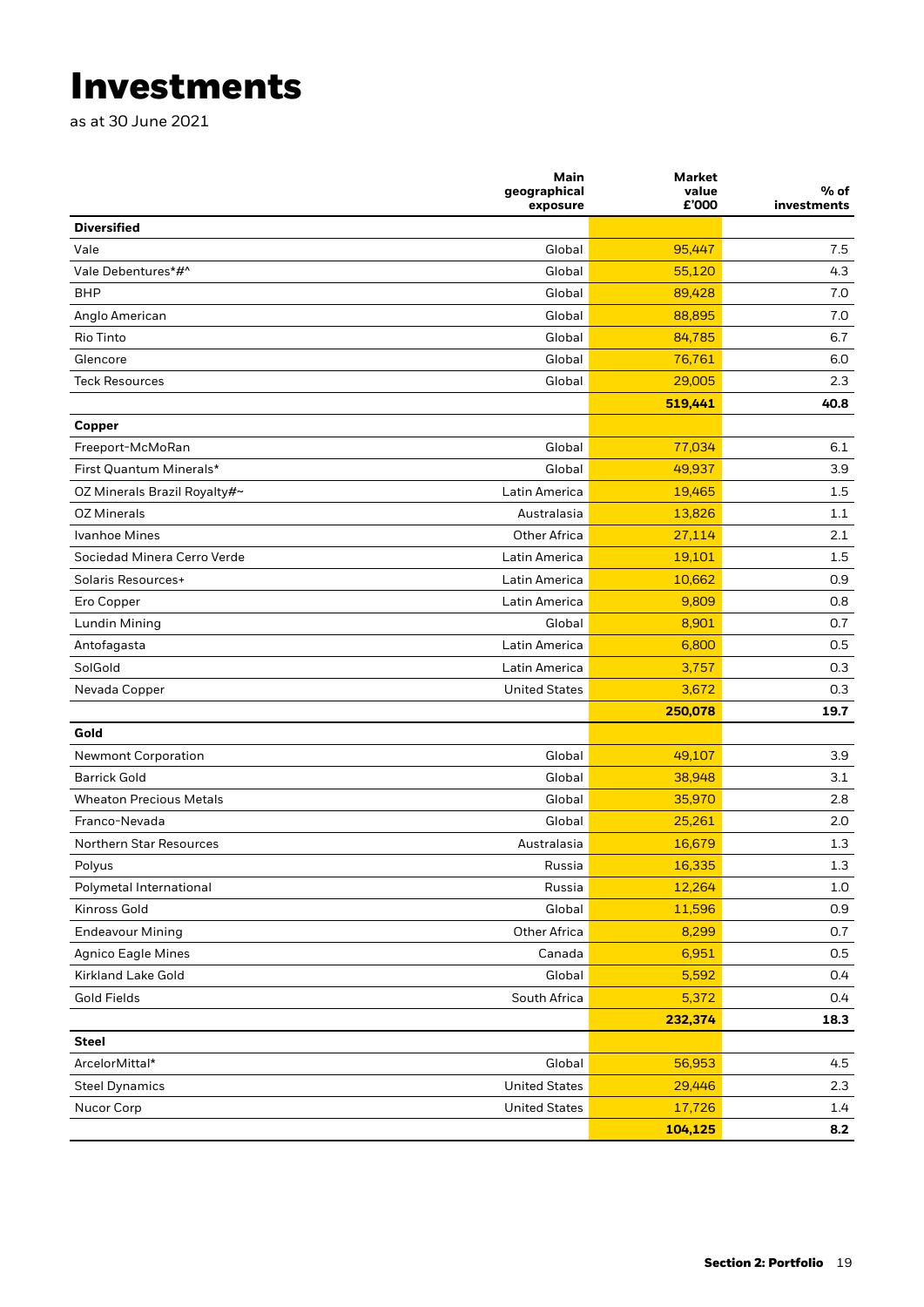# **Investments**

continued

|                              | Main<br>geographical<br>exposure | <b>Market</b><br>value<br>£'000 | $%$ of<br>investments |
|------------------------------|----------------------------------|---------------------------------|-----------------------|
| <b>Iron Ore</b>              |                                  |                                 |                       |
| Labrador Iron                | Canada                           | 42,233                          | 3.3                   |
| Fortescue Metals Group       | Australasia                      | 19,240                          | 1.5                   |
| Deterra Royalties            | Australasia                      | 4,927                           | 0.4                   |
| <b>Equatorial Resources</b>  | <b>Other Africa</b>              | 481                             | 0.1                   |
|                              |                                  | 66,881                          | 5.3                   |
| <b>Platinum Group Metals</b> |                                  |                                 |                       |
| Sibanye Stillwater           | South Africa                     | 20,572                          | 1.6                   |
| Impala Platinum              | South Africa                     | 19,403                          | 1.5                   |
| Northam Platinum             | South Africa                     | 17,952                          | 1.4                   |
|                              |                                  | 57,927                          | 4.5                   |
| <b>Industrial Minerals</b>   |                                  |                                 |                       |
| Lynas Corporation            | Australasia                      | 10,832                          | 0.8                   |
| Iluka Resources              | Australasia                      | 10,017                          | 0.8                   |
| <b>Sheffield Resources</b>   | Australasia                      | 3,543                           | 0.3                   |
|                              |                                  | 24,392                          | 1.9                   |
| <b>Nickel</b>                |                                  |                                 |                       |
| <b>Nickel Mines</b>          | Indonesia                        | 13,922                          | 1.1                   |
| <b>Bindura Nickel</b>        | <b>Other Africa</b>              | 141                             |                       |
|                              |                                  | 14,063                          | $1.1$                 |
| <b>Silver &amp; Diamonds</b> |                                  |                                 |                       |
| <b>Sierra Metals</b>         | Latin America                    | 1,744                           | 0.1                   |
|                              |                                  | 1,744                           | 0.1                   |
| Zinc                         |                                  |                                 |                       |
| Titan Mining+#               | <b>United States</b>             | 1,424                           | 0.1                   |
|                              |                                  | 1,424                           | 0.1                   |
| <b>Aluminium</b>             |                                  |                                 |                       |
| Metro Mining                 | Australasia                      | 113                             |                       |
|                              |                                  | 113                             |                       |
|                              |                                  | 1,272,562                       | 100.0                 |
| <b>Comprising</b>            |                                  |                                 |                       |
| - Investments                |                                  | 1,272,562                       | 100.0                 |
| - Written options            |                                  |                                 |                       |
|                              |                                  | 1,272,562                       | 100.0                 |

\* Includes fixed income securities.

# Includes investments held at Directors' valuation.

~ Mining royalty contract.

+ Includes warrant investments. ^ The investment in the Vale debenture is illiquid and has been valued using secondary market pricing information provided by the Brazilian Financial and Capital Markets Association (ANBIMA).

All investments are in equity shares unless otherwise stated.

The total number of investments as at 30 June 2021 (including options classified as liabilities on the balance sheet) was 49 (31 December 2020: 56).

As at 30 June 2021 the Company held equity interests in two companies comprising more than 3% of a company's share capital as follows: Sheffield Resources and Titan Mining.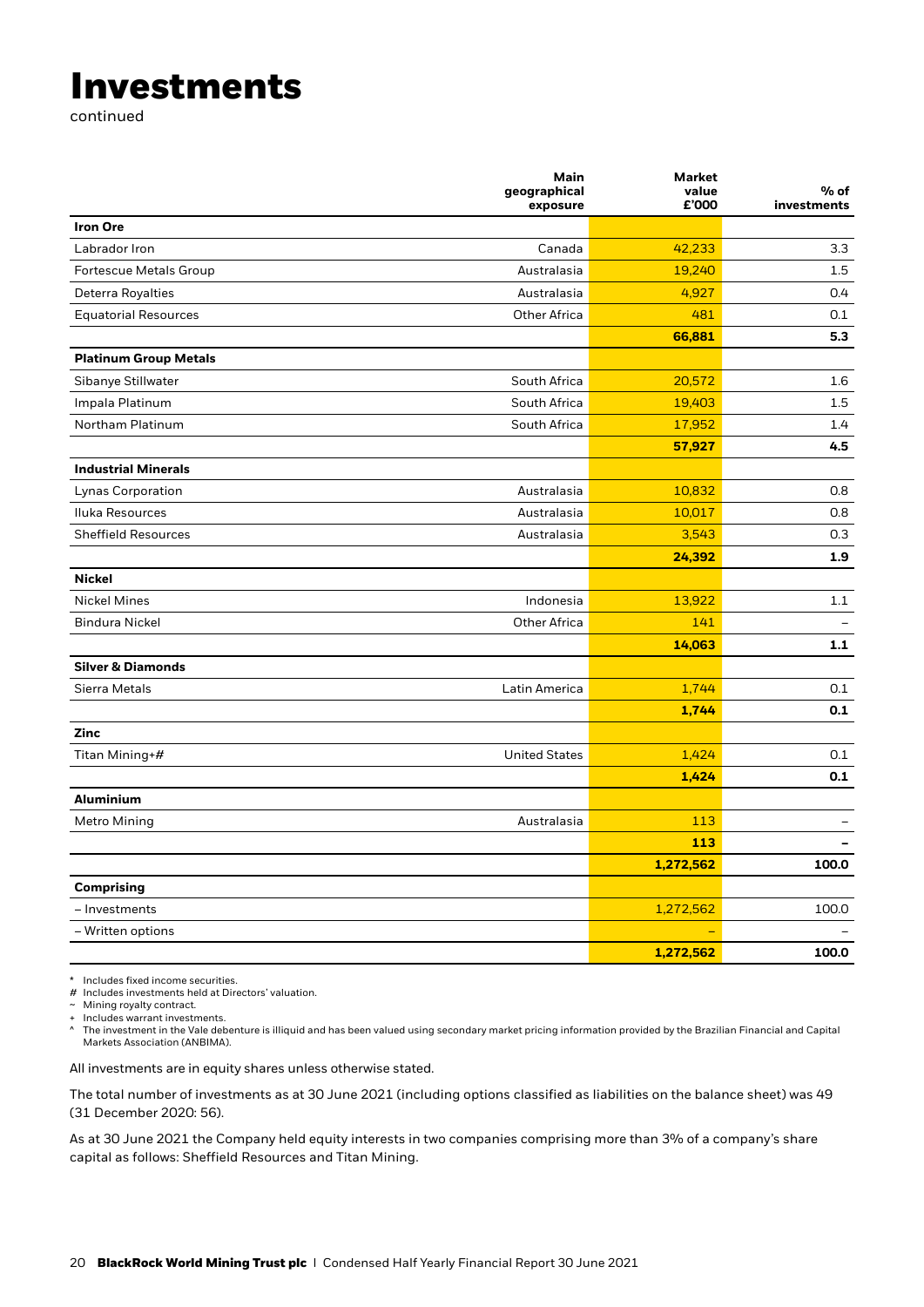# **Portfolio analysis**

as at 30 June 2021

### **Commodity Exposure1**



\* MSCI ACWI Metals & Mining 30% Buffer 10/40 Index (net total return).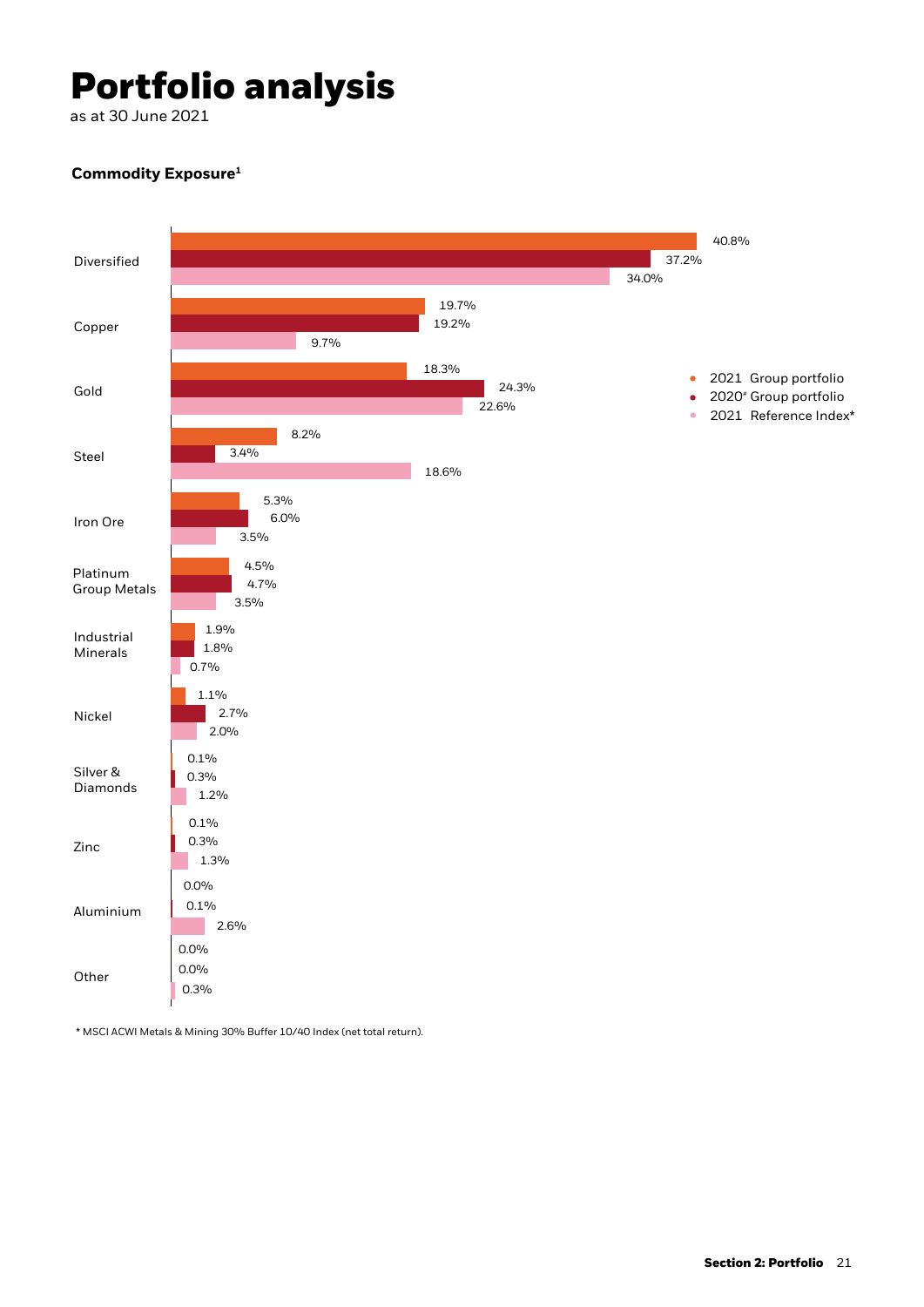# **Portfolio analysis**

continued

#### **Geographic Exposure1**



 $\overline{2}$ 1 Based on the principal commodity exposure and place of operation of each investment.<br>Consists of Indonesia, Russia and United States.

# Represents exposure as at 31 December 2020.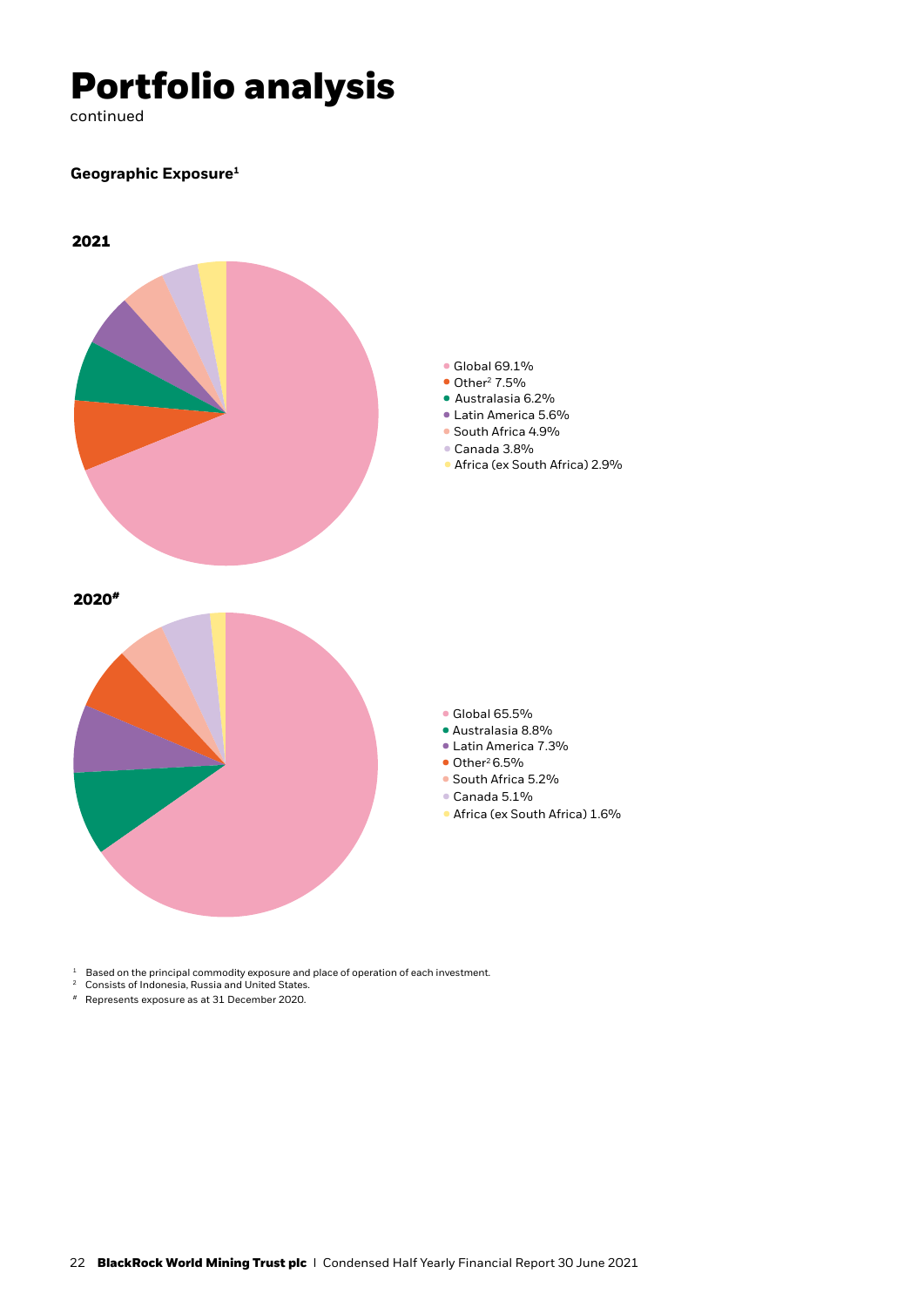# **Interim Management Report and Responsibility Statement**

The Chairman's Statement on pages 5 and 6 and the Investment Manager's Report on pages 7 to 16 give details of the important events which have occurred during the period and their impact on the financial statements.

#### **Principal risks and uncertainties**

The principal risks faced by the Group can be divided into various areas as follows:

- Counterparty;
- Investment performance;
- Legal and regulatory compliance;
- Market:
- Operational; and
- Financial.

The Board reported on the principal risks and uncertainties faced by the Group in the Annual Report and Financial Statements for the year ended 31 December 2020. A detailed explanation can be found in the Strategic Report on pages 41 to 45 and note 18 on pages 110 to 125 of the Annual Report and Financial Statements which is available on the website maintained by BlackRock at www.blackrock.com/uk/brwm.

#### **Going concern**

The Board is mindful of the uncertainty surrounding the potential duration of the COVID-19 pandemic and its impact on the global economy and the Group's assets. The Portfolio Managers will continue to review the composition of the Group's portfolio and to be pro-active in taking investment decisions as necessary.

The Directors, having considered the nature and liquidity of the portfolio, the Group's investment objective and the Group's projected income and expenditure, are satisfied that the Group has adequate resources to continue in operational existence for the foreseeable future and is financially sound. The Board believes that the Group and its key thirdparty service providers have in place appropriate business continuity plans and these services have continued to be supplied without interruption throughout the COVID-19 pandemic.

The Group has a portfolio of investments which are predominantly readily realisable and is able to meet all of its liabilities from its assets and income generated from these assets. Accounting revenue and expense forecasts are maintained and reported to the Board regularly and it is expected that the Group will be able to meet all its obligations. Borrowings under the overdraft and revolving credit facilities shall at no time exceed £230 million or 25% of the Group's net asset value (whichever is the lower) and this covenant was complied with during the period. Based on the above, the Board is satisfied that it is appropriate to

continue to adopt the going concern basis in preparing the financial statements. Ongoing charges for the year ended 31 December 2020 were approximately 0.99% of net assets and this is unlikely to change significantly going forward.

#### **Related party disclosure and transactions with the Manager**

BlackRock Fund Managers Limited (BFM) was appointed as the Company's Alternative Investment Fund Manager (AIFM) with effect from 2 July 2014. BFM has (with the Company's consent) delegated certain portfolio and risk management services, and other ancillary services, to BlackRock Investment Management (UK) Limited (BIM (UK)). Both BFM and BIM (UK) are regarded as related parties under the Listing Rules. Details of the management and marketing fees payable are set out in notes 4 and 5 respectively on pages 30 and 31 and note 12 on page 38.

The related party transactions with the Directors are set out in note 13 on page 38.

#### **Directors' responsibility statement**

The Disclosure Guidance and Transparency Rules (DTR) of the UK Listing Authority require the Directors to confirm their responsibilities in relation to the preparation and publication of the Interim Management Report and Financial Statements.

The Directors confirm to the best of their knowledge that:

- the condensed set of financial statements contained within the Condensed Half Yearly Financial Report has been prepared in accordance with International Accounting Standard 34 'Interim Financial Reporting'; and
- the Interim Management Report, together with the Chairman's Statement and Investment Manager's Report, include a fair review of the information required by 4.2.7R and 4.2.8R of the Financial Conduct Authority Disclosure Guidance and Transparency Rules.

This Condensed Half Yearly Financial Report has been reviewed by the Company's auditors and their report is set out on page 40.

The Condensed Half Yearly Financial Report was approved by the Board on 19 August 2021 and the above responsibility statement was signed on its behalf by the Chairman.

#### **David Cheyne**

For and on behalf of the Board 19 August 2021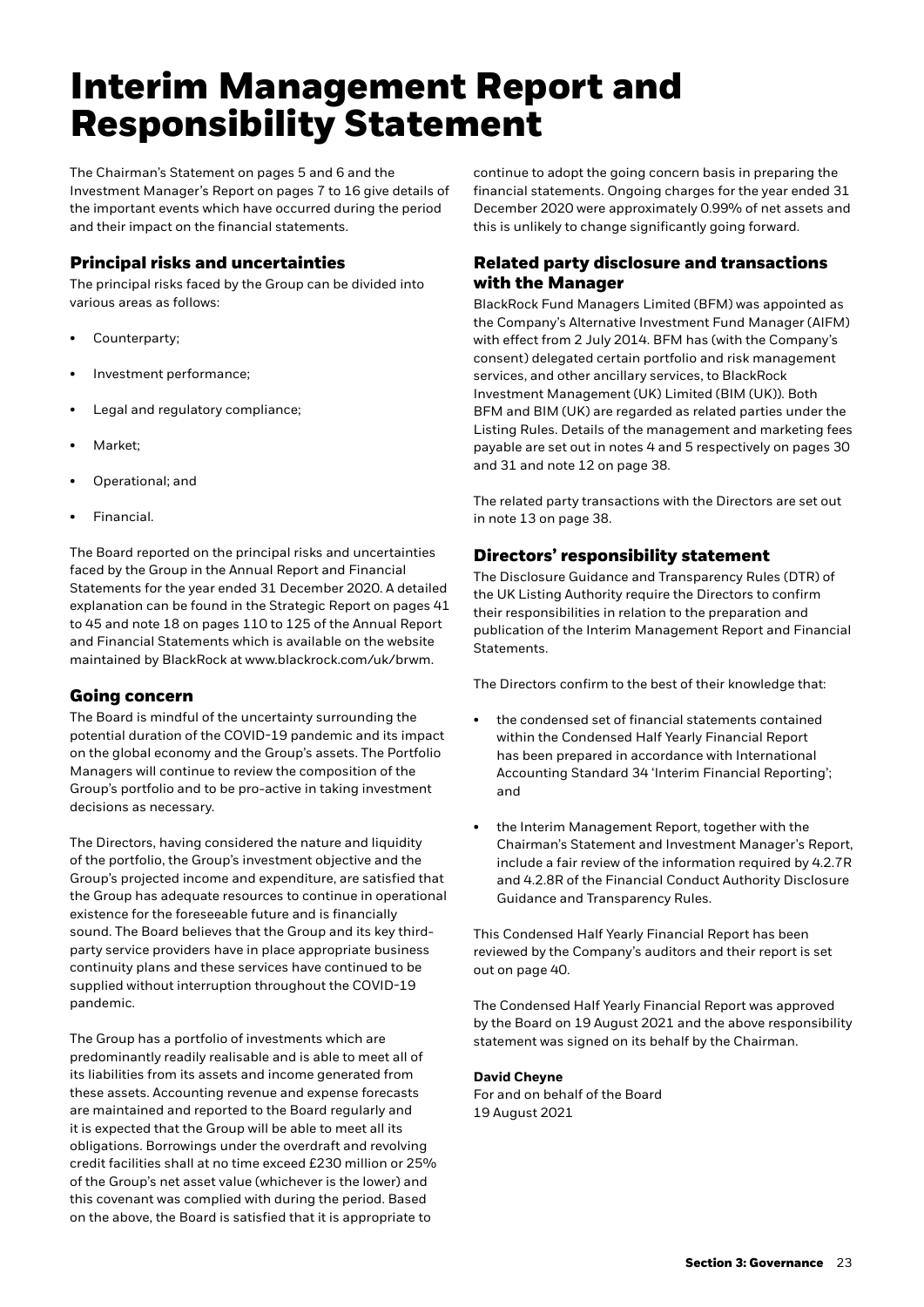# **Consolidated statement of comprehensive income**

for the six months ended 30 June 2021

|                                                                                           |   |                   | <b>Six months ended</b><br>30 June 2021<br>(unaudited) |          |                          | <b>Six months ended</b><br>30 June 2020<br>(unaudited)<br>$(rested)^1$ |          |                          | Year ended<br>31 December 2020<br>(audited)<br>$(rested)^1$ |              |
|-------------------------------------------------------------------------------------------|---|-------------------|--------------------------------------------------------|----------|--------------------------|------------------------------------------------------------------------|----------|--------------------------|-------------------------------------------------------------|--------------|
|                                                                                           |   | <b>Revenue</b>    | Capital                                                |          | <b>Total Revenue</b>     | Capital                                                                |          | <b>Total Revenue</b>     | Capital                                                     | <b>Total</b> |
| <b>Notes</b>                                                                              |   | £'000             | £'000                                                  | £'000    | £'000                    | £'000                                                                  | £'000    | £'000                    | £'000                                                       | £'000        |
| Income from investments held at<br>fair value through profit or loss                      | 3 | 33,690            | $\qquad \qquad -$                                      | 33,690   | 15,029                   | $\qquad \qquad -$                                                      | 15,029   | 31,613                   | $\qquad \qquad -$                                           | 31,613       |
| Other income                                                                              | 3 | 4.080             |                                                        | 4,080    | 3,335                    |                                                                        | 3,335    | 7,964                    | $\overline{\phantom{0}}$                                    | 7,964        |
| <b>Total income</b>                                                                       |   | 37,770            |                                                        | 37,770   | 18,364                   |                                                                        | 18,364   | 39,577                   | -                                                           | 39,577       |
| Net profit on investments and<br>derivatives held at fair value<br>through profit or loss |   | $\qquad \qquad -$ | 130,660 130,660                                        |          |                          | 8,902                                                                  | 8,902    | $\overline{\phantom{0}}$ | 183,667                                                     | 183,667      |
| Net profit/(loss) on foreign<br>exchange                                                  |   | -                 | 458                                                    | 458      | $\overline{\phantom{0}}$ | (6,896)                                                                | (6,896)  | $\overline{\phantom{0}}$ | 2,431                                                       | 2,431        |
| <b>Total</b>                                                                              |   |                   | 37,770 131,118 168,888                                 |          | 18,364                   | 2,006                                                                  | 20,370   | 39,577                   | 186,098                                                     | 225,675      |
| <b>Expenses</b>                                                                           |   |                   |                                                        |          |                          |                                                                        |          |                          |                                                             |              |
| Investment management fee                                                                 | 4 | (1, 143)          | (3,538)                                                | (4,681)  | (623)                    | (1,980)                                                                | (2,603)  | (1,546)                  | (4,859)                                                     | (6,405)      |
| Other operating expenses                                                                  | 5 | (493)             | (5)                                                    | (498)    | (577)                    | (13)                                                                   | (590)    | (1,103)                  | (18)                                                        | (1, 121)     |
| <b>Total operating expenses</b>                                                           |   | (1,636)           | (3.543)                                                | (5, 179) | (1,200)                  | (1,993)                                                                | (3, 193) | (2,649)                  | (4, 877)                                                    | (7,526)      |
| Net profit on ordinary activities<br>before finance costs and taxation                    |   |                   | 36,134 127,575 163,709                                 |          | 17,164                   | 13                                                                     | 17,177   |                          | 36,928 181,221 218,149                                      |              |
| Finance costs                                                                             | 6 | (174)             | (519)                                                  | (693)    | (280)                    | (827)                                                                  | (1,107)  | (424)                    | (1,272)                                                     | (1,696)      |
| Net profit/(loss) on ordinary<br>activities before taxation                               |   |                   | 35.960 127.056 163.016                                 |          | 16.884                   | (814)                                                                  | 16,070   |                          | 36,504 179,949 216,453                                      |              |
| Taxation                                                                                  |   | (2,717)           | 965                                                    | (1,752)  | (1,542)                  | 510                                                                    | (1,032)  | (1,053)                  | 1,115                                                       | 62           |
| Profit/(loss) for the period                                                              | 8 |                   | 33,243 128,021 161,264                                 |          | 15,342                   | (304)                                                                  | 15,038   |                          | 35,451 181,064 216,515                                      |              |
| Earnings/(loss) per ordinary<br>share (pence)                                             | 8 | 18.64             | 71.79                                                  | 90.43    | 8.82                     | (0.17)                                                                 | 8.65     | 20.40                    | 104.22                                                      | 124.62       |

<sup>1</sup> Please refer to note 2 "Restatement of 2020 comparatives" on page 28 for further details.

The total column of this statement represents the Group's Statement of Comprehensive Income, prepared in accordance with International Accounting Standards in conformity with the requirements of the Companies Act 2006 and UK adopted International Accounting Standards. The supplementary revenue and capital columns are both prepared under guidance published by the Association of Investment Companies (AIC). All items in the above statement derive from continuing operations. No operations were acquired or discontinued during the period. All income is attributable to the equity holders of the Group.

The Group does not have any other comprehensive income/(loss). The net profit/(loss) for the period disclosed above represents the Group's total comprehensive income/(loss).

The notes on pages 28 to 39 form part of these financial statements.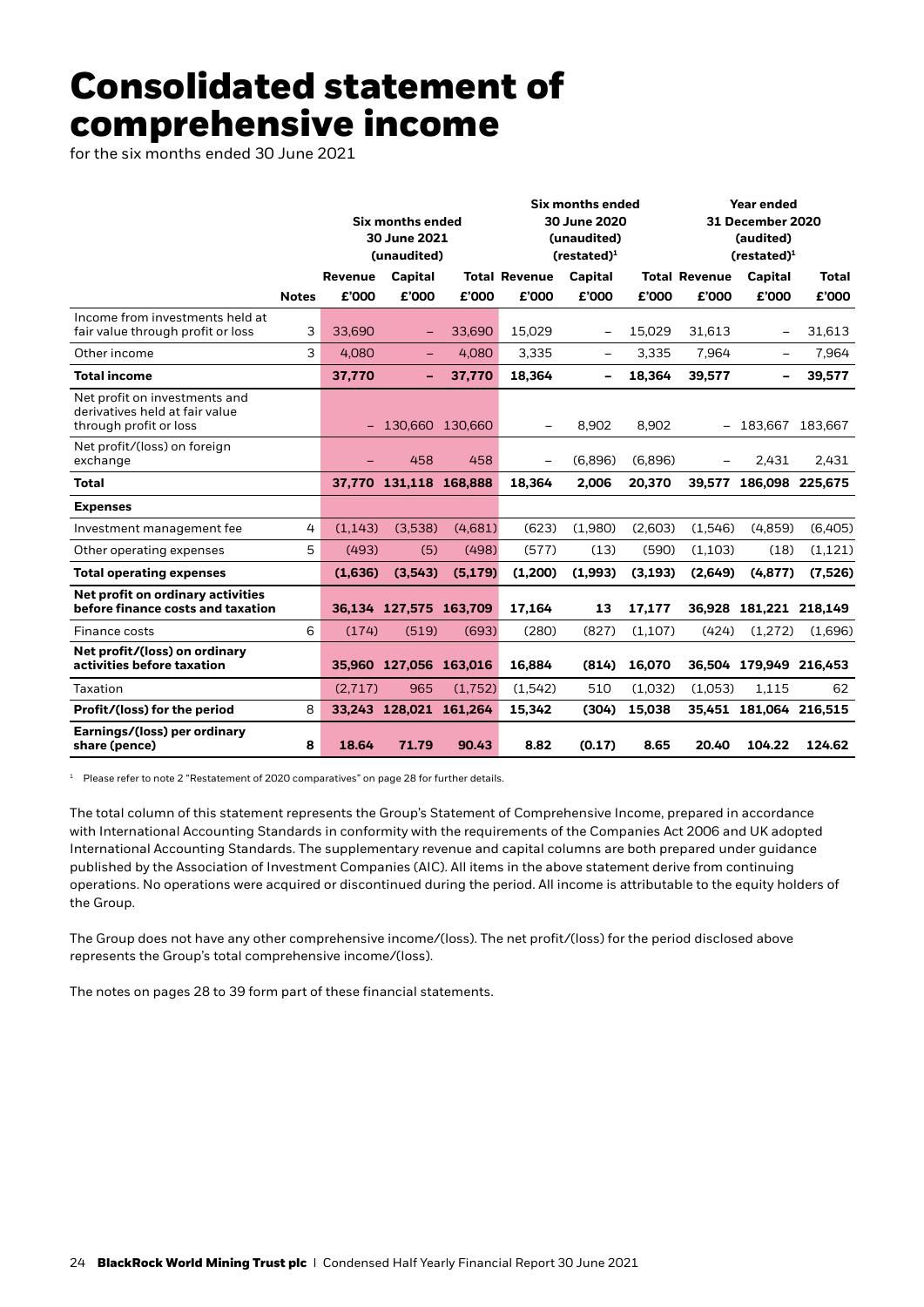# **Consolidated statement of changes in equity**

for the six months ended 30 June 2021

|                                                           |                | <b>Called</b><br>capital | <b>Share</b><br>account  | Capital<br>up share premium redemption<br>reserve | <b>Special</b><br>reserve | Capital<br>reserves      | Revenue<br>reserve       | Total            |
|-----------------------------------------------------------|----------------|--------------------------|--------------------------|---------------------------------------------------|---------------------------|--------------------------|--------------------------|------------------|
|                                                           | <b>Note</b>    | £'000                    | £'000                    | £'000                                             | £'000                     | £'000                    | £'000                    | £'000            |
| For the six months ended 30 June 2021<br>(unaudited)      |                |                          |                          |                                                   |                           |                          |                          |                  |
| At 31 December 2020                                       |                | 9,651                    | 127,155                  | 22,779                                            | 103,992                   | 628,870                  | 38,378                   | 930,825          |
| Total comprehensive income:                               |                |                          |                          |                                                   |                           |                          |                          |                  |
| Net profit for the period                                 |                | ÷                        |                          | $\overline{\phantom{0}}$                          | $\overline{\phantom{a}}$  | 128,021                  | 33,243                   | 161,264          |
| Transactions with owners, recorded directly<br>to equity: |                |                          |                          |                                                   |                           |                          |                          |                  |
| Ordinary shares reissued from treasury                    |                | $\equiv$                 | 11,663                   | $\overline{\phantom{m}}$                          | 51,651                    | -                        | ÷                        | 63,314           |
| Share reissue costs                                       |                | ÷,                       |                          | $\equiv$                                          | (127)                     |                          |                          | (127)            |
| Dividends paid <sup>1</sup>                               | 7              |                          |                          |                                                   |                           |                          | (23,006)                 | (23,006)         |
| At 30 June 2021                                           |                | 9,651                    | 138,818                  | 22,779                                            | 155,516                   | 756,891                  |                          | 48,615 1,132,270 |
|                                                           |                |                          |                          |                                                   |                           |                          |                          |                  |
| For the six months ended 30 June 2020<br>(unaudited)      |                |                          |                          |                                                   |                           |                          |                          |                  |
| At 31 December 2019                                       |                | 9,651                    | 127,155                  | 22,779                                            | 108,601                   | 447,806                  | 41,118                   | 757,110          |
| Total comprehensive income:                               |                |                          |                          |                                                   |                           |                          |                          |                  |
| Net (loss)/profit for the period                          |                | $\equiv$                 | $\equiv$                 | $\overline{\phantom{0}}$                          | $\equiv$                  | (304)                    | 15,342                   | 15,038           |
| Transactions with owners, recorded directly<br>to equity: |                |                          |                          |                                                   |                           |                          |                          |                  |
| Ordinary shares purchased into treasury                   |                | $\overline{\phantom{0}}$ | $\qquad \qquad -$        | $\overline{\phantom{m}}$                          | (4, 363)                  | $\overline{\phantom{0}}$ | $\equiv$                 | (4, 363)         |
| Share purchase costs                                      |                |                          |                          | $\equiv$                                          | (37)                      | -                        | $\equiv$                 | (37)             |
| Dividends paid <sup>2</sup>                               | $\overline{7}$ |                          |                          | $\overline{\phantom{0}}$                          |                           | $\qquad \qquad -$        | (24, 305)                | (24, 305)        |
| At 30 June 2020                                           |                | 9,651                    | 127,155                  | 22,779                                            | 104,201                   | 447,502                  | 32,155                   | 743,443          |
|                                                           |                |                          |                          |                                                   |                           |                          |                          |                  |
| For the year ended 31 December 2020<br>(audited)          |                |                          |                          |                                                   |                           |                          |                          |                  |
| At 31 December 2019                                       |                | 9,651                    | 127,155                  | 22,779                                            | 108,601                   | 447,806                  | 41,118                   | 757,110          |
| Total comprehensive income:                               |                |                          |                          |                                                   |                           |                          |                          |                  |
| Net profit for the year                                   |                | $\equiv$                 | $\overline{\phantom{a}}$ | $\overline{a}$                                    |                           | 181,064                  | 35,451                   | 216,515          |
| Transactions with owners, recorded directly<br>to equity: |                |                          |                          |                                                   |                           |                          |                          |                  |
| Ordinary shares purchased into treasury                   |                | $\qquad \qquad -$        | $\qquad \qquad -$        | $\overline{\phantom{a}}$                          | (4, 573)                  | $\overline{\phantom{a}}$ | $\overline{\phantom{m}}$ | (4, 573)         |
| Share purchase costs                                      |                | $\equiv$                 | $\overline{\phantom{0}}$ | $\qquad \qquad -$                                 | (36)                      | $\overline{\phantom{a}}$ | $\overline{\phantom{0}}$ | (36)             |
| Dividends paid <sup>3</sup>                               | $\overline{7}$ | $\overline{\phantom{0}}$ | $\overline{\phantom{0}}$ | $\overline{\phantom{0}}$                          | $\equiv$                  | $\qquad \qquad -$        | (38, 191)                | (38, 191)        |
| At 31 December 2020                                       |                | 9,651                    | 127,155                  | 22,779                                            | 103,992                   | 628,870                  | 38,378                   | 930,825          |

 $1$  The final dividend for the year ended 31 December 2020 of 8.30p per share, declared on 4 March 2021 and paid on 6 May 2021, and 1st quarterly dividend for the year ended 31 December 2021 of 4.50p per share, declared on 29 April 2021 and paid on 25 June 2021.

<sup>2</sup> The final dividend for the year ended 31 December 2019 of 10.00p per share, declared on 27 February 2020 and paid on 7 May 2020, and 1st quarterly dividend for the year ended 31 December 2020 of 4.00p per share, declared on 30 April 2020 and paid on 26 June 2020.

<sup>3</sup> The final dividend for the year ended 31 December 2019 of 10.00p per share, declared on 27 February 2020 and paid on 7 May 2020; 1st interim dividend for the year ended 31 December 2020 of 4.00p per share, declared on 30 April 2020 and paid on 26 June 2020; 2nd interim dividend for the year ended 31 December 2020 of 4.00p per share, declared on 19 August 2020 and paid on 25 September 2020 and 3rd interim dividend for the year ended 31 December 2020 of 4.00p per share, declared on 12 November 2020 and paid on 18 December 2020.

For information on the Company's reserves, please refer to note 10 on page 34.

The notes on pages 28 to 39 form part of these financial statements.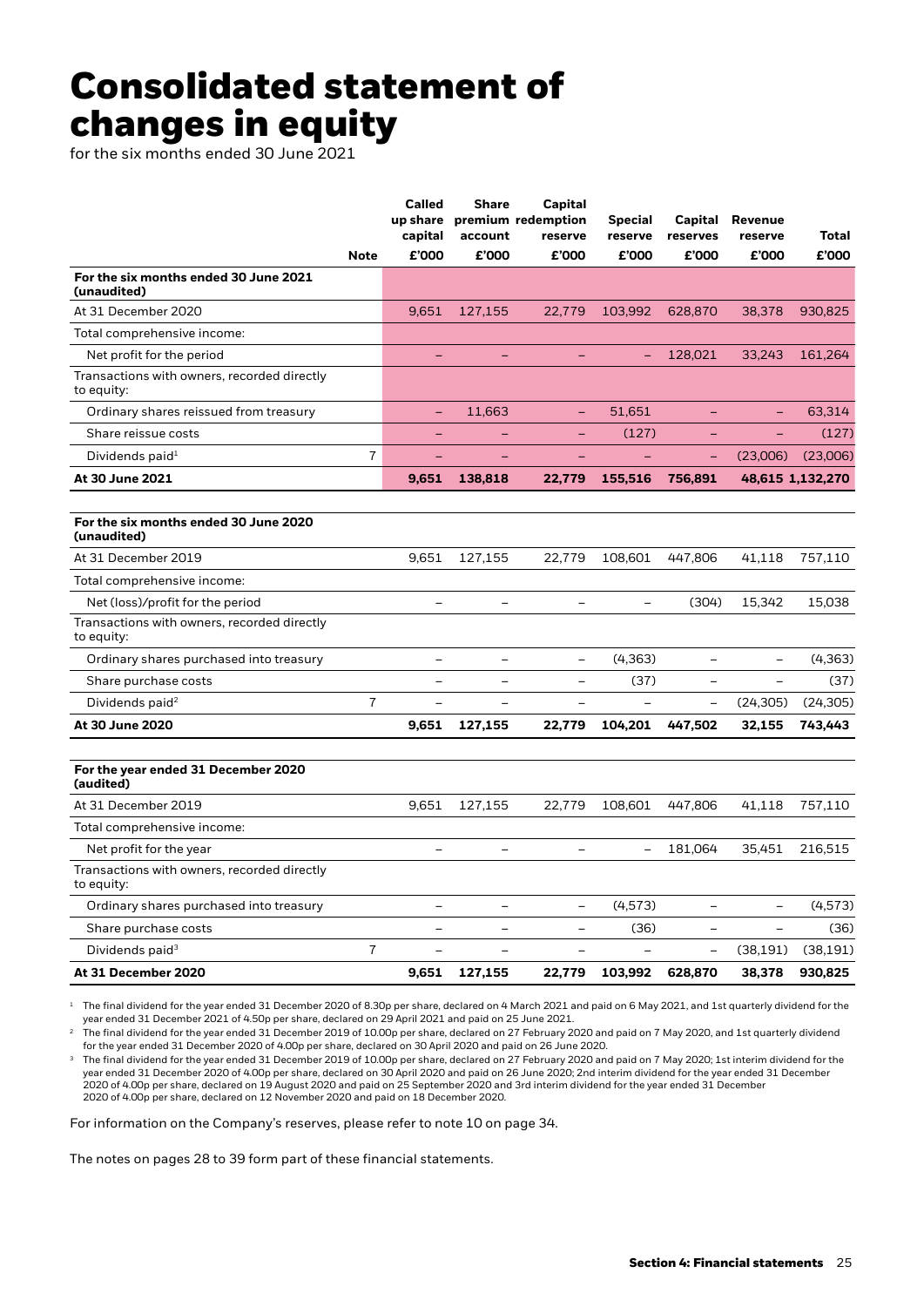# **Consolidated statement of financial position**

as at 30 June 2021

|                                                                                  | 30 June<br>2021<br>(unaudited) | 30 June<br>2020<br>(unaudited)<br>$(rested)^1$ | 31 December<br>2020<br>(audited)<br>$(restated)^1$ |
|----------------------------------------------------------------------------------|--------------------------------|------------------------------------------------|----------------------------------------------------|
| <b>Notes</b>                                                                     | £'000                          | £'000                                          | £'000                                              |
| <b>Non current assets</b>                                                        |                                |                                                |                                                    |
| Investments held at fair value through profit or loss<br>11                      | 1,272,562                      | 816,597                                        | 1,045,818                                          |
| <b>Current assets</b>                                                            |                                |                                                |                                                    |
| Current tax asset                                                                | 87                             | 117                                            | 114                                                |
| Other receivables                                                                | 6,755                          | 7,562                                          | 6.723                                              |
| Cash collateral held with brokers                                                |                                | 1,614                                          | 2,943                                              |
| Cash and cash equivalents                                                        | 6,556                          | 24,182                                         | 6,419                                              |
| <b>Total current assets</b>                                                      | 13,398                         | 33,475                                         | 16,199                                             |
| <b>Total assets</b>                                                              | 1,285,960                      | 850,072                                        | 1,062,017                                          |
| <b>Current liabilities</b>                                                       |                                |                                                |                                                    |
| Current tax liability                                                            | (5)                            | (374)                                          | (511)                                              |
| Other payables                                                                   | (5, 373)                       | (8,607)                                        | (5,034)                                            |
| Derivative financial liabilities held at fair value through profit or loss<br>11 |                                | (425)                                          | (587)                                              |
| Bank overdraft                                                                   | (11,605)                       | $\equiv$                                       | (22, 427)                                          |
| <b>Bank loans</b>                                                                | (136, 544)                     | (97, 119)                                      | (102, 418)                                         |
| <b>Total current liabilities</b>                                                 | (153, 527)                     | (106, 525)                                     | (130, 977)                                         |
| <b>Total assets less current liabilities</b>                                     | 1,132,433                      | 743,547                                        | 931,040                                            |
| <b>Non current liabilities</b>                                                   |                                |                                                |                                                    |
| Deferred taxation liability                                                      | (163)                          | (104)                                          | (215)                                              |
| <b>Net assets</b>                                                                | 1,132,270                      | 743,443                                        | 930,825                                            |
| <b>Equity attributable to equity holders</b>                                     |                                |                                                |                                                    |
| 9<br>Called up share capital                                                     | 9,651                          | 9,651                                          | 9,651                                              |
| Share premium account                                                            | 138,818                        | 127,155                                        | 127,155                                            |
| Capital redemption reserve                                                       | 22,779                         | 22,779                                         | 22,779                                             |
| Special reserve                                                                  | 155,516                        | 104,201                                        | 103,992                                            |
| Capital reserves                                                                 | 756,891                        | 447,502                                        | 628,870                                            |
| Revenue reserve                                                                  | 48,615                         | 32,155                                         | 38,378                                             |
| <b>Total equity</b>                                                              | 1,132,270                      | 743,443                                        | 930,825                                            |
| 8<br>Net asset value per ordinary share (pence)                                  | 616.20                         | 428.24                                         | 536.34                                             |

<sup>1</sup> Please refer to note 2 "Restatement of 2020 comparatives" on page 28 for further details.

The financial statements on pages 24 to 39 were approved and authorised for issue by the Board of Directors on 19 August 2021 and signed on its behalf by Mr David Cheyne, Chairman.

BlackRock World Mining Trust plc

Registered in England and Wales, No.2868209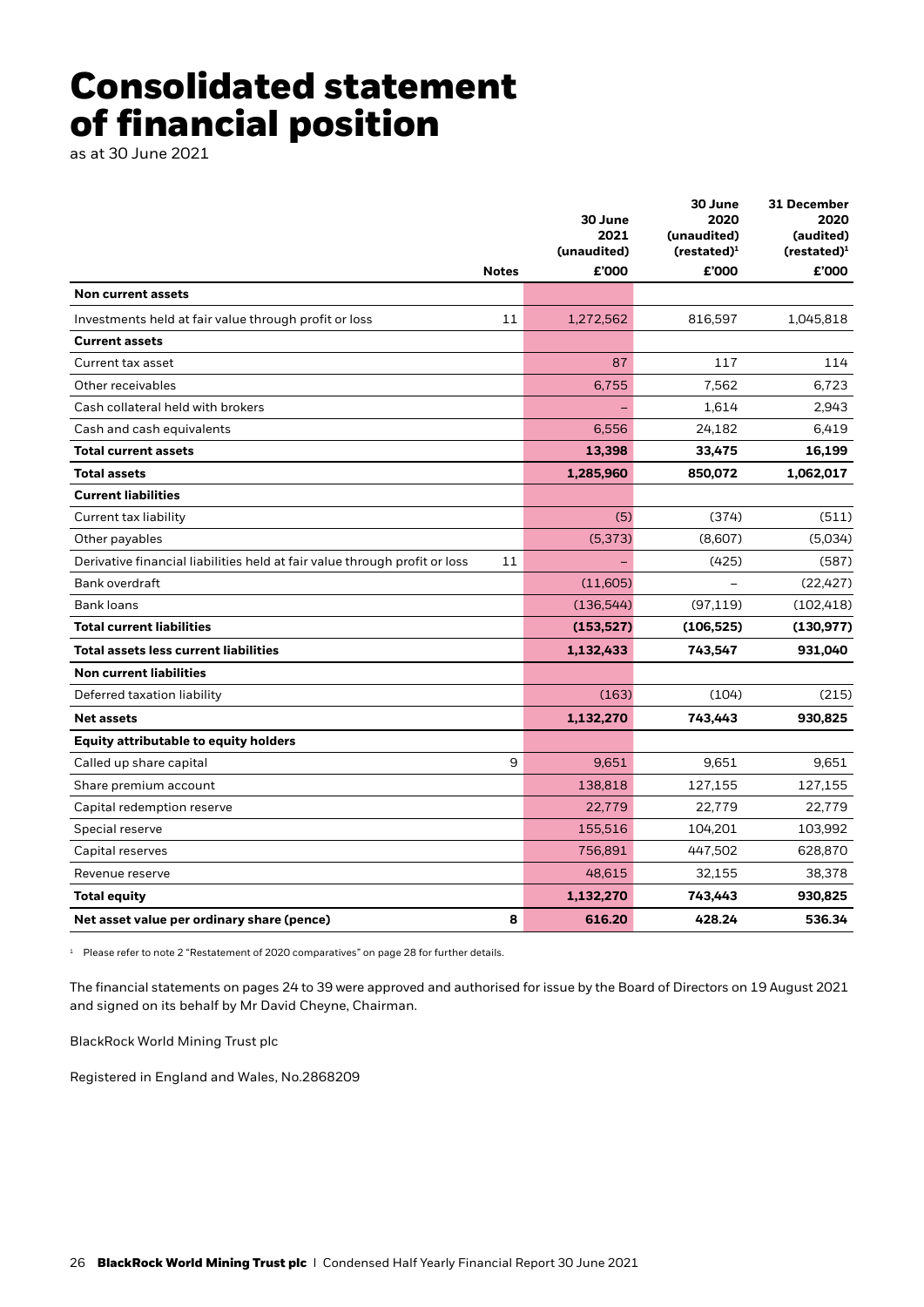# **Consolidated cash flow statement**

for the six months ended 30 June 2021

|                                                                                                                  | Six months<br>ended<br>30 June 2021<br>(unaudited) | Six months<br>ended<br>30 June 2020<br>(unaudited) | <b>Year ended</b><br>31 December<br>2020<br>(audited)<br>$(rested)^1$ |
|------------------------------------------------------------------------------------------------------------------|----------------------------------------------------|----------------------------------------------------|-----------------------------------------------------------------------|
|                                                                                                                  | £'000                                              | £'000                                              | £'000                                                                 |
| <b>Operating activities</b>                                                                                      |                                                    |                                                    |                                                                       |
| Net profit on ordinary activities before taxation                                                                | 163,016                                            | 16,070                                             | 216,453                                                               |
| Add back finance costs                                                                                           | 693                                                | 1,107                                              | 1,696                                                                 |
| Net profit on investments and options held at fair value through profit or loss<br>(including transaction costs) | (130,660)                                          | (8,902)                                            | (182.539)                                                             |
| Net (profit)/loss on foreign exchange                                                                            | (458)                                              | 6,896                                              | (2,431)                                                               |
| Sales of investments and derivatives held at fair value through profit or loss                                   | 118,844                                            | 198,078                                            | 360,288                                                               |
| Purchases of investments and derivatives held at fair value through profit<br>or loss                            | (215, 769)                                         | (159,051)                                          | (377, 517)                                                            |
| (Increase)/decrease in other receivables                                                                         | (2,943)                                            | 692                                                | 618                                                                   |
| Increase/(decrease) in other payables                                                                            | 3,030                                              | (1,038)                                            | 268                                                                   |
| Decrease/(increase) in amounts due from brokers                                                                  | 2,907                                              | (3,649)                                            | (2,902)                                                               |
| (Decrease)/increase in amounts due to brokers                                                                    | (2,473)                                            | 6,308                                              | 2,473                                                                 |
| Net movement in cash collateral held with brokers                                                                | 2,943                                              | (1, 183)                                           | (2,512)                                                               |
| Net cash (outflow)/inflow from operating activities before interest and<br>taxation                              | (60, 870)                                          | 55,328                                             | 13,895                                                                |
| <b>Taxation paid</b>                                                                                             | (484)                                              | (696)                                              | (1,038)                                                               |
| Taxation on investment income included within gross income                                                       | (1,825)                                            | (668)                                              | (1,664)                                                               |
| Prior year corporation tax refund                                                                                |                                                    |                                                    | 2,687                                                                 |
| Net cash (outflow)/inflow from operating activities                                                              | (63, 179)                                          | 53,964                                             | 13,880                                                                |
| <b>Financing activities</b>                                                                                      |                                                    |                                                    |                                                                       |
| Drawdown of loans                                                                                                | 35,020                                             |                                                    | 15,016                                                                |
| Interest paid                                                                                                    | (627)                                              | (1, 135)                                           | (1, 772)                                                              |
| Shares purchased into treasury                                                                                   |                                                    | (5,245)                                            | (5,455)                                                               |
| Share purchase costs paid                                                                                        |                                                    | (37)                                               | (36)                                                                  |
| Ordinary shares reissued from treasury                                                                           | 63,314                                             |                                                    |                                                                       |
| Share issue costs - treasury                                                                                     | (127)                                              |                                                    |                                                                       |
| Dividends paid                                                                                                   | (23,006)                                           | (24, 305)                                          | (38, 191)                                                             |
| Net cash inflow/(outflow) from financing activities                                                              | 74,574                                             | (30, 722)                                          | (30, 438)                                                             |
| Increase/(decrease) in cash and cash equivalents                                                                 | 11,395                                             | 23,242                                             | (16, 558)                                                             |
| Cash and cash equivalents at start of the period                                                                 | (16,008)                                           | 1,300                                              | 1,300                                                                 |
| Effect of foreign exchange rate changes                                                                          | (436)                                              | (360)                                              | (750)                                                                 |
| Cash and cash equivalents at end of period                                                                       | (5,049)                                            | 24,182                                             | (16,008)                                                              |
| <b>Comprised of:</b>                                                                                             |                                                    |                                                    |                                                                       |
| Cash at bank                                                                                                     | 6,556                                              | 24,182                                             | 6,419                                                                 |
| Bank overdraft                                                                                                   | (11,605)                                           |                                                    | (22, 427)                                                             |
|                                                                                                                  | (5,049)                                            | 24,182                                             | (16,008)                                                              |

<sup>1</sup> Please refer to note 2 "Restatement of 2020 comparatives" on page 28 for further details.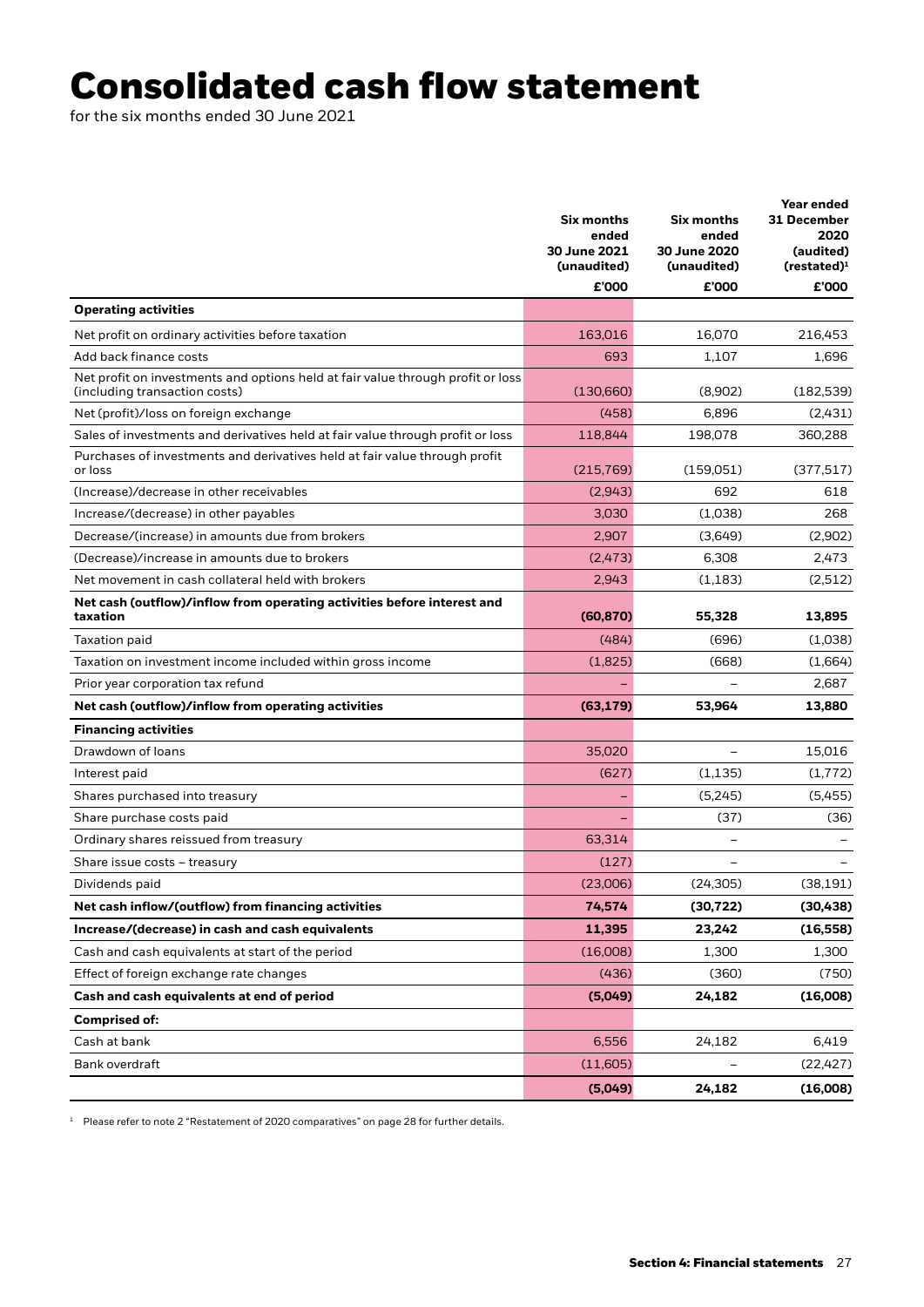# **Notes to the financial statements**

for the six months ended 30 June 2021

### **1. Principal activity**

The principal activity of the Company is that of an investment trust company within the meaning of Section 1158 of the Corporation Tax Act 2010.

The principal activity of the subsidiary, BlackRock World Mining Investment Company Limited, is investment dealing.

### **2. Basis of preparation**

On 31 December 2020, IFRS as adopted by the European Union at that date was brought into UK law and became UK-adopted international accounting standards, with future changes being subject to endorsement by the UK Endorsement Board. BlackRock World Mining Trust plc transitioned to UK-adopted international accounting standards in its condensed consolidated financial statements on 1 January 2021. There was no impact or changes in accounting policies from the transition.

This condensed consolidated interim financial report for the half-year reporting period ended 30 June 2021 has been prepared in accordance with the UK-adopted International Accounting Standard 34, 'Interim Financial Reporting' and the Disclosure Guidance and Transparency Rules sourcebook of the United Kingdom's Financial Conduct Authority.

The interim report does not include all of the notes of the type normally included in an annual financial report. Accordingly, this report is to be read in conjunction with the annual report for the year ended 31 December 2020, which has been prepared in accordance with both "international accounting standards in conformity with the requirements of the Companies Act 2006" and "international financial reporting standards adopted pursuant to Regulation (EC) No 1606/2002 as it applies in the European Union", and any public announcements made by BlackRock World Mining Trust plc during the interim reporting period.

Insofar as the Statement of Recommended Practice (SORP) for investment trust companies and venture capital trusts, issued by the Association of Investment Companies (AIC) in October 2019 and updated in April 2021, is compatible with IFRS, the financial statements have been prepared in accordance with guidance set out in the SORP.

#### **IFRS standards that have yet to be adopted:**

**IFRS 17 - Insurance contracts** (effective 1 January 2023). This standard replaces IFRS 4, which currently permits a wide range of accounting practices in accounting for insurance contracts. IFRS 17 will fundamentally change the accounting by all entities that issue insurance contracts and investment contracts with discretionary participation features. The standard has not been endorsed by the EU .

This standard is unlikely to have any impact on the Group as it has no insurance contracts.

### **Restatement of 2020 comparatives**

In order to better reflect the requirements of IAS 32: Financial Instruments: Presentation, the parent company's bank overdraft has been presented separately from the subsidiary's cash balance in the Consolidated Statement of Financial Position and the Consolidated Cash Flow Statement with comparatives restated. These balances were previously shown on a net basis for the Group. This change in presentation has no impact on the Group's net assets or the Group's Statement of Comprehensive Income. The Group's cash and cash equivalents balance as at 31 December 2020 has been restated from £309,000 to £6,419,000 and the Group overdraft balance has been restated from £16,317,000 to £22,427,000. There is no restatement at 30 June 2020 as the Group did not have any bank overdraft.

The Group has restated the presentation of the Current tax asset and the Current tax liability on the face of the Consolidated Statement of Financial Position separately from Other receivables and Other payables. The Current tax asset of £87,000 at 30 June 2021 (30 June 2020: £117,000; 31 December 2020: £114,000) and Current tax liability of £5,000 at 30 June 2021 (30 June 2020: £374,000; 31 December 2020: £511,000) were previously included within Other receivables and Other payables respectively in the Consolidated Statement of Financial Position.

The Group has restated the presentation of provision for doubtful debts of £106,000 for the six months ended 30 June 2020 and year ended 31 December 2020 which was presented within income in note 3 and has now been classified as other operating expense in note 5.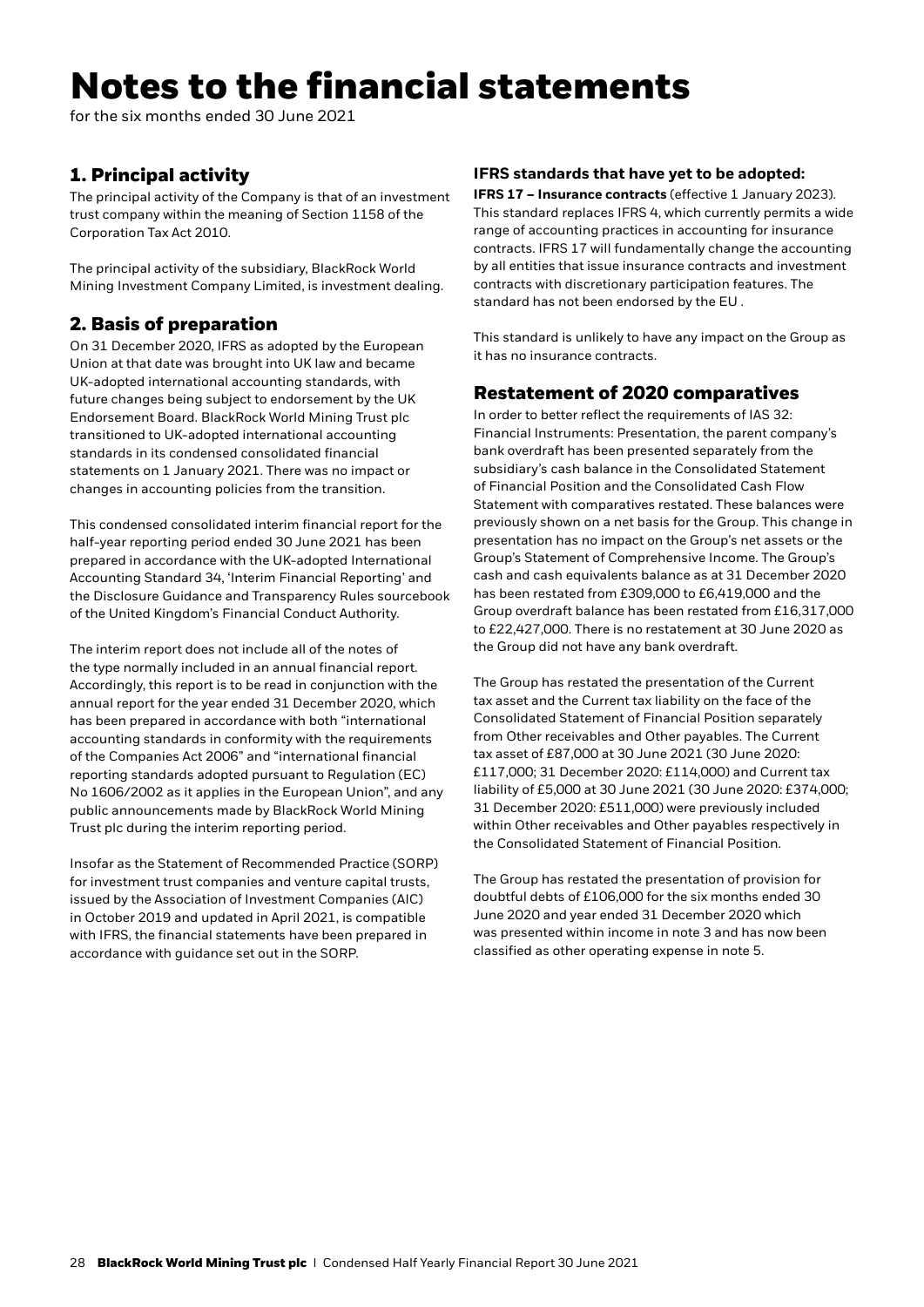#### **3. Income**

|                                                      | <b>Six months</b><br>ended<br>30 June 2021<br>(unaudited) | <b>Six months</b><br>ended<br>30 June 2020<br>(unaudited)<br>$(restated)^1$ | Year ended<br>31 December<br>2020<br>(audited)<br>$(restated)^1$ |
|------------------------------------------------------|-----------------------------------------------------------|-----------------------------------------------------------------------------|------------------------------------------------------------------|
|                                                      | £'000                                                     | £'000                                                                       | £'000                                                            |
| <b>Investment income:</b>                            |                                                           |                                                                             |                                                                  |
| UK dividends                                         | 8,919                                                     | 7,131                                                                       | 12,328                                                           |
| UK special dividends                                 | 1.045                                                     | $\overline{\phantom{0}}$                                                    |                                                                  |
| Overseas dividends                                   | 18,014                                                    | 3,985                                                                       | 12,133                                                           |
| Overseas special dividends                           |                                                           | 296                                                                         | 538                                                              |
| Income from contractual rights (OZ Minerals Royalty) | 715                                                       | 723                                                                         | 1,800                                                            |
| Income from Vale debentures                          | 4,012                                                     | 1,248                                                                       | 2,304                                                            |
| Income from fixed interest investments               | 985                                                       | 1,646                                                                       | 2,510                                                            |
|                                                      | 33,690                                                    | 15,029                                                                      | 31,613                                                           |
| Other income:                                        |                                                           |                                                                             |                                                                  |
| Option premium income                                | 4.067                                                     | 4.446                                                                       | 8,765                                                            |
| Deposit interest                                     |                                                           | 2                                                                           | $\overline{7}$                                                   |
| Interest on corporation tax refund                   |                                                           |                                                                             | 293                                                              |
| Stock lending income                                 | 13                                                        | 15                                                                          | 27                                                               |
| Loss on investment dealing in the subsidiary         |                                                           | (1, 128)                                                                    | (1, 128)                                                         |
|                                                      | 4,080                                                     | 3,335                                                                       | 7,964                                                            |
| <b>Total income</b>                                  | 37,770                                                    | 18,364                                                                      | 39,577                                                           |

<sup>1</sup> Please refer to note 2 "Restatement of 2020 comparatives" on page 28 for further details.

During the period, the Group received option premium income in cash totalling £3,746,000 (six months ended 30 June 2020: £4,611,000; year ended 31 December 2020: £8,821,000) for writing put and covered call options for the purposes of revenue generation.

Option premium income is amortised evenly over the life of the option contract and, accordingly, during the period, option premiums of £4,067,000 (six months ended 30 June 2020: £4,446,000; year ended 31 December 2020: £8,765,000) were amortised to revenue.

At 30 June 2021 there were no open positions (30 June 2020: two; 31 December 2020: two) with an associated liability of £nil (30 June 2020: £425,000; 31 December 2020: £587,000).

Dividends and interest received in cash in the six months ended 30 June 2021 amounted to £26,052,000 and £1,862,000 (six months ended 30 June 2020: £12,758,000 and £1,516,000; year ended 31 December 2020: £25,363,000 and £3,421,000) respectively.

No special dividends have been recognised in capital for the six months ended 30 June 2021 (six months ended 30 June 2020: £34,000; year ended 31 December 2020: £34,000).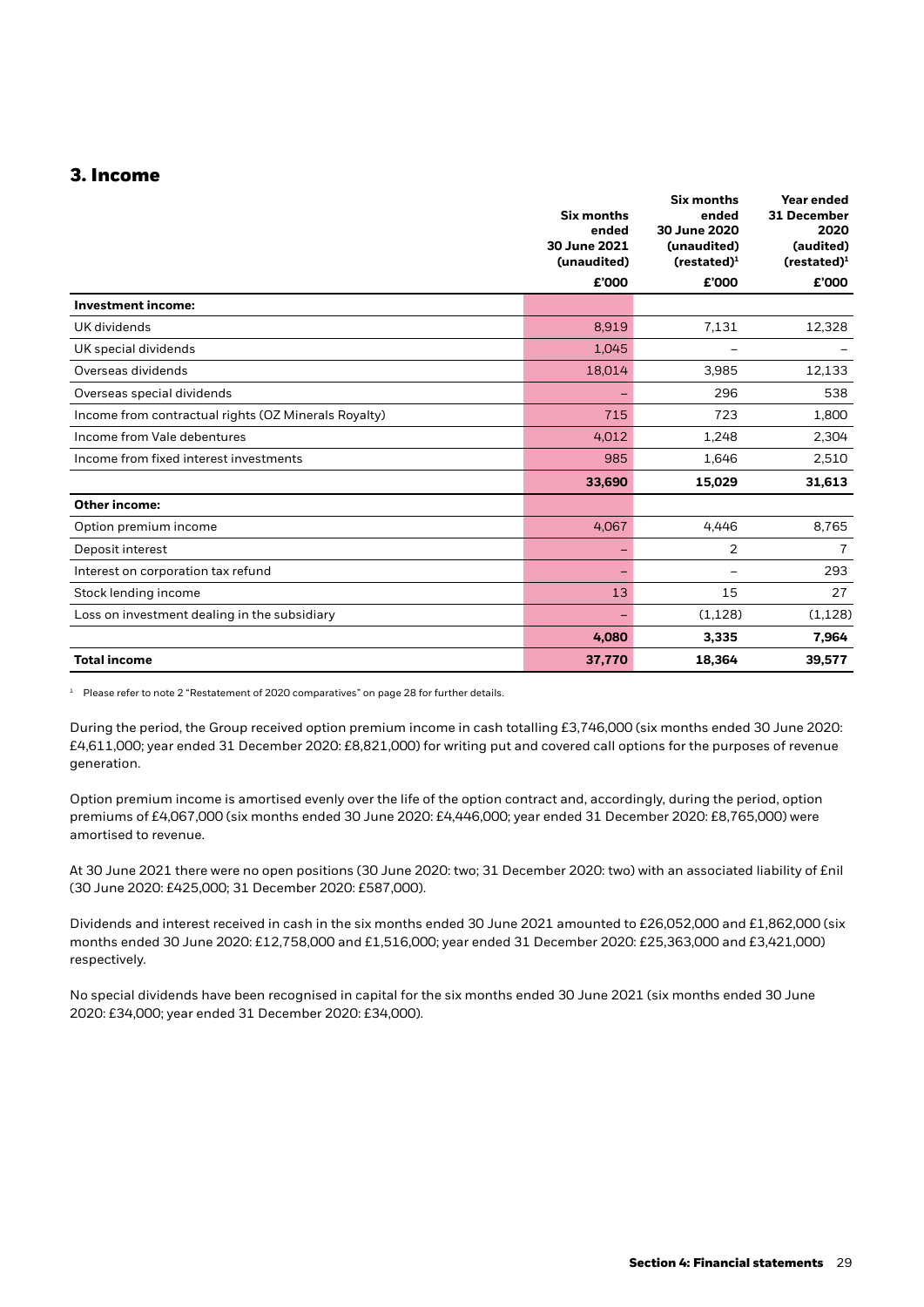# **Notes to the financial statements**

continued

### **4. Investment management fee**

|                           | Six months ended<br>30 June 2021<br>(unaudited) |         |       |         | Six months ended<br><b>30 June 2020</b><br>(unaudited) |       | Year ended<br><b>31 December 2020</b><br>(audited) |         |              |
|---------------------------|-------------------------------------------------|---------|-------|---------|--------------------------------------------------------|-------|----------------------------------------------------|---------|--------------|
|                           | Revenue                                         | Capital | Total | Revenue | Capital                                                | Total | Revenue                                            | Capital | <b>Total</b> |
|                           | £'000                                           | £'000   | £'000 | £'000   | £'000                                                  | £'000 | £'000                                              | £'000   | £'000        |
| Investment management fee | 1.143                                           | 3.538   | 4.681 | 623     | 1.980                                                  | 2.603 | 1.546                                              | 4.859   | 6.405        |
| Total                     | 1,143                                           | 3,538   | 4.681 | 623     | 1.980                                                  | 2.603 | 1.546                                              | 4.859   | 6,405        |

The investment management fee (which includes all services provided by BlackRock) is 0.8% of the Company's net assets. However, in the event that the NAV per share increases on a quarter-on-quarter basis, the fee will then be paid on gross assets for the quarter. During the period £4,214,000 (six months ended 30 June 2020: £2,490,000; year ended 31 December 2020: £5,907,000) of the investment management fee was generated from net assets and £467,000 (six months ended 30 June 2020: £113,000; year ended 31 December 2020: £498,000) from the gearing effect on gross assets due to the quarter-onquarter increase in the NAV per share for the period as set out below:

| Quarter end      | <b>Cum income</b><br>NAV per share<br>(pence) | Quarterly<br>increase/<br>(decrease) % | <b>Gearing effect</b><br>on management<br>fees (£'000) |
|------------------|-----------------------------------------------|----------------------------------------|--------------------------------------------------------|
| 31 December 2020 | 536.34                                        |                                        |                                                        |
| 31 March 2021    | 566.62                                        | $+5.6$                                 | 243                                                    |
| 30 June 2021     | 616.20                                        | $+8.8$                                 | 224                                                    |

The daily average of the net assets under management during the period ended 30 June 2021 was £1,069,435,000 (six months ended 30 June 2020: £672,597,000; year ended 31 December 2020: £748,853,000).

The fee is allocated 25% to the revenue column and 75% to the capital column of the Consolidated Statement of Comprehensive Income.

There is no additional fee for company secretarial and administration services.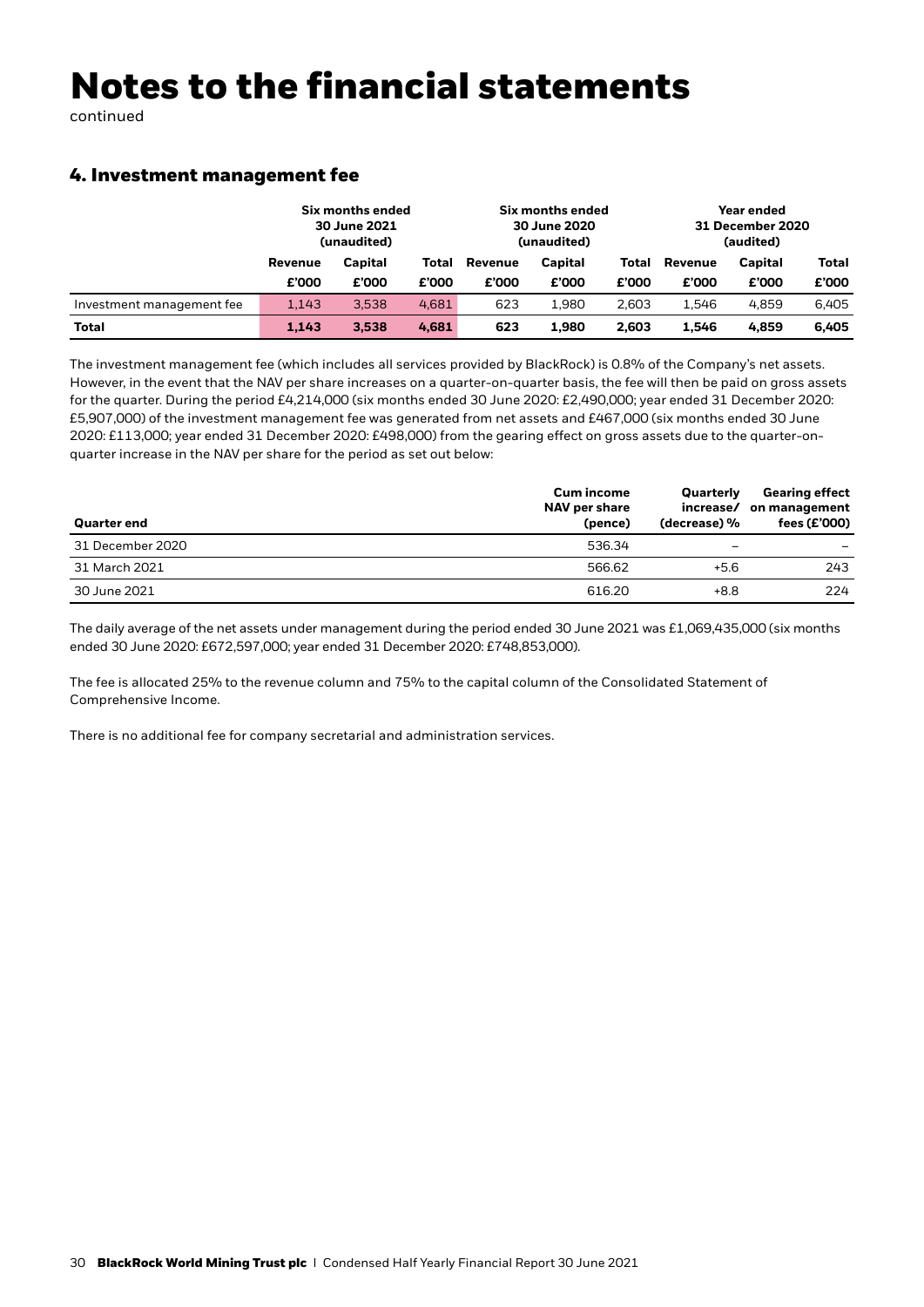#### **5. Other operating expenses**

|                                          | <b>Six months</b><br>ended<br>30 June 2021<br>(unaudited) | <b>Six months</b><br>ended<br>30 June 2020<br>(unaudited)<br>$(restated)^1$ | <b>Year ended</b><br>31 December<br>2020<br>(audited)<br>$(restated)^1$ |
|------------------------------------------|-----------------------------------------------------------|-----------------------------------------------------------------------------|-------------------------------------------------------------------------|
|                                          | £'000                                                     | £'000                                                                       | £'000                                                                   |
| <b>Allocated to revenue:</b>             |                                                           |                                                                             |                                                                         |
| Custody fee                              | 53                                                        | 48                                                                          | 105                                                                     |
| Auditors' remuneration:                  |                                                           |                                                                             |                                                                         |
| - audit services                         | 23                                                        | 18                                                                          | 39                                                                      |
| $-$ non-audit services <sup>2</sup>      | 5                                                         | 6                                                                           | 8                                                                       |
| Registrar's fee                          | 45                                                        | 43                                                                          | 86                                                                      |
| Directors' emoluments                    | 86                                                        | 94                                                                          | 183                                                                     |
| AIC fees                                 | 10                                                        | 12                                                                          | 17                                                                      |
| <b>Broker fees</b>                       | 12                                                        | 12                                                                          | 24                                                                      |
| Depositary fees                          | 48                                                        | 37                                                                          | 74                                                                      |
| FCA fee                                  | 10                                                        | 9                                                                           | 20                                                                      |
| Directors' insurance                     | 9                                                         | $\overline{7}$                                                              | 14                                                                      |
| Marketing fees                           | 64                                                        | 64                                                                          | 152                                                                     |
| Stock exchange fees                      | 13                                                        | 10                                                                          | 21                                                                      |
| Legal and professional fees              | 28                                                        | 26                                                                          | 40                                                                      |
| Bank facility fees <sup>3</sup>          | 34                                                        | 36                                                                          | 72                                                                      |
| Directors' search fees                   |                                                           | 13                                                                          | 13                                                                      |
| Printing and postage costs               | 17                                                        | 20                                                                          | 41                                                                      |
| Write back of prior year expenses        | $\qquad \qquad -$                                         |                                                                             | (18)                                                                    |
| Provision for doubtful debts             |                                                           | 106                                                                         | 106                                                                     |
| Other administration costs               | 36                                                        | 16                                                                          | 106                                                                     |
|                                          | 493                                                       | 577                                                                         | 1,103                                                                   |
| <b>Allocated to capital:</b>             |                                                           |                                                                             |                                                                         |
| Custody transaction charges <sup>4</sup> | 5                                                         | 13                                                                          | 18                                                                      |
|                                          | 498                                                       | 590                                                                         | 1,121                                                                   |

<sup>1</sup> Please refer to note 2 "Restatement of 2020 comparatives" on page 28 for further details.

<sup>2</sup> Fees paid to the auditor for non-audit services of £5,000 excluding VAT (six months ended 30 June 2020: £6,000; year ended 31 December 2020: £7,540) relate to the review of the Condensed Half Yearly Financial Statements.

<sup>3</sup> There is a 4 basis point facility fee chargeable on the full loan facility amount whether drawn or undrawn.

4 For the six month period ended 30 June 2021, expenses of £5,000 (six months ended 30 June 2020: £13,000; year ended 31 December 2020: £18,000) were charged to the capital column of the Statement of Comprehensive Income. These relate to transaction costs charged by the custodian on sale and purchase trades.

The transaction costs incurred on the acquisition of investments amounted to £344,000 for the six months ended 30 June 2021 (six months ended 30 June 2020: £248,000; year ended 31 December 2020: £815,000). Costs relating to the disposal of investments amounted to £79,000 for the six months ended 30 June 2021 (six months ended 30 June 2020: £140,000; year ended 31 December 2020: £168,000). All transaction costs have been included within the capital reserve.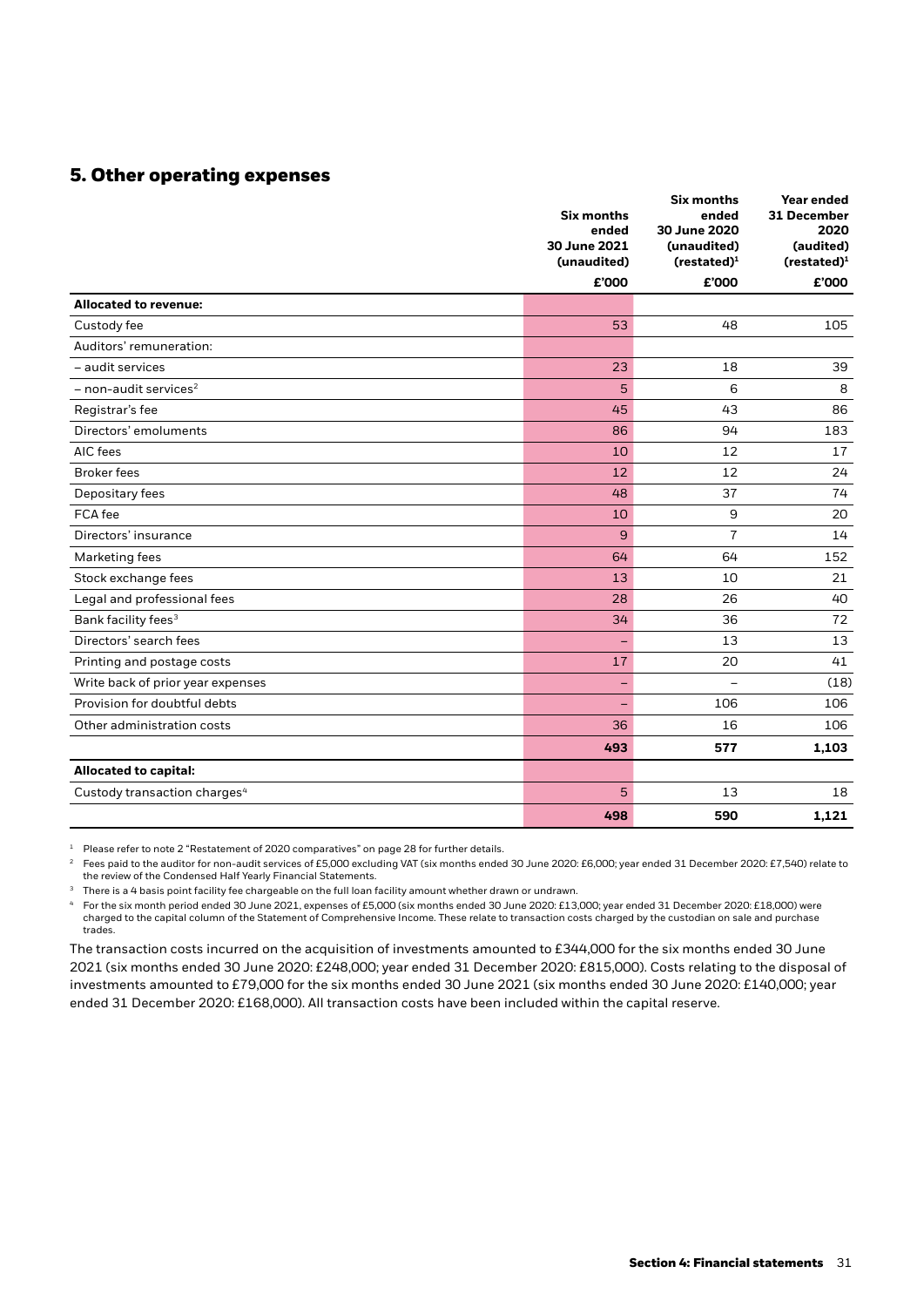# **Notes to the financial statements**

continued

### **6. Finance costs**

|                            | Six months ended<br><b>30 June 2021</b><br>(unaudited) |         |       |         | Six months ended<br><b>30 June 2020</b><br>(unaudited) |       | Year ended<br>31 December 2020<br>(audited) |         |       |
|----------------------------|--------------------------------------------------------|---------|-------|---------|--------------------------------------------------------|-------|---------------------------------------------|---------|-------|
|                            | Revenue                                                | Capital | Total | Revenue | Capital                                                | Total | Revenue                                     | Capital | Total |
|                            | £'000                                                  | £'000   | £'000 | £'000   | £'000                                                  | £'000 | £'000                                       | £'000   | £'000 |
| Interest on bank loans     | 168                                                    | 507     | 675   | 278     | 823                                                    | 1.101 | 409                                         | 1.229   | 1,638 |
| Interest on bank overdraft | 6                                                      | 12      | 18    | 2       | 4                                                      | 6     | 15                                          | 43      | 58    |
| <b>Total</b>               | 174                                                    | 519     | 693   | 280     | 827                                                    | 1.107 | 424                                         | 1.272   | 1,696 |

Finance costs are charged 25% to the revenue column and 75% to the capital column of the Consolidated Statement of Comprehensive Income.

### **7. Dividends**

The final dividend of 8.30p per share for the year ended 31 December 2020 was paid on 6 May 2021. The Board declared a first quarterly interim dividend of 4.50p per share for the quarter ended 31 March 2021, paid on 25 June 2021 to shareholders on the register on 28 May 2021. Dividends are debited directly to reserves.

The Board has declared a second quarterly interim dividend of 5.50p per share for the quarter ended 30 June 2021 which will be paid on 24 September 2021 to shareholders on the register on 27 August 2021. This dividend has not been accrued in the financial statements for the six months ended 30 June 2021 as, under IFRS, interim dividends are not recognised until paid.

Dividends on equity shares paid during the period were:

|                                                                                                         | Six months<br>ended<br>30 June 2021<br>(unaudited)<br>£'000 | Six months<br>ended<br>30 June 2020<br>(unaudited)<br>£'000 | Year ended<br>31 December<br>2020<br>(audited)<br>£'000 |
|---------------------------------------------------------------------------------------------------------|-------------------------------------------------------------|-------------------------------------------------------------|---------------------------------------------------------|
| Final dividend for the year ended 31 December 2020 of 8.30p per share<br>(2019:10.00p)                  | 14,782                                                      | 17.361                                                      | 17,361                                                  |
| 1st quarterly interim dividend for the year ending 31 December 2021 of<br>4.50p per share (2020: 4.00p) | 8.224                                                       | 6.944                                                       | 6.944                                                   |
| 2nd quarterly interim dividend for the year ended 31 December 2020 of<br>4.00p per share (2019: 4.00p)  |                                                             |                                                             | 6.944                                                   |
| 3rd quarterly interim dividend for the year ended 31 December 2020 of<br>4.00p per share (2019: 4.00p)  |                                                             |                                                             | 6.942                                                   |
|                                                                                                         | 23,006                                                      | 24,305                                                      | 38,191                                                  |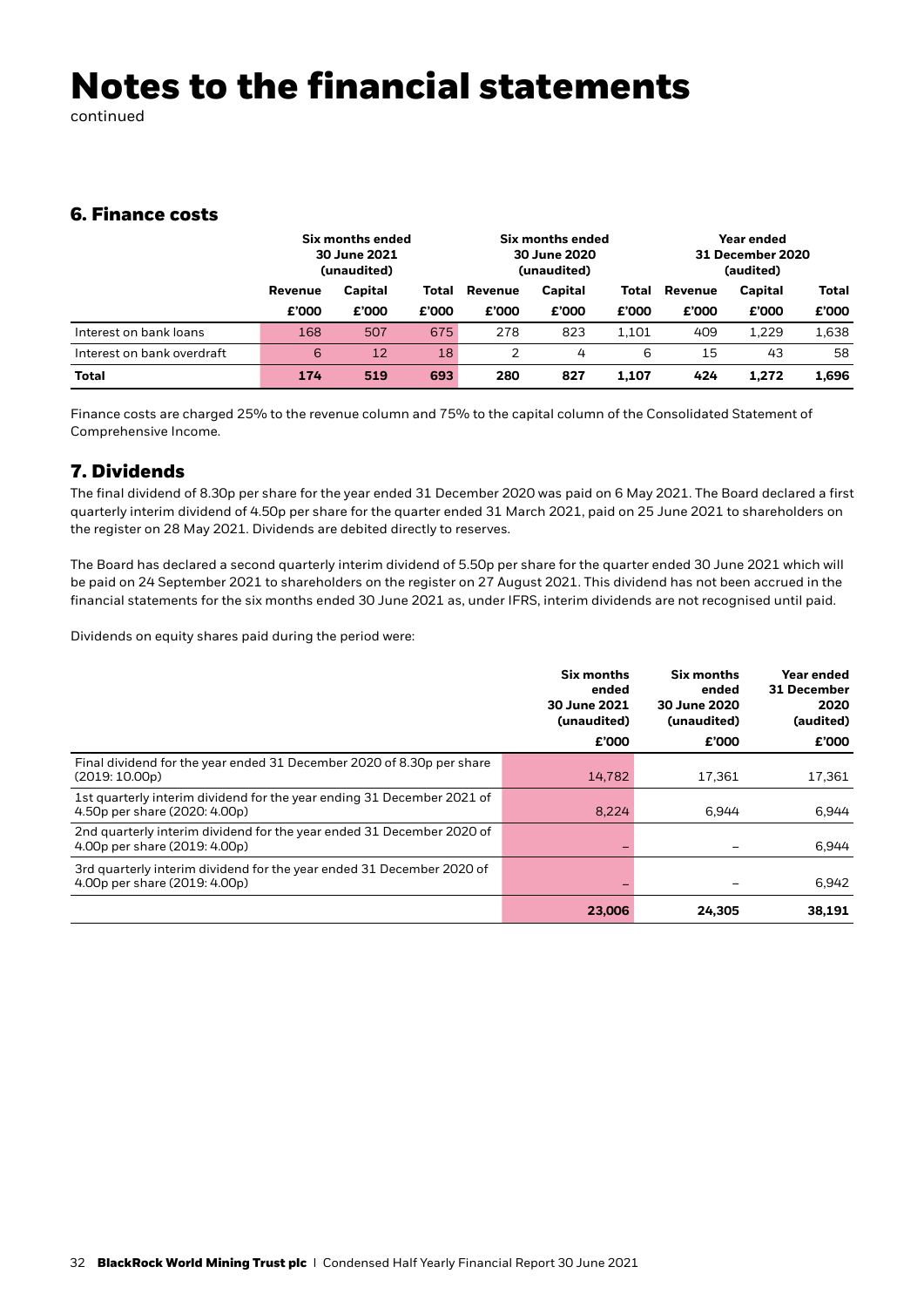### **8. Consolidated earnings and net asset value per ordinary share**

Total revenue, capital returns per share and net asset value are shown below and have been calculated using the following:

|                                                                                                                                           | Six months<br>ended<br>30 June 2021<br>(unaudited) | Six months<br>ended<br>30 June 2020<br>(unaudited) | Year ended<br><b>31 December</b><br>2020<br>(audited) |
|-------------------------------------------------------------------------------------------------------------------------------------------|----------------------------------------------------|----------------------------------------------------|-------------------------------------------------------|
| Net revenue profit attributable to ordinary shareholders (£'000)                                                                          | 33,243                                             | 15,342                                             | 35,451                                                |
| Net capital profit/(loss) attributable to ordinary shareholders (£'000)                                                                   | 128,021                                            | (304)                                              | 181,064                                               |
| Total profit attributable to ordinary shareholders (£'000)                                                                                | 161,264                                            | 15,038                                             | 216,515                                               |
| Equity shareholders' funds (£'000)                                                                                                        | 1,132,270                                          | 743,443                                            | 930,825                                               |
| The weighted average number of ordinary shares in issue during each<br>period, on which the return per ordinary share was calculated was: | 178,324,404                                        | 173,906,653                                        | 173,740,499                                           |
| The actual number of ordinary shares in issue at the period end, on which<br>the net asset value was calculated was:                      | 183,750,814                                        | 173,605,020                                        | 173,550,814                                           |
| <b>Earnings per share</b>                                                                                                                 |                                                    |                                                    |                                                       |
| Revenue earnings per share (pence)                                                                                                        | 18.64                                              | 8.82                                               | 20.40                                                 |
| Capital profit/(loss) per share (pence)                                                                                                   | 71.79                                              | (0.17)                                             | 104.22                                                |
| Total profit per share (pence)                                                                                                            | 90.43                                              | 8.65                                               | 124.62                                                |

|                                            | As at<br><b>30 June 2021</b><br>(unaudited) | As at<br><b>30 June 2020</b><br>(unaudited) | As at<br>31 December<br>2020<br>(audited) |
|--------------------------------------------|---------------------------------------------|---------------------------------------------|-------------------------------------------|
| Net asset value per ordinary share (pence) | 616.20                                      | 428.24                                      | 536.34                                    |
| Ordinary share price (pence)               | 608.00                                      | 376.00                                      | 522.00                                    |

There were no dilutive securities at the period end.

### **9. Called up share capital**

|                                                                | Ordinary<br>shares<br>in issue<br>number | <b>Treasury</b><br>shares<br>number | <b>Total</b><br>shares<br>number | <b>Nominal</b><br>value<br>£'000 |
|----------------------------------------------------------------|------------------------------------------|-------------------------------------|----------------------------------|----------------------------------|
| Allotted, called up and fully paid share capital<br>comprised: |                                          |                                     |                                  |                                  |
| Ordinary shares of 5 pence each:                               |                                          |                                     |                                  |                                  |
| At 31 December 2020                                            | 173,550,814                              | 19.461.028                          | 193,011,842                      | 9,651                            |
| Shares reissued from treasury                                  | 10,200,000                               | (10.200.000)                        | -                                |                                  |
| At 30 June 2021                                                | 183.750.814                              | 9.261.028                           | 193.011.842                      | 9,651                            |

During the period to 30 June 2021, no shares were bought back and transferred to treasury (six months ended 30 June 2020: 1,179,707; year ended 31 December 2020: 1,233,913) for a total consideration of £nil (six months ended 30 June 2020: £4,400,000; year ended 31 December 2020: £4,609,000).

During the period to 30 June 2021, 10,200,000 shares were reissued from treasury for a total consideration of £63,187,000 (six months ended 30 June 2020: £nil; year ended 31 December 2020: £nil).

Since the period end, no further ordinary shares have been reissued from treasury.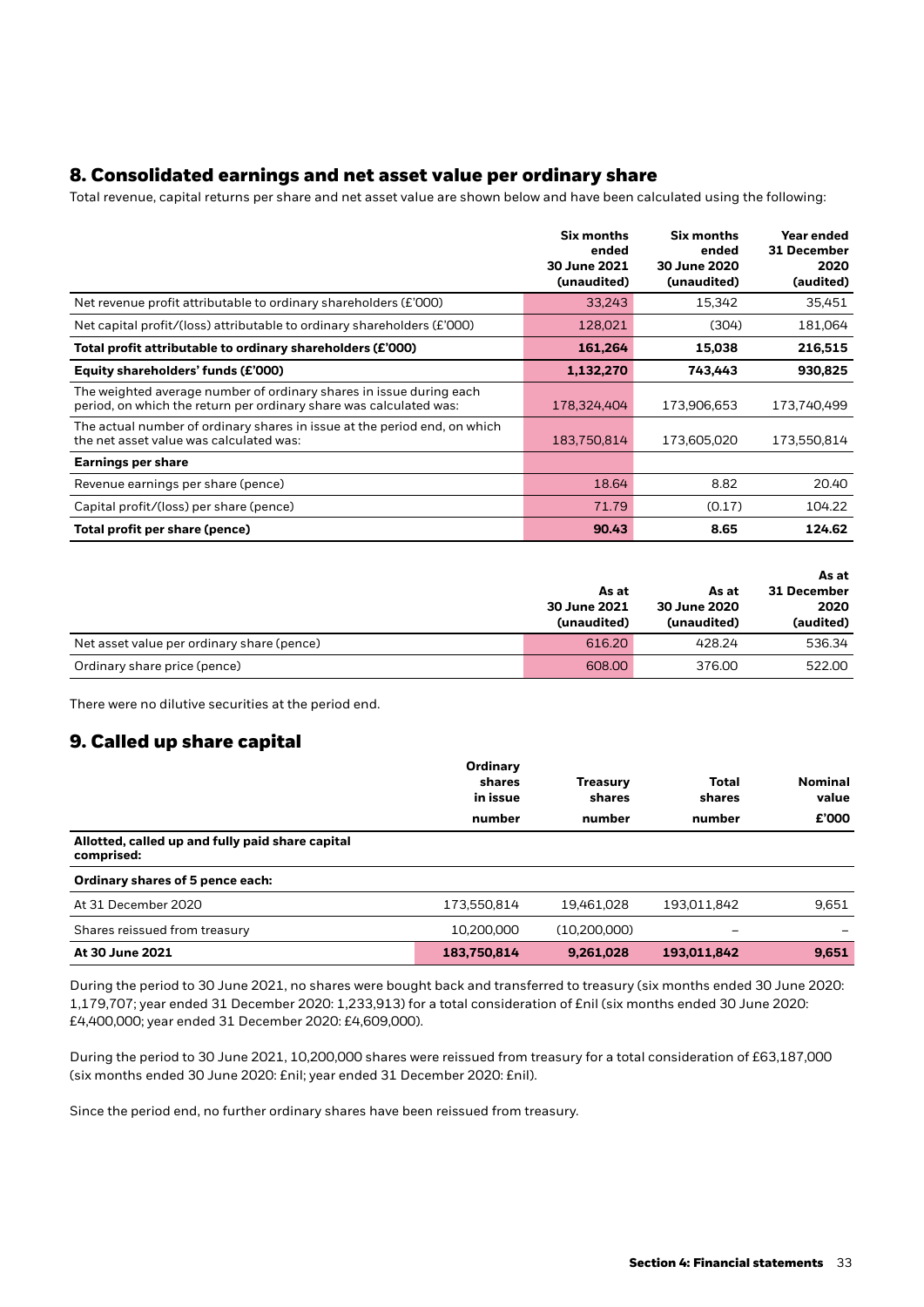# **Notes to the financial statements**

continued

### **10. Reserves**

The share premium and capital redemption reserve are not distributable profits under the Companies Act 2006. In accordance with ICAEW Technical Release 02/17BL on Guidance on Realised and Distributable Profits under the Companies Act 2006, the special reserve and capital reserves of the Parent Company may be used as distributable profits for all purposes and, in particular, the repurchase by the Parent Company of its ordinary shares and for payments as dividends. In accordance with the Company's Articles of Association, net capital returns may be distributed by way of dividend. The Parent Company's capital gains of £764,069,000 (30 June 2020: £454,680,000; 31 December 2020: £634,547,000) comprise a gain on capital reserve arising on investments sold of £307,094,000 (30 June 2020: £260,071,000; 31 December 2020: £275,888,000), a gain on capital reserves arising on revaluation of listed investments of £435,729,000 (30 June 2020: £175,993,000; 31 December 2020: £337,182,000), revaluation gains on the investment in the subsidiary of £7,178,000 (30 June 2020: £7,178,000; 31 December 2020: £7,178,000) and revaluation gains on unquoted investments of £14,068,000 (30 June 2020: £11,438,000; 31 December 2020: £14,299,000). The capital reserves arising on the revaluation of listed investments of £435,729,000 (30 June 2020: £175,993,000; 31 December 2020: £275,888,000) is subject to fair value movements and may not be readily realisable at short notice, as such it may not be entirely distributable. The investments are subject to financial risks, as such Capital reserves (arising on investments sold) and Revenue reserve may not be entirely distributable if a loss occurred during the realisation of these investments. The reserves of the subsidiary company are not distributable until distributed as a dividend to the Parent Company.

### **11. Financial instruments risks**

#### **Market risk arising from price risk**

COVID-19 continues to have an impact on the global economy, supply chains and capital markets, and could continue to adversely affect the economies of many nations across the entire global economy, individual issuers and capital markets, and could continue to an extent that cannot necessarily be foreseen. In addition, the impact of infectious illnesses in emerging market countries may be greater due to generally less established health care systems and low vaccination rates. Public health crises caused by the COVID-19 outbreak may exacerbate other pre-existing political, social and economic risks in certain countries or globally. The duration of the COVID-19 outbreak and its effects cannot be determined with certainty.

By diversifying the portfolio, where this is appropriate and consistent with the Group's objectives, the risk that a price change of a particular investment will have a material impact on the NAV of the Group is minimised which is in line with the investment objectives of the Group.

#### **Liquidity risk**

The Group has an overdraft facility of £30 million (30 June 2020: £30 million; 31 December 2020: £30 million) and a multicurrency loan facility of £200 million (30 June 2020: £150 million; 31 December 2020: £150 million) which are updated and renewed on an annual basis. Under this facility, the individual loan drawdowns are taken with a three month maturity period.

At 30 June 2021, the Group had a US dollar loan outstanding of US\$161,000,000 which matured on 12 August 2021 (30 June 2020: US dollar loan of US\$120,000,000 which matured on 14 August 2020; 31 December 2020: US dollar loan of US\$140,000,000 which matured on 12 May 2021). The Group also had a Pound sterling loan outstanding of GBP£20,000,000 which matured on 12 August 2021 (30 June 2020: £nil; 31 December 2020: £nil).

As per the borrowing agreements, borrowings under the overdraft and loan facilities shall at no time exceed £230 million or 25% of the Group's net asset value (whichever is the lower) (30 June 2020 and 31 December 2020: £180 million or 25% of the Group's net asset value (whichever is lower)) and this covenant was complied with during the respective periods.

#### **Valuation of financial instruments**

Financial assets and financial liabilities are either carried in the Consolidated Statement of Financial Position at their fair value (investments and derivatives) or at amortised cost (due from brokers, dividends and interest receivable, due to brokers, accruals, cash at bank, bank loans and bank overdrafts). IFRS 13 requires the Group to classify fair value measurements using a fair value hierarchy that reflects the significance of inputs used in making the measurements. The valuation techniques used by the Group are explained in the accounting policies note 2(h), as set out in the Group's Annual Report and Financial Statements for the year ended 31 December 2020. All investments are held at fair value through profit or loss. The amortised cost amounts of due from brokers, dividends and interest receivable, due to brokers, accruals, cash at bank, bank loans and bank overdrafts approximate their fair value.

Categorisation within the hierarchy has been determined on the basis of the lowest level input that is significant to the fair value measurement of the relevant asset.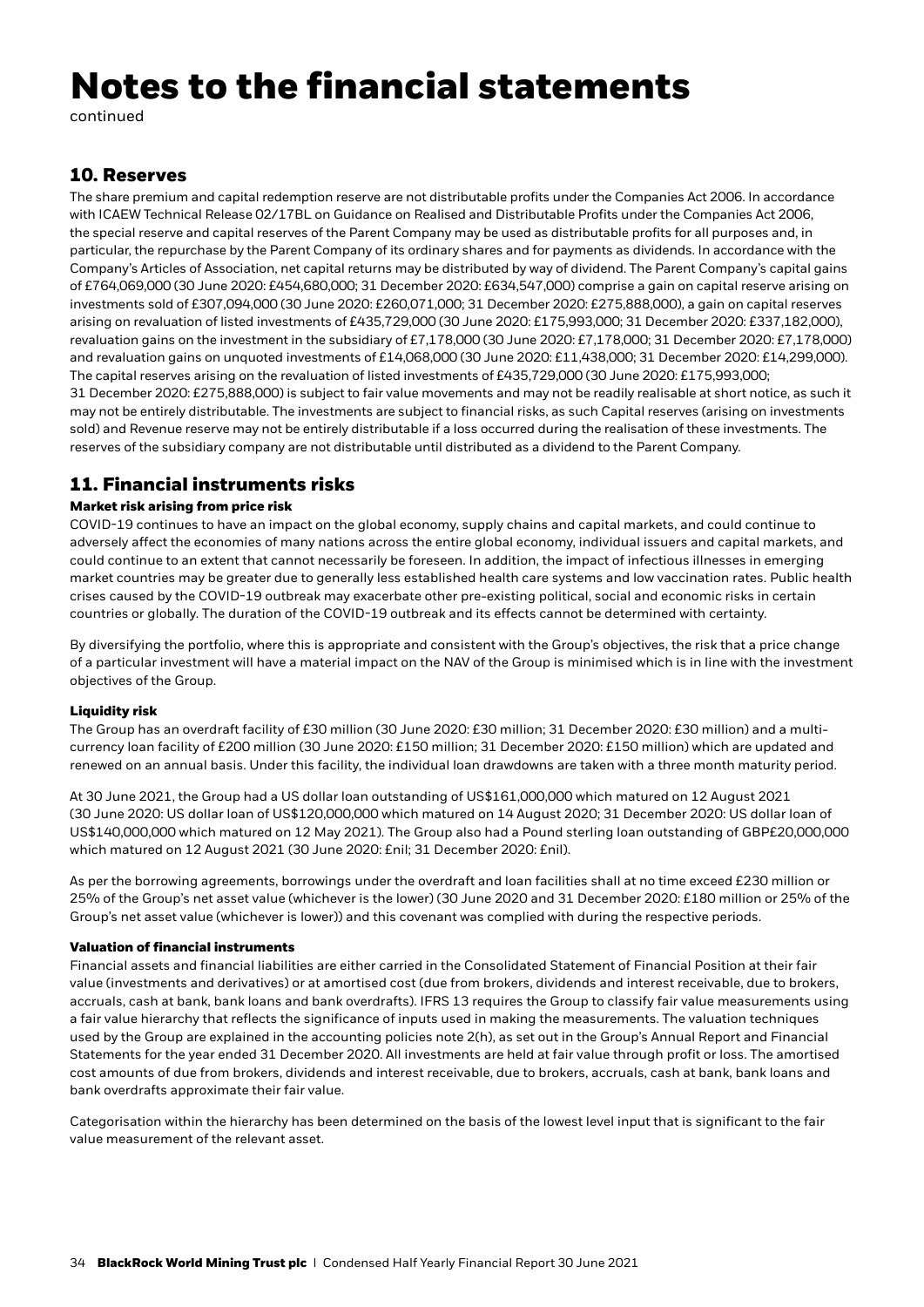The fair value hierarchy has the following levels:

#### **Level 1 – Quoted market price for identical instruments in active markets**

A financial instrument is regarded as quoted in an active market if quoted prices are readily available from an exchange, dealer, pricing service or regulatory agency and those prices represent actual and regularly occurring market transactions on an arm's length basis. The Group does not adjust the quoted price for these instruments.

#### **Level 2 – Valuation techniques using observable inputs**

This category includes instruments valued using quoted prices for similar instruments in markets that are considered less than active, or other valuation techniques where all significant inputs are directly or indirectly observable from market data.

Valuation techniques used for non-standardised financial instruments such as options, currency swaps and other over-thecounter derivatives include the use of comparable recent arm's length transactions, reference to other instruments that are substantially the same, discounted cash flow analysis, option pricing models and other valuation techniques commonly used by market participants making the maximum use of market inputs and relying as little as possible on entity specific inputs.

#### **Level 3 – Valuation techniques using significant unobservable inputs**

This category includes all instruments where the valuation technique includes inputs not based on market data and these inputs could have a significant impact on the instrument's valuation.

This category also includes instruments that are valued based on quoted prices for similar instruments where significant entity determined adjustments or assumptions are required to reflect differences between the instruments and instruments for which there is no active market. The Investment Manager considers observable data to be that market data that is readily available, regularly distributed or updated, reliable and verifiable, not proprietary and provided by independent sources that are actively involved in the relevant market.

The level in the fair value hierarchy within which the fair value measurement is categorised in its entirety is determined on the basis of the lowest level input that is significant to the fair value measurement.

Assessing the significance of a particular input to the fair value measurement in its entirety requires judgement, considering factors specific to the asset or liability. The determination of what constitutes 'observable' inputs requires significant judgement by the Investment Manager.

Over-the-counter derivative option contracts have been classified as Level 2 investments as their valuation has been based on market observable inputs represented by the underlying quoted securities to which these contracts expose the Group.

#### **Valuation process and techniques for Level 3 valuations**

The Directors engage a mining consultant, an independent valuer with a recognised and relevant professional qualification, to conduct a periodic valuation of the contractual rights and the fair value of the contractual rights is assessed with reference to relevant factors. At the reporting date the income streams from contractual rights have been valued on the net present value of the pre-tax cash flows discounted at a rate the external valuer considers reflects the risk associated with the project. The valuation model uses discounted cash flow analysis which incorporates both observable and non-observable data. Observable inputs include assumptions regarding current rates of interest and commodity prices. Unobservable inputs include assumptions regarding production profiles, price realisations, cost of capital and discount rates. In determining the discount rate to be applied, the external valuer considers the country and sovereign risk associated with the project, together with the time horizon to the commencement of production and the success or failure of projects of a similar nature. To assess the significance of a particular input to the entire measurement, the external valuer performs a sensitivity analysis. The external valuer has undertaken an analysis of the impact of using alternative discount rates on the fair value of contractual rights.

This investment in contractual rights is reviewed regularly to ensure that the initial classification remains correct given the asset's characteristics and the Group's investment policies. The contractual rights are initially recognised using the transaction price as it was indicative of the best evidence of fair value at acquisition and are subsequently measured at fair value, taking into consideration the relevant IFRS 13 requirements. In arriving at their estimates of market values, the valuers have used their market knowledge and professional judgement. The Group classifies the fair value of this investment as Level 3.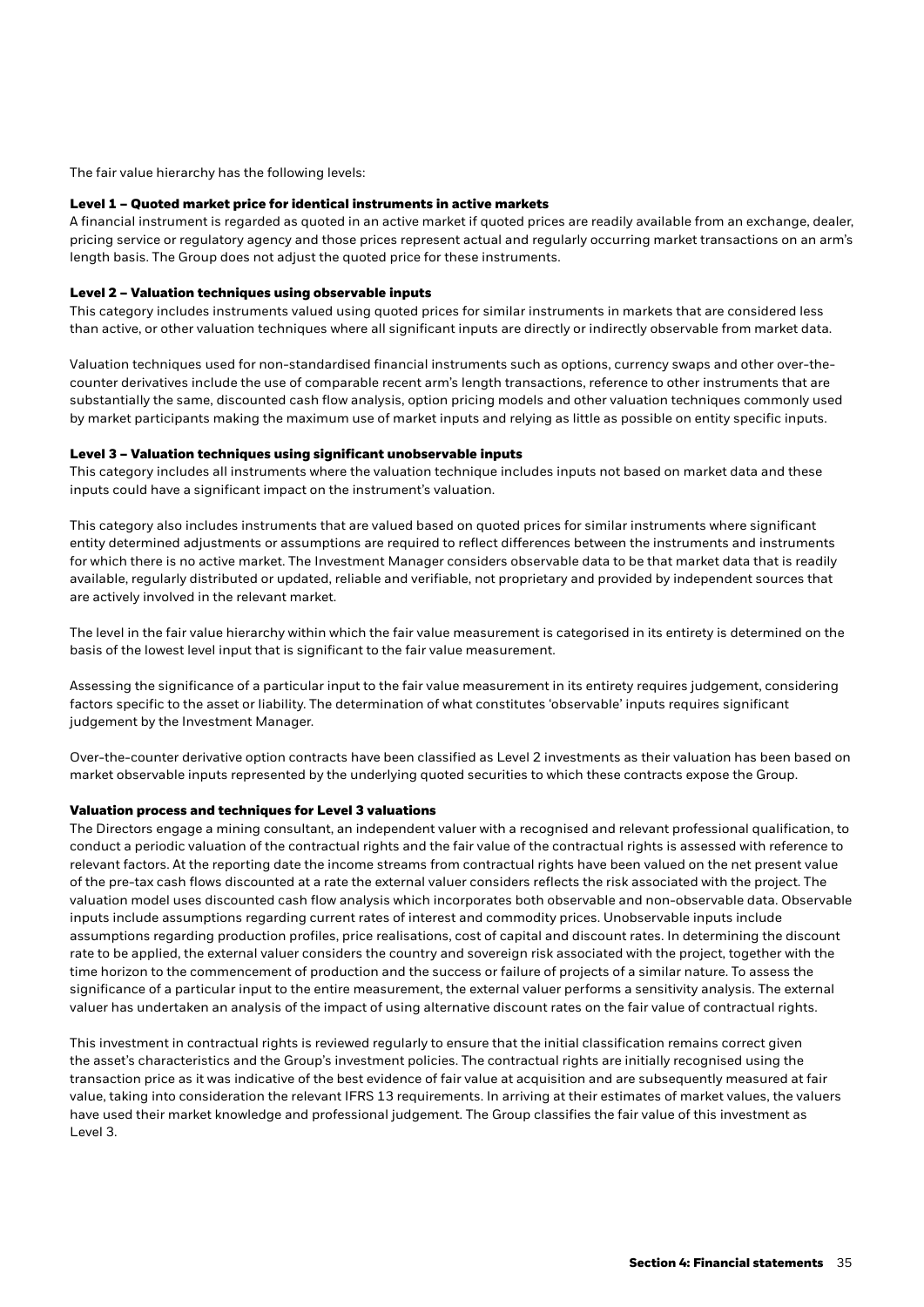# **Notes to the financial statements**

continued

### **11. Financial instruments risks** continued

Valuations are the responsibility of the Directors of the Company. In arriving at a final valuation, the Directors consider the independent valuer's report, the significant assumptions used in the fair valuation and the review process undertaken by BlackRock's Pricing Committee. The valuation of unquoted investments is performed on a quarterly basis by the Portfolio Managers and reviewed by the Pricing Committee of the Investment Manager. On a quarterly basis the Portfolio Managers will review the valuation of the contractual rights and inputs for significant changes. A valuation of contractual rights is performed annually by an external valuer, SRK Consulting (UK) Limited, and reviewed by the Pricing Committee of the Investment Manager. The valuations are also subject to quality assurance procedures performed within the Pricing Committee. On a semi-annual basis, after the checks above have been performed, the Investment Manager presents the valuation results to the Directors. This includes a discussion of the major assumptions used in the valuations. There were no changes in valuation techniques during the period.

#### **Fair values of financial assets and financial liabilities**

The table below sets out fair value measurements using the IFRS 13 fair value hierarchy.

#### **Financial assets/(liabilities) at fair value through profit or loss**

| as at 30 June 2021 (unaudited)                     | Level 1   | Level 2 | Level 3 | Total     |
|----------------------------------------------------|-----------|---------|---------|-----------|
|                                                    | £'000     | £'000   | £'000   | £'000     |
| Assets:                                            |           |         |         |           |
| Equity investments                                 | 1,130,158 | 5,159   | -       | 1,135,317 |
| Fixed income securities                            | 62.659    | 55,121  | -       | 117,780   |
| Investment in contractual rights                   |           |         | 19.465  | 19,465    |
|                                                    | 1,192,817 | 60.280  | 19,465  | 1,272,562 |
| Liabilities:                                       |           |         |         |           |
| Derivative financial instruments - written options |           |         |         |           |
| <b>Total</b>                                       | 1,192,817 | 60.280  | 19.465  | 1,272,562 |

#### **Financial assets/(liabilities) at fair value through profit or loss as at 30 June 2020 (unaudited) Level 1 Level 2 Level 3 Total**

| as at 30 June 2020 (unaudited)                                      | LEVEI 1                  | Level 2                  | ьелег э                  | τυιαι        |
|---------------------------------------------------------------------|--------------------------|--------------------------|--------------------------|--------------|
|                                                                     | £'000                    | £'000                    | £'000                    | £'000        |
| Assets:                                                             |                          |                          |                          |              |
| Equity investments                                                  | 730,024                  |                          | -                        | 730,024      |
| Fixed income securities                                             | 40.966                   | 28,802                   | $\overline{\phantom{0}}$ | 69,768       |
| Investment in contractual rights                                    | $\overline{\phantom{0}}$ | $\overline{\phantom{0}}$ | 16,805                   | 16,805       |
|                                                                     | 770,990                  | 28,802                   | 16,805                   | 816,597      |
| Liabilities:                                                        |                          |                          |                          |              |
| Derivative financial instruments - written options                  |                          | (425)                    |                          | (425)        |
| <b>Total</b>                                                        | 770,990                  | 28,377                   | 16,805                   | 816,172      |
| Financial assets/(liabilities) at fair value through profit or loss |                          |                          |                          |              |
| at 31 December 2020 (audited)                                       | Level 1                  | Level <sub>2</sub>       | Level 3                  | <b>Total</b> |
|                                                                     | £'000                    | £'000                    | £'000                    | £'000        |
| Assets:                                                             |                          |                          |                          |              |
| Equity investments                                                  | 935,805                  | 2,811                    | $\qquad \qquad -$        | 938,616      |
| Fixed income securities                                             | 42,773                   | 44,676                   | —                        | 87,449       |
| Investment in contractual rights                                    | $\overline{\phantom{m}}$ | $\overline{\phantom{m}}$ | 19,753                   | 19,753       |
|                                                                     | 978,578                  | 47,487                   | 19,753                   | 1,045,818    |
| Liabilities:                                                        |                          |                          |                          |              |
| Derivative financial instruments - written options                  |                          | (587)                    |                          | (587)        |
| <b>Total</b>                                                        | 978,578                  | 46,900                   | 19,753                   | 1,045,231    |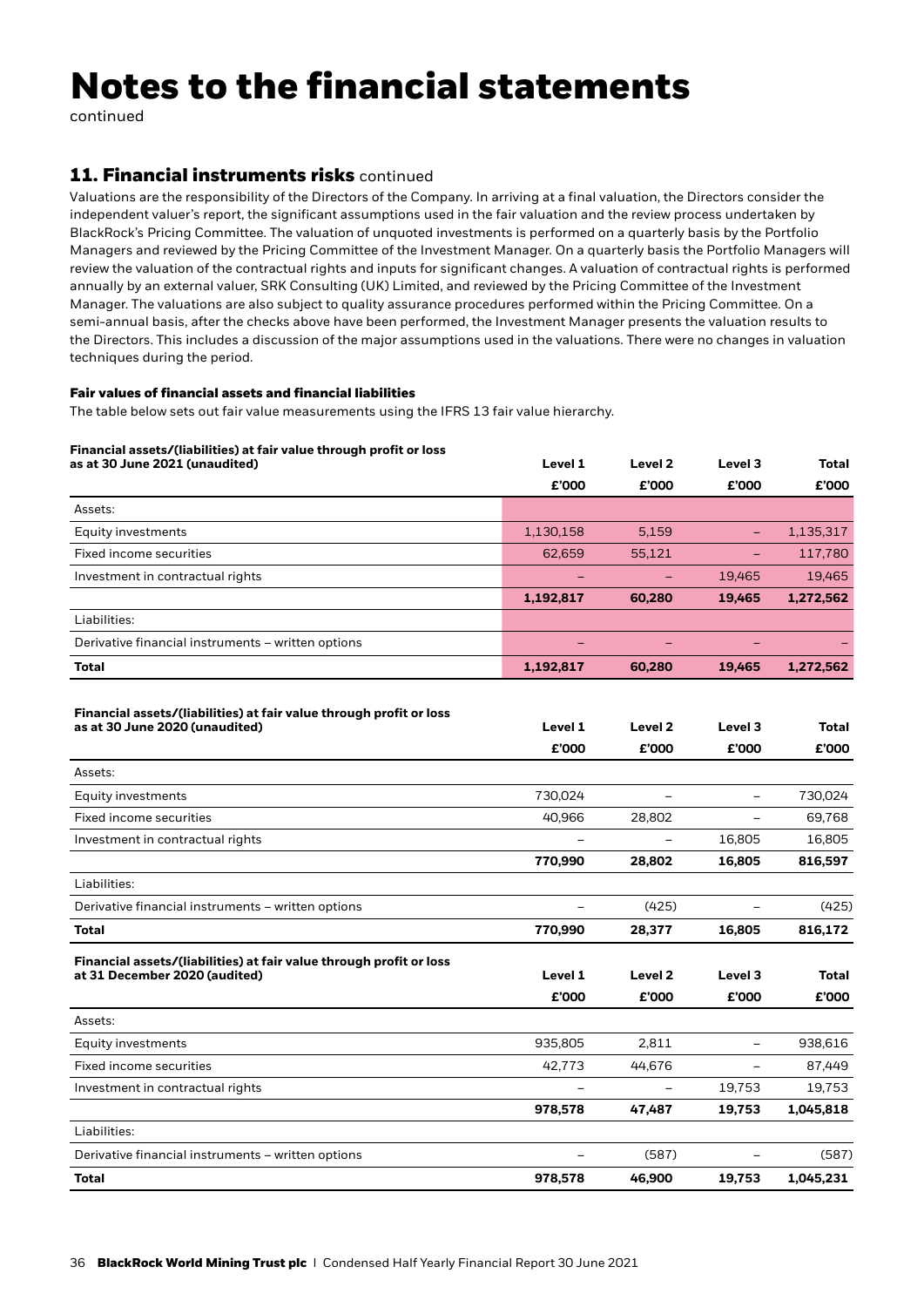A reconciliation of fair value measurement in Level 3 is set out below.

| Level 3 Financial assets at fair value through profit or loss                                                                    | Six months<br>ended<br>30 June 2021<br>(unaudited)<br>£'000 | Six months<br>ended<br>30 June 2020<br>(unaudited)<br>£'000 | Year ended<br><b>31 December</b><br>2020<br>(audited)<br>$(rested)^1$<br>£'000 |
|----------------------------------------------------------------------------------------------------------------------------------|-------------------------------------------------------------|-------------------------------------------------------------|--------------------------------------------------------------------------------|
| Opening fair value                                                                                                               | 19.753                                                      | 15.790                                                      | 15.790                                                                         |
| Return of capital - royalty                                                                                                      | (143)                                                       | (125)                                                       | (184)                                                                          |
| Total gains or losses included in gains/(losses) on investments in the<br><b>Consolidated Statement of Comprehensive Income:</b> |                                                             |                                                             |                                                                                |
| - assets held at the end of the period                                                                                           | (145)                                                       | 1.140                                                       | 4.147                                                                          |
| Closing balance                                                                                                                  | 19,465                                                      | 16.805                                                      | 19,753                                                                         |

 $1$  This has been adjusted to present the return of capital on the royalty investment separately.

The Level 3 investment as at 30 June 2021 in the table below relates to the OZ Minerals Brazil Royalty and, in accordance with IFRS 13, this investment was categorised as Level 3. In arriving at the fair value of these investments, the key inputs are the underlying commodity prices and illiquidity discount.

The Level 3 valuation process and techniques used by the Company are explained in the accounting policies in notes 2(h) and 2(q) on pages 98 and 99 of the Company's Annual Report and Financial Statements for the year ended 31 December 2020 and a detailed explanation of the techniques is also available on pages 35 and 36 under "valuation process and techniques".

#### **Quantitative information of significant unobservable inputs – Level 3 – Group and Company**

The significant unobservable inputs used in the fair value measurement categorised within Level 3 of the fair value hierarchy, together with an estimated quantitative sensitivity analysis, as at 30 June 2021, 30 June 2020 and 31 December 2020 are as shown below.

| <b>Description</b>                   | As at 30 June<br>2021 | Valuation<br>technique          | <b>Unobservable</b><br>input                               | <b>Range of weighted</b><br>average inputs | Reasonable<br>possible shift <sup>1</sup><br>$+/-$ | Impact on fair<br>value |
|--------------------------------------|-----------------------|---------------------------------|------------------------------------------------------------|--------------------------------------------|----------------------------------------------------|-------------------------|
| <b>OZ Minerals Brazil</b><br>Royalty | 19,465                | <b>Discounted</b><br>cash flows | Discounted rate $-$<br>weighted average<br>cost of capital | $5.0\% - 12.0\%$                           | 1%                                                 | £1.1m                   |
|                                      |                       |                                 | Average gold<br>prices                                     | $US$1,450-$<br>US\$1,816 per ounce         | 10%                                                | £0.9 <sub>m</sub>       |
|                                      |                       |                                 | Average copper<br>prices                                   | $US$6.390-$<br>US\$8,300 per tonne         | 10%                                                | £0.5m                   |

| <b>Description</b>                   | As at 30 June<br>2020 | Valuation<br>techniaue   | <b>Unobservable</b><br>input                             | Range of weighted<br>average inputs | Reasonable<br>possible shift <sup>1</sup><br>$+/-$ | Impact on fair<br>value |
|--------------------------------------|-----------------------|--------------------------|----------------------------------------------------------|-------------------------------------|----------------------------------------------------|-------------------------|
| <b>OZ Minerals Brazil</b><br>Royalty | 16.805                | Discounted<br>cash flows | Discounted rate -<br>weighted average<br>cost of capital | $10.0\% - 12.0\%$                   | $1\%$                                              | £0.8m                   |
|                                      |                       |                          | Average gold<br>prices                                   | US\$1.300 -<br>US\$1,460 per ounce  | 10%                                                | £1.4m                   |
|                                      |                       |                          | Average copper<br>prices                                 | US\$6.150 -<br>US\$6,500 per tonne  | 10%                                                | £0.5m                   |

| <b>Description</b>                   | As at<br>31 December<br>2020 | Valuation<br>technique   | <b>Unobservable</b><br>input                             | Range of weighted<br>average inputs | Reasonable<br>possible shift <sup>1</sup><br>$+/-$ | Impact on fair<br>value |
|--------------------------------------|------------------------------|--------------------------|----------------------------------------------------------|-------------------------------------|----------------------------------------------------|-------------------------|
| <b>OZ Minerals Brazil</b><br>Royalty | 19,753                       | Discounted<br>cash flows | Discounted rate -<br>weighted average<br>cost of capital | $5.0\% - 9.0\%$                     | $1\%$                                              | £1.1m                   |
|                                      |                              |                          | Average gold<br>prices                                   | $US$1.410 -$<br>US\$1,870 per ounce | 10%                                                | £0.9m                   |
|                                      |                              |                          | Average copper<br>prices                                 | $US$6.305 -$<br>US\$6,945 per tonne | 10%                                                | £0.5m                   |

 $1$  The sensitivity analysis refers to a percentage amount added or deducted from the input and the effect this has on the fair value.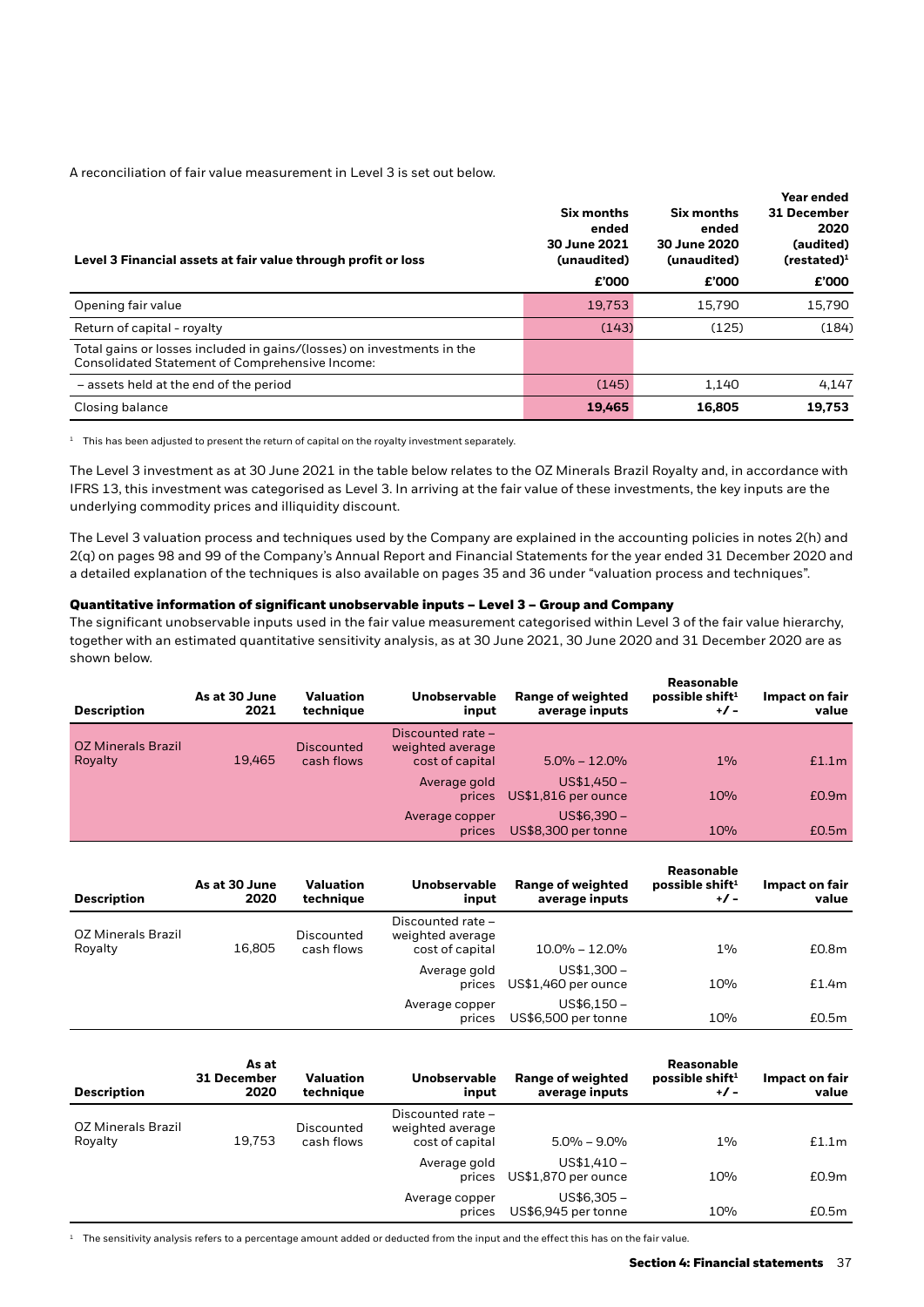# **Notes to the financial statements**

continued

### **11. Financial instruments risks** continued

The sensitivity impact on fair value is calculated based on the sensitivity estimates set out by the independent valuer in its report on the valuation of contractual rights. Significant increases/(decreases) in estimated commodity prices and discount rates in isolation would result in a significantly higher/(lower) fair value measurement. Generally, a change in the assumption made for the estimated value is accompanied by a directionally similar change in the commodity prices and discount rates.

### **12. Transactions with the investment manager and the AIFM**

BlackRock Fund Managers Limited (BFM) provides management and administration services to the Company under a contract which is terminable on six months' notice. BFM has (with the Company's consent) delegated certain portfolio and risk management services, and other ancillary services, to BlackRock Investment Management (UK) Limited (BIM (UK)). Further details of the investment management contract are disclosed in the Directors' Report on pages 54 and 55 of the Annual Report and Financial Statements for the year ended 31 December 2020.

The investment management fee due for the six months ended 30 June 2021 amounted to £4,681,000 (six months ended 30 June 2020: £2,603,000; year ended 31 December 2020: £6,405,000). At the period end, £4,681,000 was outstanding in respect of the management fee (30 June 2020: £1,592,000; 31 December 2020: £2,064,000).

In addition to the above services, BlackRock has provided the Company with marketing services. The total fees paid or payable for these services for the period ended 30 June 2021 amounted to £64,000 excluding VAT (six months ended 30 June 2020: £64,000; year ended 31 December 2020: £152,000). Marketing fees of £82,000 were outstanding as at 30 June 2021 (30 June 2020: £77,000; 31 December 2020: £55,000).

The ultimate holding company of the Manager and the Investment Manager is BlackRock, Inc., a company incorporated in Delaware, USA.

### **13. Related party disclosure**

#### **Directors' emoluments**

The Board consists of five non-executive Directors, all of whom are considered to be independent by the Board. None of the Directors has a service contract with the Company. The Chairman receives an annual fee of £45,000, the Chairman of the Audit & Management Engagement Committee/Senior Independent Director receives an annual fee of £37,500 and each of the other Directors receives an annual fee of £30,000.

As at 30 June 2021 an amount of £nil (30 June 2020: £nil; 31 December 2020: £14,375) was outstanding in respect of Directors' fees.

At the period end members of the Board held ordinary shares in the Company as set out below:

| <b>Directors</b>                        | <b>Ordinary</b><br><b>Shares</b> |
|-----------------------------------------|----------------------------------|
| David Cheyne (Chairman)                 | 24,000                           |
| <b>Russell Edey</b>                     | 20,000                           |
| Jane Lewis                              | 5,362                            |
| Judith Mosely                           | 7,400                            |
| Sriniyasan Venkatakrishnan <sup>1</sup> | n/a                              |
| Ollie Oliveira <sup>2</sup>             | 22,200                           |

<sup>1</sup> Appointed as a Non Executive Director on 1 August 2021.

<sup>2</sup> Retired as a Non Executive Director on 31 July 2021.

Since the period end and up to the date of this report there have been no changes in Directors' holdings.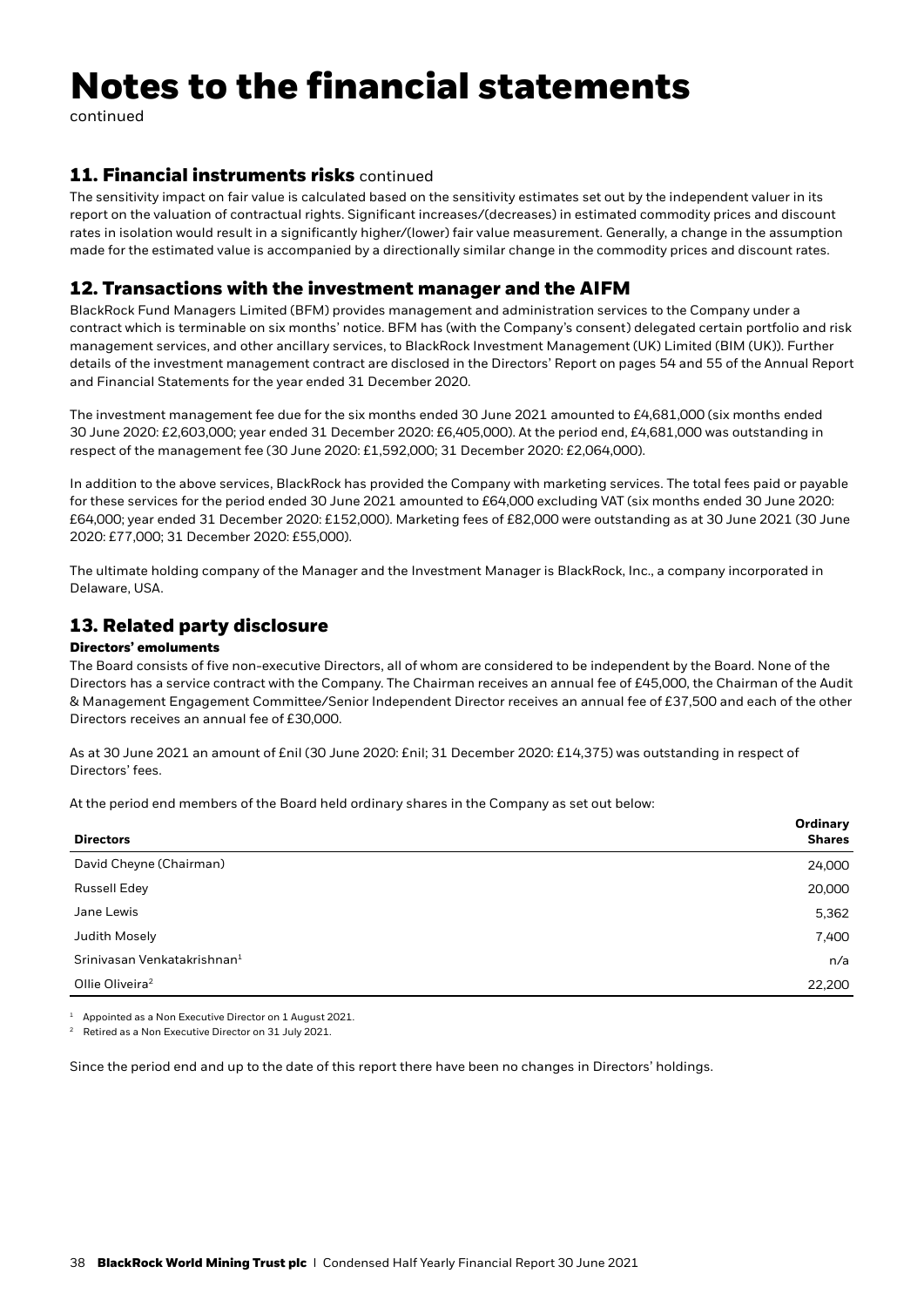### **14. Contingent liabilities**

There were no contingent liabilities at 30 June 2021 (six months ended 30 June 2020: nil; year ended 31 December 2020: nil).

### **15. Publication of non-statutory accounts**

The financial information contained in this Condensed Half Yearly Financial Report does not constitute statutory accounts as defined in Section 435 of the Companies Act 2006. The financial information for the six months ended 30 June 2021 and 30 June 2020 has been reviewed by the Company's auditors.

The information for the year ended 31 December 2020 has been extracted from the latest published audited financial statements, which have been filed with the Registrar of Companies, unless otherwise stated. The report of the auditors on those accounts contained no qualification or statement under Sections 498(2) or (3) of the Companies Act 2006.

### **16. Subsequent events**

Since the balance sheet date, the borrowings that matured on 12 August 2021 have been renewed for a further period of three months expiring on 12 November 2021. The overdraft and revolving loan credit facility agreements have been renewed for a further period of one year up to 24 June 2022.

### **17. Annual results**

The Board expects to announce the annual results for the year ending 31 December 2021, as prepared under UK adopted international accounting standards, in February 2022.

Copies of the results announcement can be obtained from the Secretary on 020 7743 3000 or at cosec@blackrock.com. The Annual Report should be available by the beginning of March 2022, with the Annual General Meeting being held in May 2022.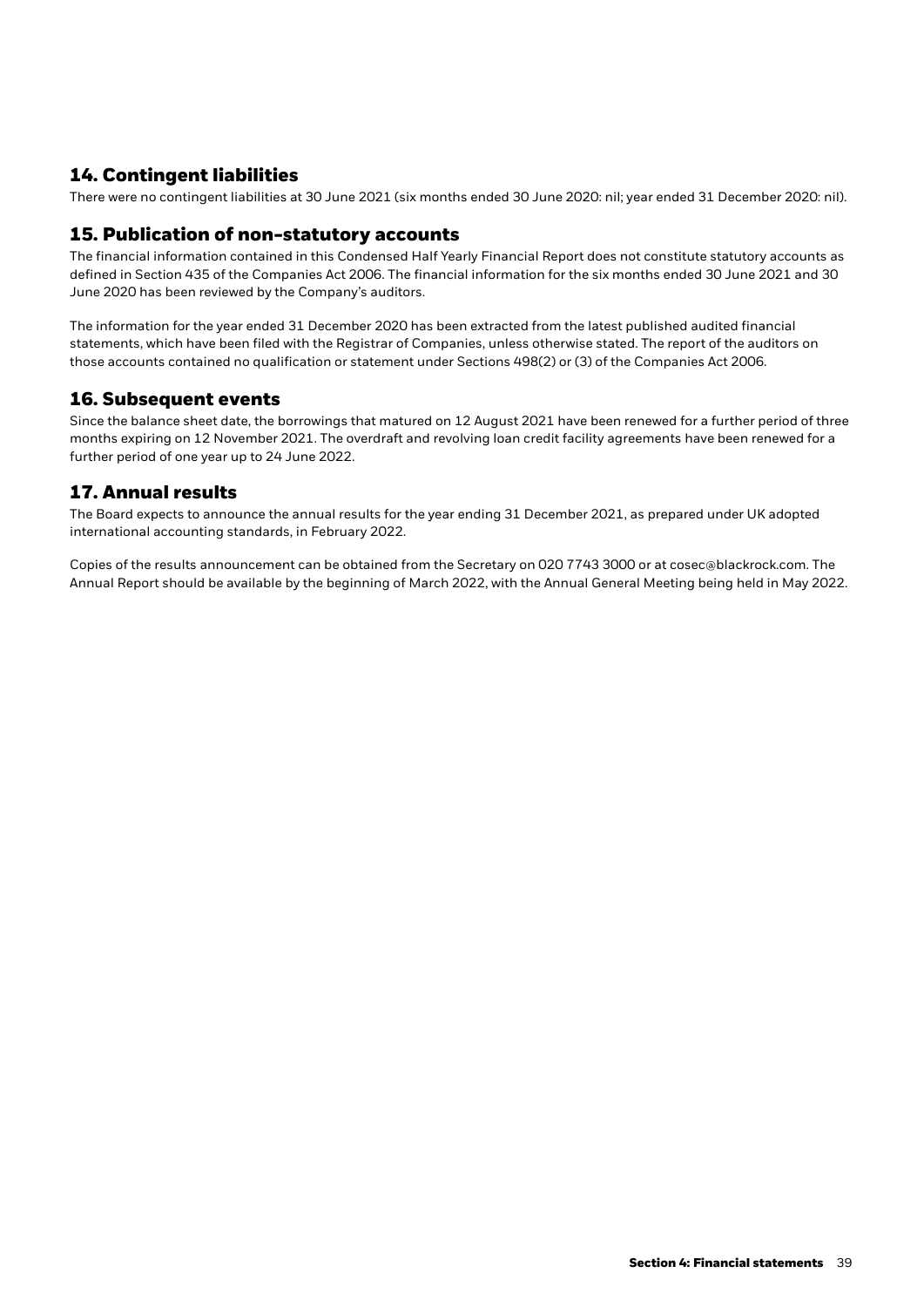# **Independent review report**

to BlackRock World Mining Trust plc

### **Report on the condensed consolidated interim financial statements**

#### **Our conclusion**

We have reviewed BlackRock World Mining Trust plc's condensed consolidated interim financial statements (the "interim financial statements") in the Condensed Half Yearly Financial Report of BlackRock World Mining Trust plc for the six month period ended 30 June 2021 (the "period").

Based on our review, nothing has come to our attention that causes us to believe that the interim financial statements are not prepared, in all material respects, in accordance with UK adopted International Accounting Standard 34, 'Interim Financial Reporting' and the Disclosure Guidance and Transparency Rules sourcebook of the United Kingdom's Financial Conduct Authority.

#### **What we have reviewed**

The interim financial statements comprise:

- the Consolidated statement of financial position as at 30 June 2021;
- the Consolidated statement of comprehensive income for the period then ended;
- the Consolidated cash flow statement for the period then ended;
- the Consolidated statement of changes in equity for the period then ended; and
- the explanatory notes to the interim financial statements.

The interim financial statements included in the Condensed Half Yearly Financial Report of BlackRock World Mining Trust plc have been prepared in accordance with UK adopted International Accounting Standard 34, 'Interim Financial Reporting' and the Disclosure Guidance and Transparency Rules sourcebook of the United Kingdom's Financial Conduct Authority.

#### **Responsibilities for the interim financial statements and the review**

**Our responsibilities and those of the Directors**

The Condensed Half Yearly Financial Report, including the interim financial statements, is the responsibility of, and has been approved by the Directors. The Directors are responsible for preparing the Condensed Half Yearly Financial Report in accordance with the Disclosure Guidance and Transparency Rules sourcebook of the United Kingdom's Financial Conduct Authority.

Our responsibility is to express a conclusion on the interim financial statements in the Condensed Half Yearly Financial Report based on our review. This report, including the conclusion, has been prepared for and only for the Company for the purpose of complying with the Disclosure Guidance

and Transparency Rules sourcebook of the United Kingdom's Financial Conduct Authority and for no other purpose. We do not, in giving this conclusion, accept or assume responsibility for any other purpose or to any other person to whom this report is shown or into whose hands it may come save where expressly agreed by our prior consent in writing.

#### **What a review of interim financial statements involves**

We conducted our review in accordance with International Standard on Review Engagements (UK and Ireland) 2410, 'Review of Interim Financial Information Performed by the Independent Auditor of the Entity' issued by the Auditing Practices Board for use in the United Kingdom. A review of interim financial information consists of making enquiries, primarily of persons responsible for financial and accounting matters, and applying analytical and other review procedures.

A review is substantially less in scope than an audit conducted in accordance with International Standards on Auditing (UK) and, consequently, does not enable us to obtain assurance that we would become aware of all significant matters that might be identified in an audit. Accordingly, we do not express an audit opinion.

We have read the other information contained in the Condensed Half Yearly Financial Report and considered whether it contains any apparent misstatements or material inconsistencies with the information in the interim financial statements.

#### **PricewaterhouseCoopers LLP**

Chartered Accountants Edinburgh 19 August 2021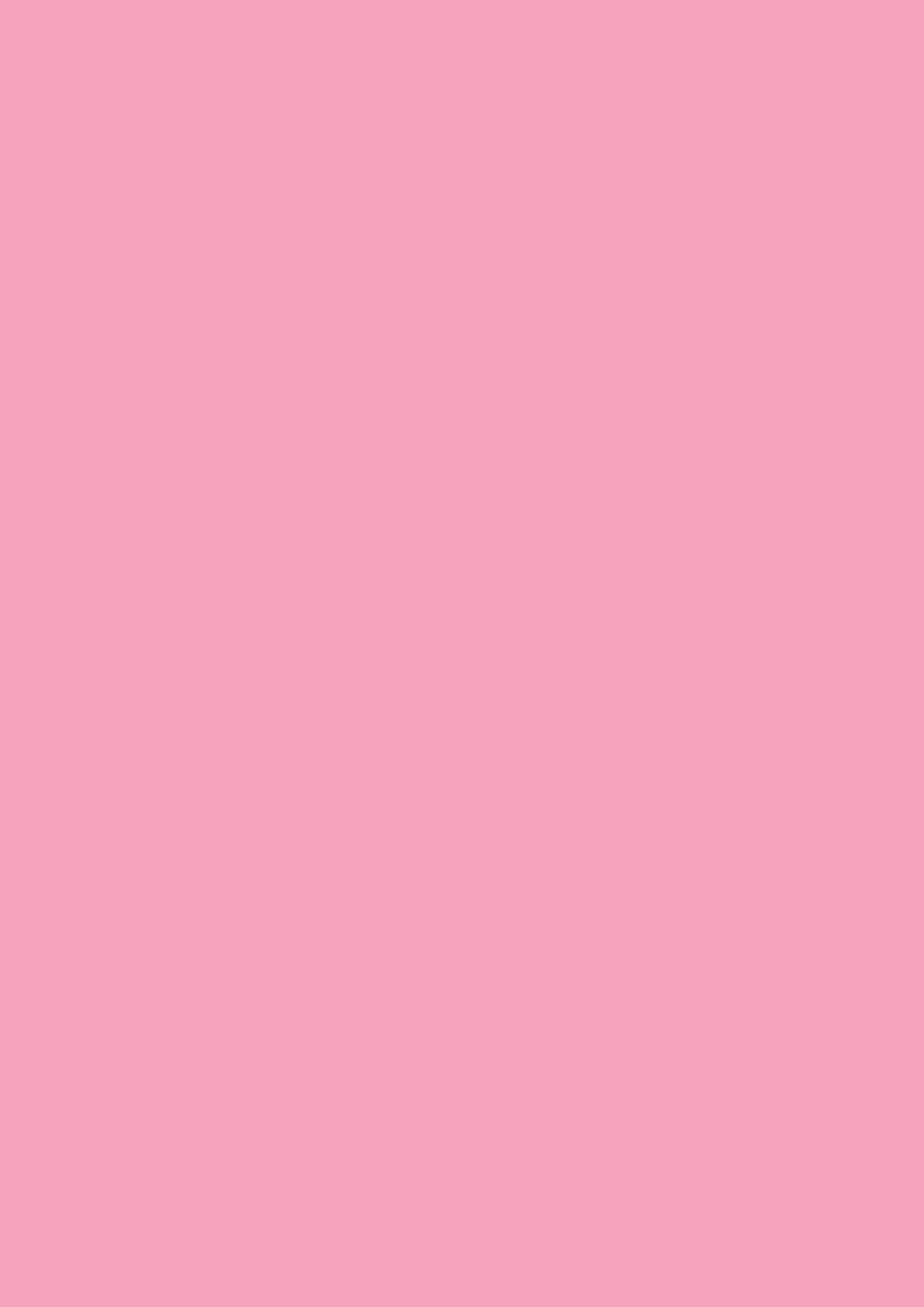# **Management and other service providers**

#### **Registered Office**

(Registered in England, No. 2868209) 12 Throgmorton Avenue London EC2N 2DL

#### **Alternative Investment Fund Manager**

BlackRock Fund Managers Limited\* 12 Throgmorton Avenue London EC2N 2DL

#### **Investment Manager and Company Secretary**

BlackRock Investment Management (UK) Limited\* 12 Throgmorton Avenue London EC2N 2DL Telephone: 020 7743 3000 Email: cosec@blackrock.com

#### **Depositary, Custodian, Banker and Fund Accountant**

The Bank of New York Mellon (International) Limited\* One Canada Square Canary Wharf London E14 5AL

#### **Registrar**

Computershare Investor Services PLC\* The Pavilions Bridgwater Road Bristol BS99 6ZZ Telephone: 0370 707 1187

#### **Auditors**

PricewaterhouseCoopers LLP Atria One 144 Morrison Street Edinburgh EH3 8EX

#### **Stockbrokers**

JPMorgan Cazenove Limited\* 25 Bank Street Canary Wharf London E14 5JP

Winterflood Securities Limited\* The Atrium Building Cannon Bridge 25 Dowgate Hill London EC4R 2GA

#### **Solicitors**

Herbert Smith Freehills LLP Exchange House Primrose Street London EC2A 2EG

\* Authorised and regulated by the Financial Conduct Authority.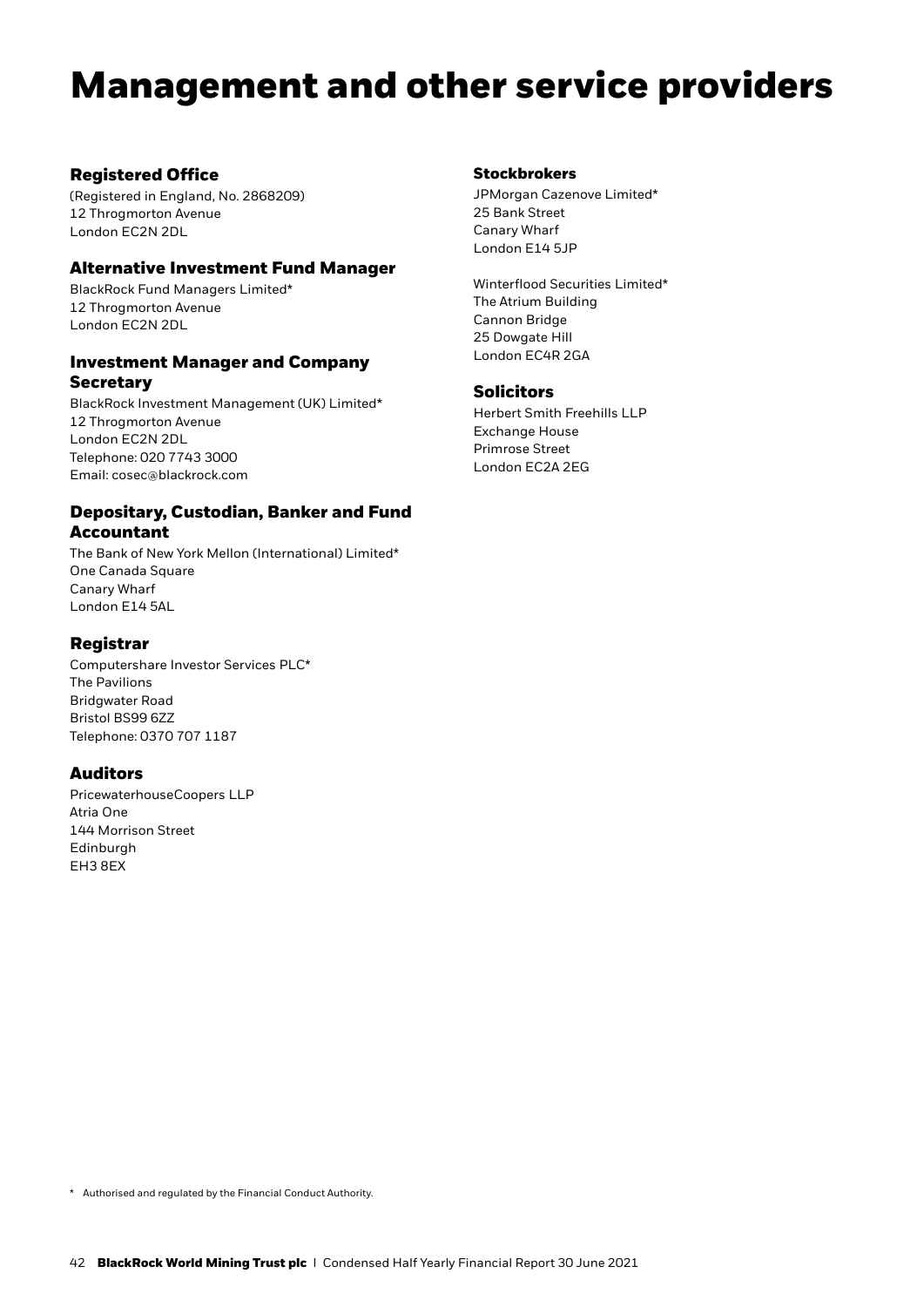# **Directors**



**David Cheyne Chairman** Appointed 1 June 2012 Chairman since 2 May 2019



**Russell Edey Senior Independent Director and Chairman of the Audit & Management Engagement Committee** Appointed 8 May 2014 Chairman of the Audit & Management Engagement Committee since 1 May 2020



**Jane Lewis** Appointed 28 April 2016



**Judith Mosely** Appointed 19 August 2014



**Srinivasan Venkatakrishnan** Appointed 1 August 2021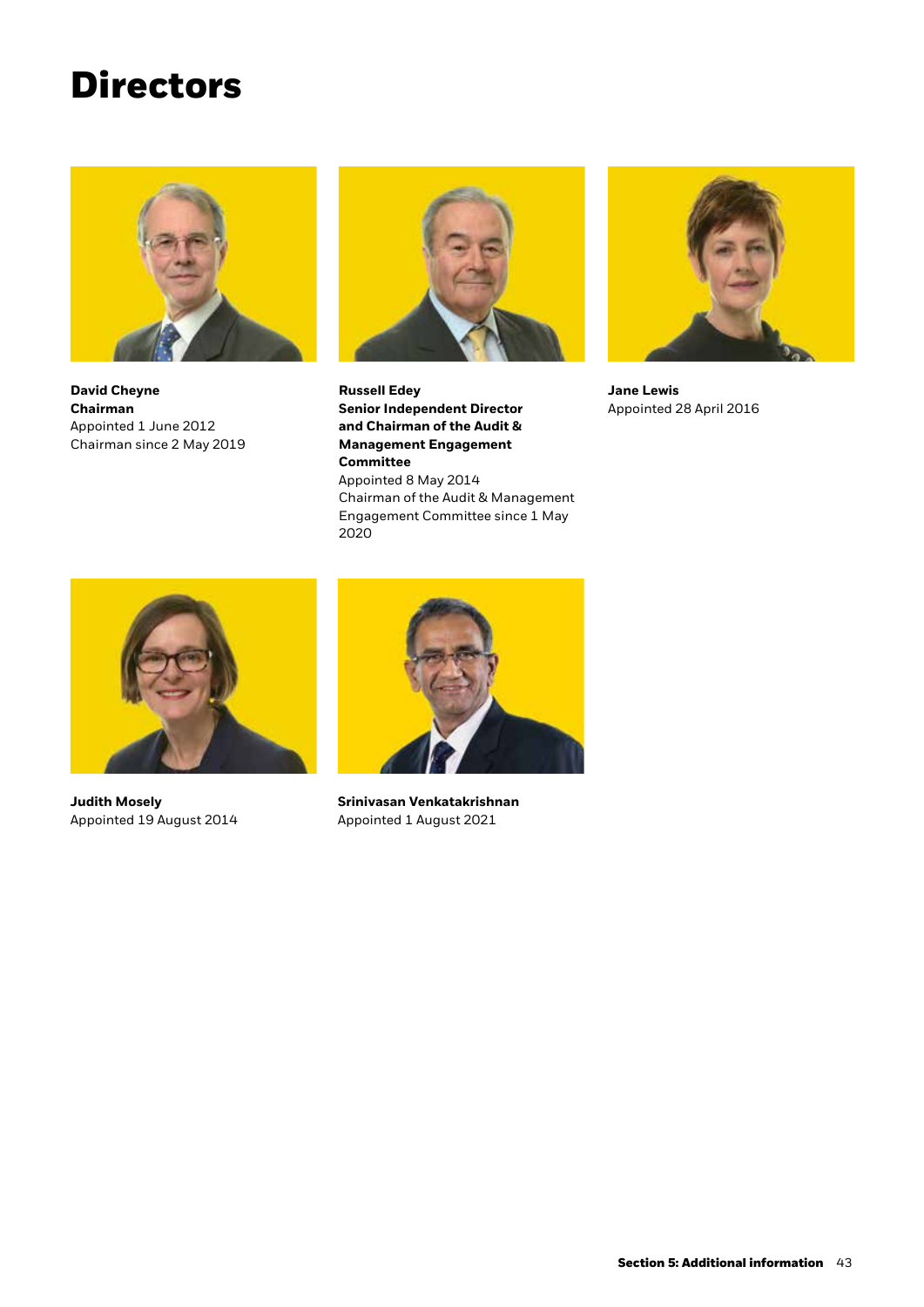# **Shareholder information**

#### **Financial calendar**

The timing of the announcement and publication of the Company's results may normally be expected in the months shown below:

| <b>February</b> | Annual results announced.                                                                        |
|-----------------|--------------------------------------------------------------------------------------------------|
| March           | Hard copies of Annual Report and<br>Financial Statements published.                              |
| April/May       | Annual General Meeting.                                                                          |
| August          | Half yearly figures announced and<br><b>Condensed Half Yearly Financial Report</b><br>published. |

#### **Quarterly dividends**

Dividends will be paid quarterly as follows:

| <b>Period ending</b> | <b>Announce</b> | <b>Payment date</b> |
|----------------------|-----------------|---------------------|
| 31 March             | April/May       | June                |
| 30 June              | August          | September           |
| 30 September         | November        | December            |
| 31 December          | February        | May                 |

### **Payment of dividends**

Cash dividends will be sent by cheque to the first-named shareholder at their registered address. Dividends may also be paid direct into a shareholder's bank account via BACSTEL-IP (Bankers' Automated Clearing Service – Telecom Internet Protocol). This may be arranged by contacting the Company's registrar, Computershare Investor Services PLC, through their secure website investorcentre.co.uk, or by telephone on 0370 707 1187, or by completing the Mandate Instructions section on the reverse of your dividend confirmation statement and sending this to the Company's registrar, Computershare. Dividend confirmations will be sent to shareholders at their registered address, unless other instructions have been given, to arrive on the payment date.

### **Dividend reinvestment scheme (DRIP)**

Shareholders may request that their dividends be used to purchase further shares in the Company. Dividend reinvestment forms may be obtained from Computershare Investor Services PLC through their secure website investorcentre.co.uk or on 0370 707 1187. Shareholders who have already opted to have their dividends reinvested do not need to reapply. The last date for registering for this service for the forthcoming dividend is 3 September 2021.

#### **Dividend tax allowance**

The annual tax-free allowance on dividend income across an individual's entire share portfolio is £2,000. Above this amount, individuals pay tax on their dividend income at a rate dependent on their income tax bracket and personal circumstances.

The Company continues to provide registered shareholders with confirmation of the dividends paid and this should be included with any other dividend income received when calculating and reporting total dividend income received. It is a shareholder's responsibility to include all dividend income when calculating any tax liability.

If you have any tax queries, please contact a financial advisor.

#### **Share price**

The Company's mid-market ordinary share price is quoted daily in The Financial Times and The Times under 'Investment Companies' and in The Daily Telegraph under 'Investment Trusts'. The share price is also available on the BlackRock website at blackrock.com/uk/brwm.

#### **ISIN/SEDOL numbers**

The ISIN/SEDOL numbers and mnemonic codes for the Company's shares are:

|                       | <b>Ordinary shares</b> |
|-----------------------|------------------------|
| <b>ISIN</b>           | GB0005774855           |
| SEDOL                 | 0577485                |
| Reuters Code          | BRWM.L                 |
| <b>Bloomberg Code</b> | <b>BRWM LN</b>         |
| Ticker                | <b>BRWM</b>            |

### **Share dealing**

Investors wishing to purchase more shares in the Company or sell all or part of their existing holding may do so through a stockbroker. Most banks also offer this service. Alternatively, they can do so by creating a Trading Account at www.computershare.com/dealing/uk. To purchase this investment, you must have read the Key Information Document before the trade can be executed. Computershare can email or post this to you.

For existing shareholders not looking to purchase shares, the Company's registrar, Computershare, has an internet and telephone share dealing service. The telephone share dealing service is available on 0370 703 0084. To access the internet share dealing service, you will need to access www.computershare.com/dealing/uk using your shareholder reference number, which can be found on paper or electronic communications that you have previously received from Computershare.

**Internet dealing** – The fee for this service is 1% of the value of the transaction (subject to a minimum of £30). Stamp duty of 0.5% is payable on purchases.

**Telephone dealing** – The fee for this service will be 1% of the value of the transaction (plus £50). Stamp duty of 0.5% is payable on purchases.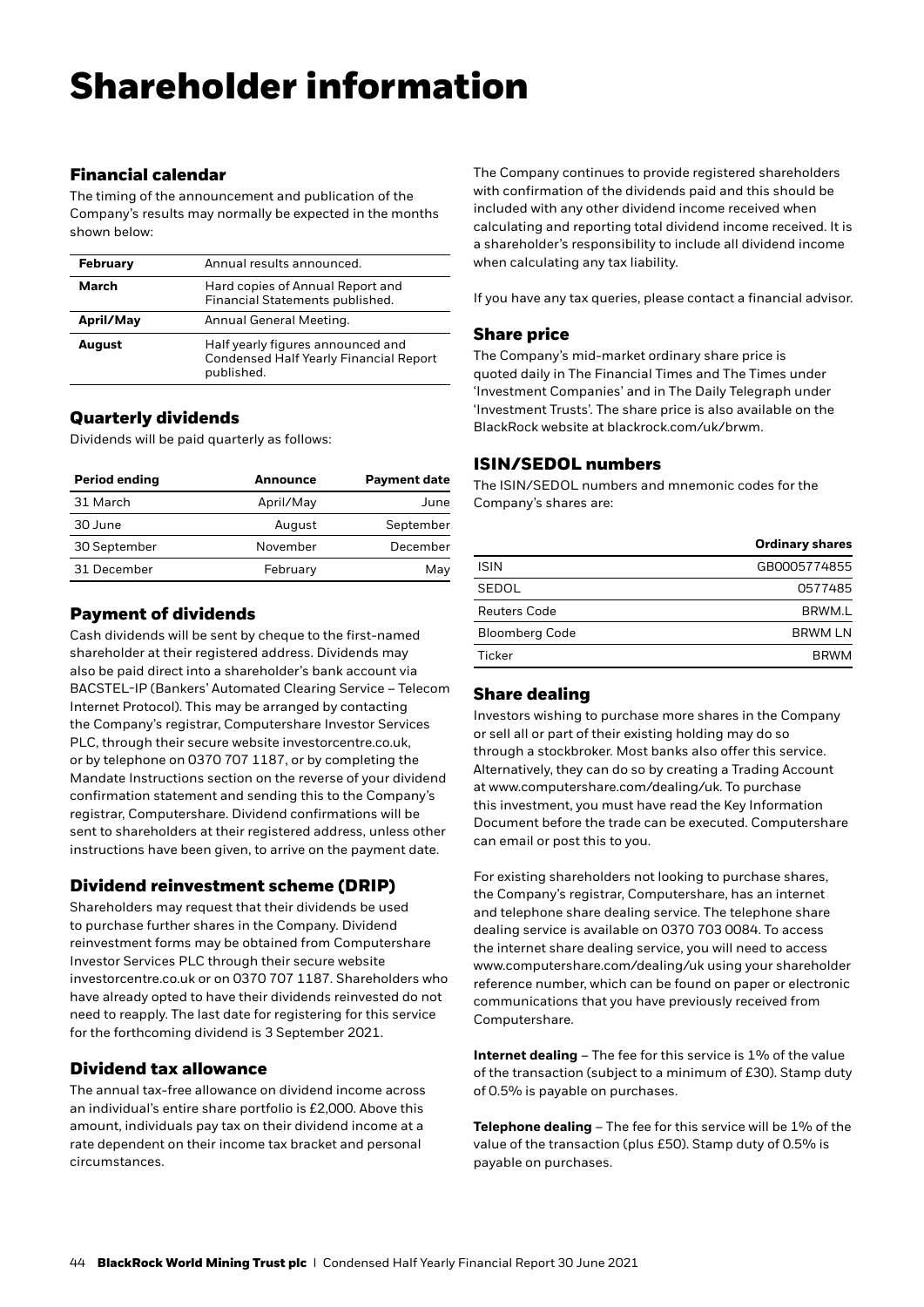#### **CREST**

The Company's shares may be held in CREST, an electronic system for uncertificated securities trading. Private investors can continue to retain their share certificates and remain outside the CREST system. Private investors are able to buy and sell their holdings in the same way as they did prior to the introduction of CREST, although there may be differences in dealing charges.

#### **Risk factors**

- Past performance is not necessarily a guide to future performance.
- The value of your investment in the Company and the income from it can fluctuate as the value of the underlying investments fluctuate.
- The price at which the Company's shares trade on the London Stock Exchange is not the same as their net asset value (NAV) (although they are related) and therefore you may realise returns which are lower or higher than NAV performance.

#### **Electronic communications**

We encourage you to play your part in reducing our impact on the environment and elect to be notified by email when your shareholder communications become available online. This means you will receive timely, cost-effective and greener online annual reports, half yearly financial reports and other relevant documentation.

Shareholders who opt for this service will receive an email from Computershare with a link to the relevant section of the BlackRock website where the documents can be viewed and downloaded. Please submit your email address by visiting investorcentre.co.uk/ecomms. You will require your shareholder reference number which you will find on your share certificate or dividend confirmation statement.

You will continue to receive a printed copy of these reports if you have elected to do so. Alternatively, if you have not submitted your email address nor have elected to receive printed reports, we will write and let you know where you can view these reports online.

#### **Duration of the company**

Shareholders are given an opportunity at each Annual General Meeting to vote on an ordinary resolution to continue the life of the Company for a further twelve months.

#### **Nominee code**

Where shares are held in a nominee company name, the Company undertakes:

• to provide the nominee company with multiple copies of shareholder communications, so long as an indication of quantities has been provided in advance; and

• to allow investors holding shares through a nominee company to attend general meetings, provided the correct authority from the nominee company is available.

Nominee companies are encouraged to provide the necessary authority to underlying shareholders to attend the Company's general meetings.

#### **Publication of net asset value/portfolio analysis**

The net asset value (NAV) per share of the Company is calculated daily, with details of the Company's investments and performance being published monthly.

The daily NAV per share and monthly information are released through the London Stock Exchange's Regulatory News Service and are available on the website at blackrock.com/uk/brwm and through the Reuters News Service under the code 'BLRKINDEX', on page 8800 on Topic 3 (ICV terminals) and under 'BLRK' on Bloomberg (monthly information only).

#### **Stocks and shares individual savings accounts (ISAs)**

ISAs are a tax-efficient method of investment and the Company's shares are eligible investments for inclusion within stocks and shares Individual Savings Accounts. In the 2021/2022 tax year investors have an annual ISA allowance of £20,000 (2020/2021: £20,000) which can be invested in either cash or shares.

#### **Online access**

Other details about the Company are also available on the website at blackrock.com/uk/brwm. The financial statements and other literature are published on the website. Visitors to the website need to be aware that legislation in the United Kingdom governing the preparation and dissemination of the financial statements may differ from legislation in their jurisdiction.

Shareholders can also manage their shareholding online by using Investor Centre, Computershare's secure website at investorcentre.co.uk. To access Computershare's website, you will need your shareholder reference number which can be found on paper or electronic communications you have previously received from Computershare. Listed below are the most frequently used features of the website.

- **Holding enquiry** view balances, values, history, payments and reinvestments.
- **Payments enquiry** view your dividends and other payment types.
- **Address change** change your registered address.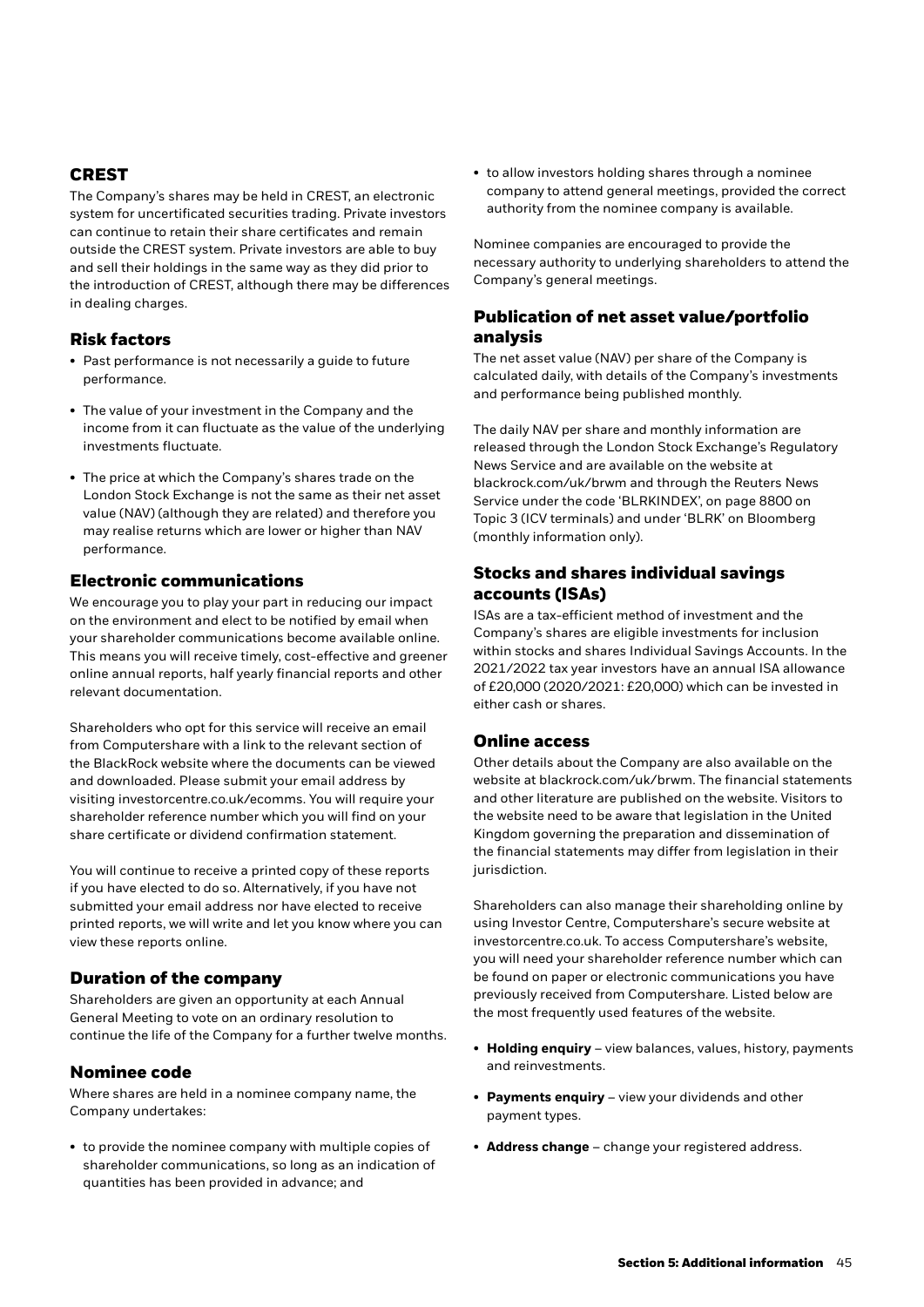# **Shareholder information**

continued

- **Bank details update** choose to receive your dividend payment directly into your bank account instead of by cheque.
- **e-Comms sign-up** choose to receive email notifications when your shareholder communications become available instead of paper communications.
- **Outstanding payments** reissue payments using the online replacement service.
- **Downloadable forms** including dividend mandates, stock transfer, dividend reinvestment and change of address forms.

#### **Shareholder enquiries**

The Company's registrar is Computershare Investor Services PLC. Certain details relating to your holding can be checked through the Computershare Investor Centre website. As a security check, specific information needs to be input accurately to gain access to an individual's account. This includes your shareholder reference number, available from your share certificate, dividend confirmation statement or other electronic communications you have previously received from Computershare. The address of the Computershare website is investorcentre.co.uk. Alternatively, please contact the registrar on 0370 707 1187.

Changes of name or address must be notified in writing either through Computershare's website, or to the registrar at:

Computershare Investor Services PLC The Pavilions Bridgwater Road Bristol BS99 6ZZ

#### **General enquiries**

Enquiries about the Company should be directed to:

The Secretary BlackRock World Mining Trust plc 12 Throgmorton Avenue London EC2N 2DL Telephone: 020 7743 3000 Email: cosec@blackrock.com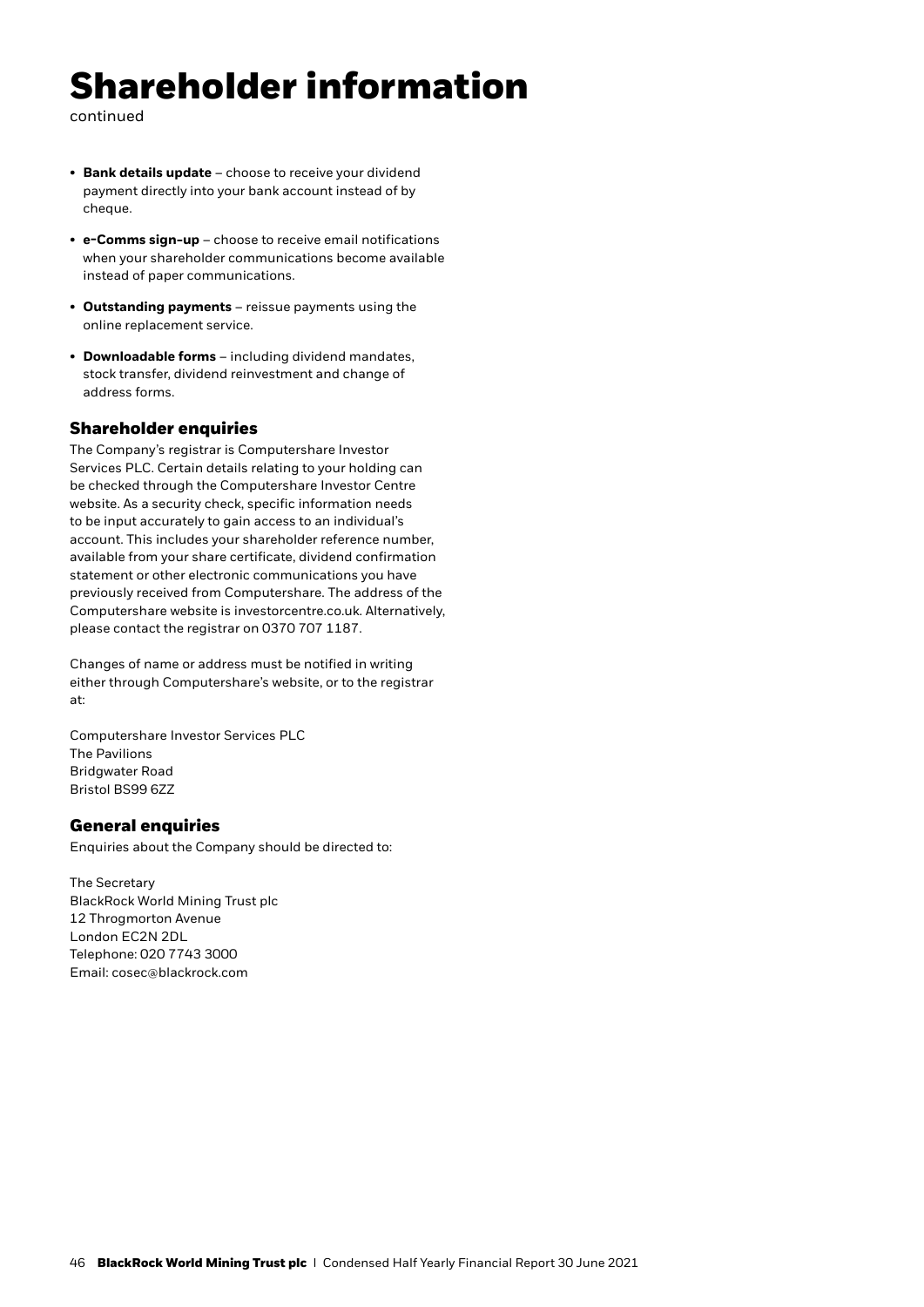# **Glossary**

#### **Alternative performance measures (APM)**

An APM is a measure of performance or financial position that is not defined in applicable accounting standards and cannot be directly derived from the financial statements. The Group's APMs are set out below and are cross-referenced where relevant to the financial inputs used to derive them as contained in other sections of the Condensed Half Yearly Financial Report.

#### **Closed-end company**

An investment trust works along the same lines as a unit trust, in that it pools money from investors which is then managed on a collective basis. The main difference is that an investment trust is a company listed on the Stock Exchange and, in most cases, trading takes place in shares which have already been issued, rather than through the creation or redemption of units. As the number of shares which can be issued or cancelled at any one time is limited, and requires the approval of existing shareholders, investment trusts are known as closed-end funds or companies. This means that investment trusts are not subject to the same liquidity constraints as open ended funds and can therefore invest in less liquid investments.

#### **Discount and premium\***

Investment trust shares can frequently trade at a discount to NAV. This occurs when the share price (based on the midmarket share price) is less than the NAV and investors may therefore buy shares at less than the value attributable to them by reference to the underlying assets. The discount is the difference between the share price and the NAV, expressed as a percentage of the NAV. As at 30 June 2021, the share price was 608.00p (30 June 2020: 376.00p; 31 December 2020: 522.00p) and the NAV was 616.20p (30 June 2020: 428.24p; 31 December 2020: 536.34p) giving a discount of 1.3% (30 June 2020: discount of 12.2%; 31 December 2020: discount of 2.7%) (please see note 8 of the financial statements on page 33 for the inputs to the calculation).

A premium occurs when the share price (based on the midmarket share price) is more than the NAV and investors would therefore be paying more than the value attributable to the shares by reference to the underlying assets. For example, if the share price was 370p and the NAV 365p, the premium would be 1.4%.

Discounts and premiums are mainly the consequence of supply and demand for the shares on the stock market.

#### **Gearing and borrowings**

Investment companies can borrow to purchase additional investments. This is called 'gearing'. It allows investment companies to take advantage of a long-term view on a sector or to take advantage of a favourable situation or a particularly attractive stock without having to sell existing investments.

Gearing works by magnifying a company's performance. If a company 'gears up' and then markets rise and returns on the investments outstrip the costs of borrowing, the overall returns to investors will be even greater. But if markets fall and the performance of the assets in the portfolio is poor, then losses suffered by the investor will also be magnified.

| <b>Net gearing calculation</b>             | Page | 30 June<br>2021<br>(unaudited)<br>£'000 | 30 June<br>2020<br>(unaudited)<br>£'000 | <b>31 December</b><br>2020<br>(audited)<br>$(re stated)^1$<br>£'000 |     |
|--------------------------------------------|------|-----------------------------------------|-----------------------------------------|---------------------------------------------------------------------|-----|
| Net assets                                 | 26   | 1,132,270                               | 743.443                                 | 930.825                                                             | (a) |
| <b>Borrowings</b>                          | 26   | 148.149                                 | 97.119                                  | 124.845                                                             | (b) |
| Total assets $(a + b)$                     |      | 1,280,419                               | 840.562                                 | 1,055,670                                                           | (c) |
| Current assets <sup>2</sup>                | 26   | 13,398                                  | 33.475                                  | 16.199                                                              | (d) |
| Current liabilities (excluding borrowings) | 26   | (5,378)                                 | (9,406)                                 | (6, 132)                                                            | (e) |
| Cash and cash equivalents $(d + e)$        |      | 8,020                                   | 24.069                                  | 10,067                                                              | (f) |
| Net gearing $(g = (c - f - a)/a)$          |      | 12.4%                                   | 9.8%                                    | 12.3%                                                               | (g) |

<sup>1</sup> Please refer to note 2 "Restatement of 2020 comparatives" on page 28 for further details.

<sup>2</sup> Includes cash at bank.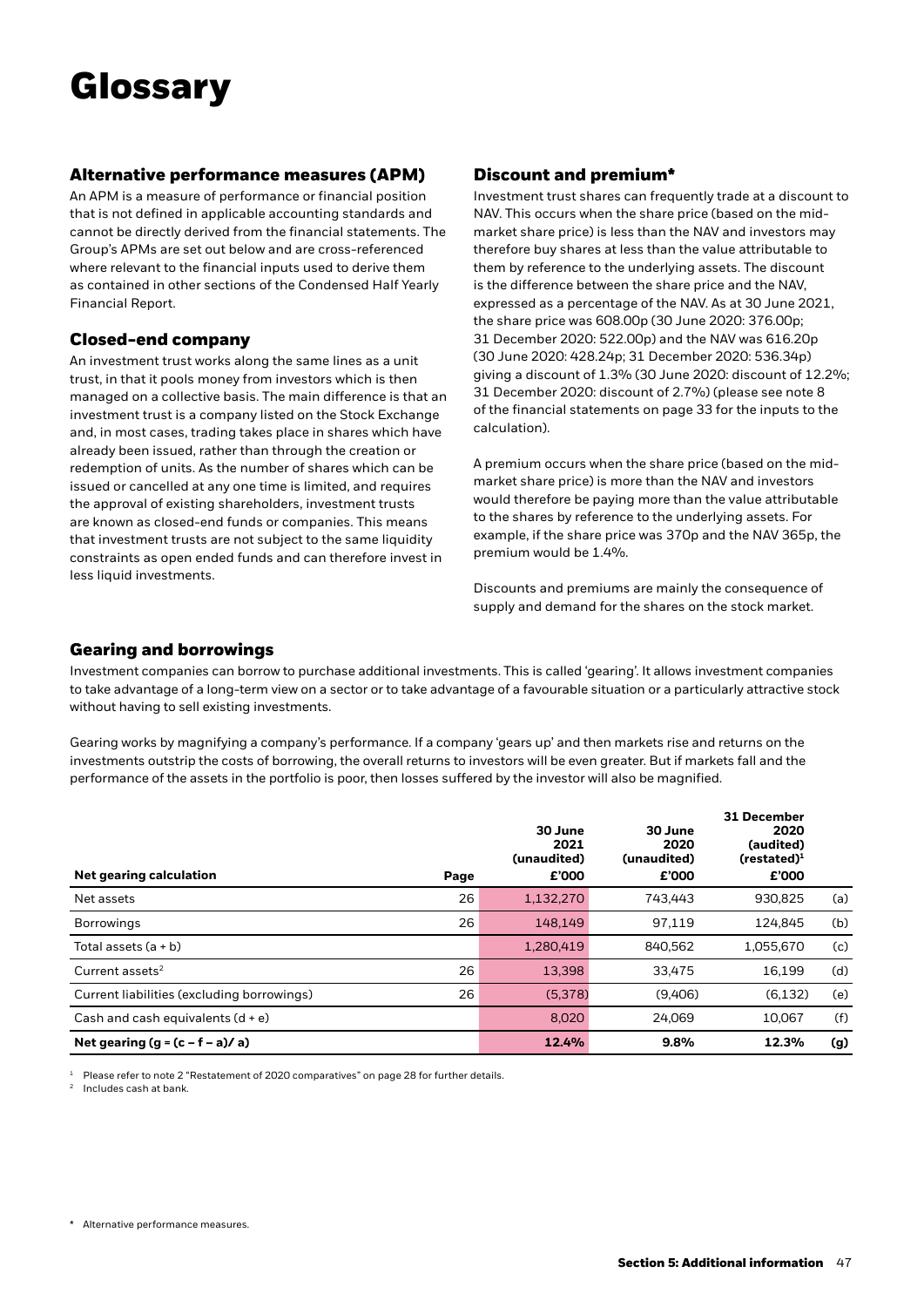# **Glossary**

continued

#### **Gross assets**

Gross assets is defined as the total of the Group's net assets and borrowings.

#### **Leverage**

Leverage is defined in the AIFM Directive as 'any method by which the AIFM increases the exposure of an AIF it manages whether through borrowing of cash or securities, or leverage embedded in derivative positions or by any other means'.

Leverage is measured in terms of 'exposure' and is expressed as a ratio of net asset value:

Leverage ratio  $=$ Exposure Net assets The Directive sets out two methodologies for calculating exposure. These are the Gross Method and the Commitment Method. The treatment of cash and cash equivalent balances in terms of calculating what constitutes an 'exposure' under the AIFMD differs for these two methods. The definitions for calculating the Gross Method exposures require that 'the value of any cash and cash equivalents which are highly liquid investments held in the base currency of the AIF, that are readily convertible to a known amount of cash, are subject to an insignificant risk of change in value and provide a return no greater than the rate of a three-month high quality government bond' should be excluded from exposure calculations.

#### **NAV and share price return (with dividends reinvested)\***

Performance statistics enable the investor to make performance comparisons between investment trusts with different dividend policies. The performance measures the combined effect of any dividends paid, together with the rise or fall in the share price or NAV. This is calculated by the movement in the share price or NAV plus the dividends paid by the Group assuming these are reinvested in the Group at the prevailing NAV/Share price (please see note 8 of the financial statements for the inputs to the calculations).

| <b>NAV total return</b>                      | Page | Six months to<br>30 June<br>2021<br>(unaudited)<br>£'000 | Six months to<br>30 June<br>2020<br>(unaudited)<br>£'000 | Year ended<br>31 December<br>2020<br>(audited)<br>£'000 |     |
|----------------------------------------------|------|----------------------------------------------------------|----------------------------------------------------------|---------------------------------------------------------|-----|
| Closing NAV per share (pence)                | 33   | 616.20                                                   | 428.24                                                   | 536.34                                                  |     |
| Add back interim and final dividends (pence) | 32   | 12.80                                                    | 14.00                                                    | 22.00                                                   |     |
| Effect of dividend reinvestment (pence)      |      | 0.41                                                     | 5.62                                                     | 12.38                                                   |     |
| Adjusted closing NAV (pence)                 |      | 629.41                                                   | 447.86                                                   | 570.72                                                  | (a) |
| Opening NAV per share (pence)                | 33   | 536.34                                                   | 433.17                                                   | 433.17                                                  | (b) |
| NAV total return $(c = ((a - b)/b))$ (%)     |      | 17.4                                                     | 3.4                                                      | 31.8                                                    | (c) |

| Share price total return                         | Page | Six months to<br>30 June<br>2021<br>(unaudited)<br>£'000 | Six months to<br>30 June<br>2020<br>(unaudited)<br>£'000 | Year ended<br><b>31 December</b><br>2020<br>(audited)<br>£'000 |     |
|--------------------------------------------------|------|----------------------------------------------------------|----------------------------------------------------------|----------------------------------------------------------------|-----|
| Closing share price (pence)                      | 33   | 608.00                                                   | 376.00                                                   | 522.00                                                         |     |
| Add back interim and final dividends (pence)     | 32   | 12.80                                                    | 14.00                                                    | 22.00                                                          |     |
| Effect of dividend reinvestment (pence)          |      | 0.07                                                     | 7.06                                                     | 17.73                                                          |     |
| Adjusted closing share price (pence)             |      | 620.87                                                   | 397.06                                                   | 561.73                                                         | (a) |
| Opening share price (pence)                      | 33   | 522.00                                                   | 383.00                                                   | 383.00                                                         | (b) |
| Share price total return $(c = ((a - b)/b))$ (%) |      | 18.9                                                     | 3.7                                                      | 46.7                                                           | (c) |

#### **Net asset value per share (Cum income NAV)**

This is the value of the Group's assets attributable to one ordinary share. It is calculated by dividing 'equity shareholders' funds' by the total number of ordinary shares in issue (excluding treasury shares). For example, as at 30 June 2021, equity shareholders' funds were worth £1,132,270,000 and there were 183,750,814 ordinary shares

in issue (excluding treasury shares); the undiluted NAV was therefore 616.20p per ordinary share (please see note 8 of the financial statements for the inputs to the calculations).

Equity shareholders' funds are calculated by deducting from the Group's total assets, its current and long-term liabilities and any provision for liabilities and charges.

\* Alternative performance measures.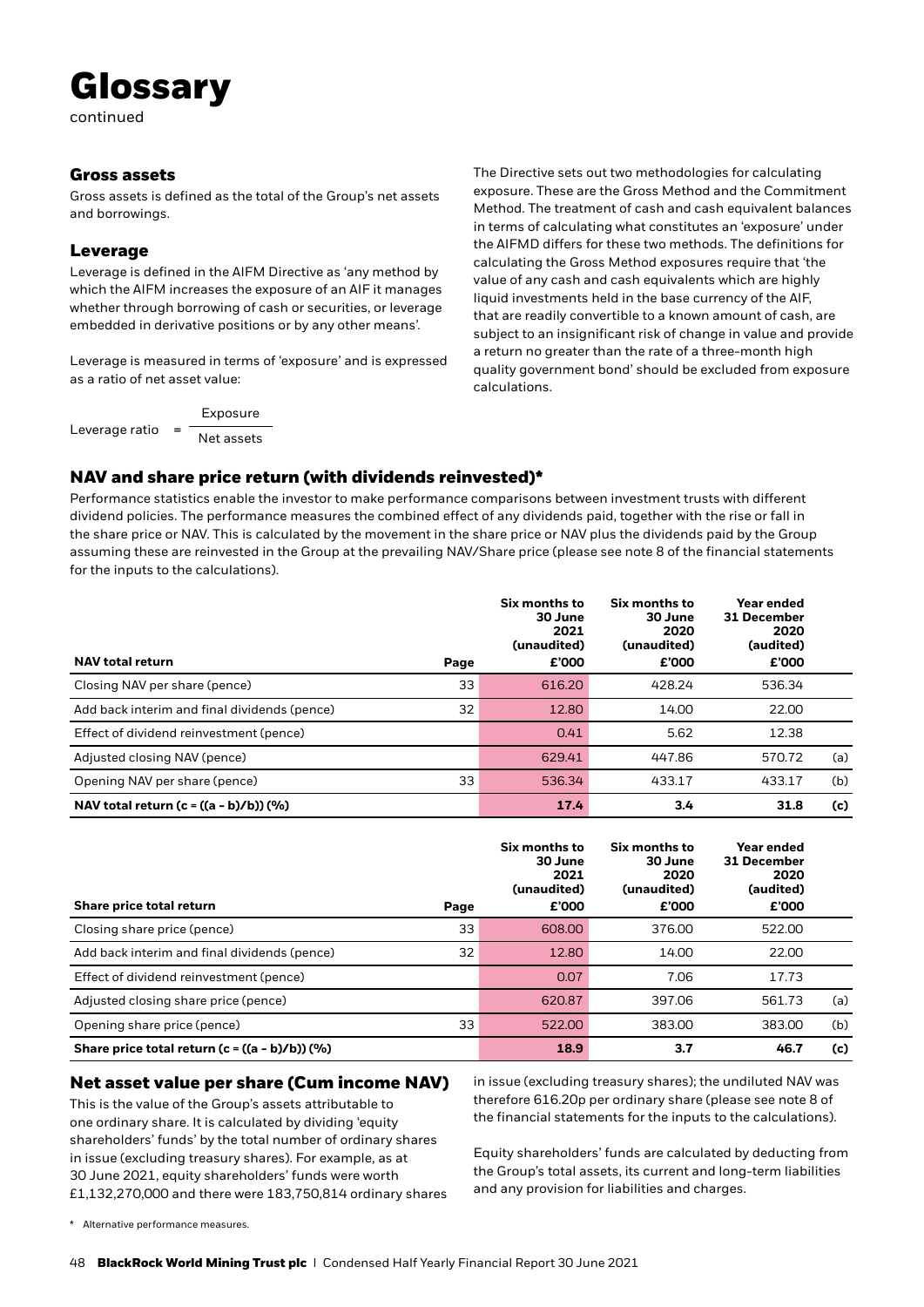#### **Net asset value per share (Capital only NAV)\***

The capital only NAV is a popular point of reference when comparing a range of investment trusts. This NAV focuses on the value of the Group's assets disregarding the current period revenue income, on the basis that most trusts will distribute substantially all of their income in any financial period. It is also the measure adopted by the Association of Investment Companies for preparation of statistical data. It is calculated by dividing 'equity shareholders' funds' (excluding current period revenue) by the total number of ordinary shares in issue.

As at 30 June 2021, equity shareholders' funds less the current year net revenue return (after interim dividends) amounted to £1,107,251,000 and there were 183,750,814 ordinary shares in issue (excluding treasury shares); therefore the capital only NAV was 602.58p.

Equity shareholders' funds (excluding current period revenue) of £1,107,251,000 are calculated by deducting from the Group's net assets (£1,132,270,000) its current period revenue (£33,243,000) and adding back the interim dividends paid from revenue (£8,224,000).

#### **Ongoing charges ratio\***

Ongoing charges  $(\%) =$  Annualised ongoing charges Average undiluted net asset value

in the period

Ongoing charges are those expenses of a type which are likely to recur in the foreseeable future, whether charged to capital or revenue, and which relate to the operation of the investment company as a collective fund. Ongoing charges are based on costs incurred in the year as being the best estimate of future costs and include the annual management charge.

As recommended by the AIC in its guidance, ongoing charges are calculated using the Group's annualised recurring revenue and capital expenses (excluding finance costs, direct transaction costs, custody transaction charges, VAT recovered, taxation and certain non-recurring items) expressed as a percentage of the average daily net assets of the Group during the year.

The inputs that have been used to calculate the ongoing charges percentage are set out in the following table.

| <b>Ongoing charges</b><br>calculation on<br>net assets     | Page | 2020<br>(audited)<br>£'000 | 31 December 31 December<br>2019<br>(audited)<br>£'000 |     |
|------------------------------------------------------------|------|----------------------------|-------------------------------------------------------|-----|
| Management fee                                             | 30   | 6,405                      | 6,480                                                 |     |
| Other operating<br>express <sup>1</sup>                    | 31   | 997                        | 1,030                                                 |     |
| Total management<br>fee and other<br>operating<br>expenses |      | 7,402                      | 7,510                                                 | (a) |
| Average net assets<br>in the year                          |      | 748,853                    | 733,356                                               | (b) |
| <b>Ongoing charges</b><br>on net assets<br>$(c = a/b)$     |      | $0.99\%$                   | 1.02%                                                 | (c) |

| <b>Ongoing charges</b><br>calculation on<br>gross assets   | Page | 2020<br>(audited)<br>£'000 | 31 December 31 December<br>2019<br>(audited)<br>£'000 |     |
|------------------------------------------------------------|------|----------------------------|-------------------------------------------------------|-----|
| Management fee                                             | 30   | 6,405                      | 6,480                                                 |     |
| Other operating<br>express <sup>1</sup>                    | 31   | 997                        | 1,030                                                 |     |
| Total management<br>fee and other<br>operating<br>expenses |      | 7,402                      | 7,510                                                 | (a) |
| Average gross<br>assets in the year                        |      | 847,155                    | 845,352                                               | (b) |
| <b>Ongoing charges</b><br>on gross assets<br>$(c = a/b)$   |      | 0.87%                      | $0.89\%$                                              | (c) |

<sup>1</sup> Excluding provision for doubtful debts of £106,000 for year ended  $31$ December 2020 (2019: £nil).

#### **Options and options overwriting strategy**

An option is a contract that offers the buyer the right, but not the obligation, to buy (call) or sell (put) a security or other financial asset at an agreed-upon price (the strike price) during a certain period of time or on a specific date (exercise date) for a fee (the premium). The sale of call or put options on stocks that are believed to be overpriced or underpriced, based on the assumption that the options will not be exercised, is referred to as an 'options overwriting' strategy.

The seller of the option collects a premium but, if the option subsequently expires without being exercised, there will be no down side for the seller. However, if the stock rises above the exercise price the holder of the option is likely to exercise the option and this strategy can reduce returns in a rising market.

The Company employs an options overwriting strategy but seeks to mitigate risk by utilising predominantly covered call options (meaning that call options are only written in respect of stocks already owned within the Company's portfolio such that, if the options are exercised, the Company does not need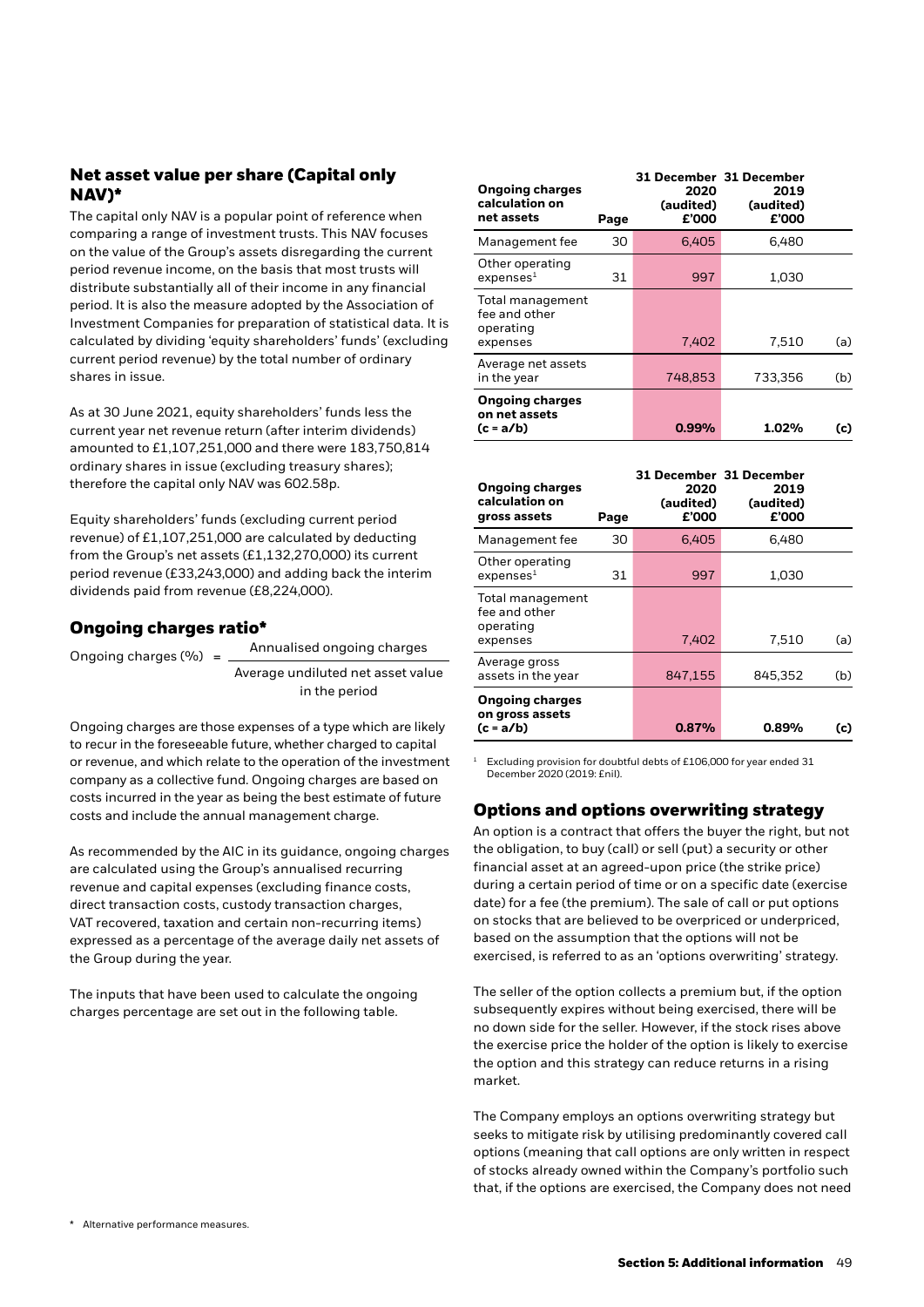# **Glossary**

continued

to purchase stock externally at fluctuating market prices to meet its obligations under the options contract). Any use of derivatives for efficient portfolio management and options for investment purposes will be made on the basis of the same principles of risk spreading and diversification that apply to the Company's direct investments.

#### **Physical metals**

Metals such as copper, zinc and nickel.

#### **Quoted securities and unquoted investments**

Securities that trade on an exchange for which there is a publicly quoted price. Unquoted securities are financial securities that do not trade on an exchange for which there is not a publicly quoted price.

#### **Reference index – MSCI ACWI Metals & Mining 30% Buffer 10/40 Index (MSCI ACWI)**

The MSCI ACWI index is designed to be less concentrated and more diversified than other indices by constraining the exposure to any single issuer to 10% of the index value, with a 30% buffer applied, and the sum of the weights of all exposures to single issuers at more than 5% of the index at 40%, also with a 30% buffer applied.

The 30% buffer operates to ensure that the index does not have to be rebalanced constantly to retain its diversification characteristics due to the market movement of the index constituents. The buffer is applied at the quarterly rebalancing of the index taking the maximum weight of any index security to 7% (10% reduced by 30%) and the sum of the weights of securities representing more than 3.5% (5% reduced by 30%) to 28% (40% reduced by 30%).

If, due to market moves, any security breaches a 9% position, or the sum of all securities over 4.5% breach 36%, (which is equivalent to a 10% buffer applied to the 5 and 40 levels) there is an extraordinary rebalance prior to the quarter end taking the index back to the 30% buffer levels as described.

#### **Revenue profit and revenue reserves**

Revenue profit is the net revenue income earned after deduction of fees and expenses allocated to the revenue account and taxation suffered by the Group. Revenue reserves is the undistributed income that the Group keeps as reserves. Investment trusts do not have to distribute all the income they generate, after expenses. They may retain up to 15% of revenue generated which will be held in a revenue reserve. This reserve can be used at a later date to supplement dividend payments to shareholders.

#### **Royalties**

Contracts that involve one party giving capital (funding) to a mining company in return for a percentage share of the revenues from one or more of the company's assets.

#### **Treasury shares**

Treasury shares are shares that a company keeps in its own treasury which are not currently issued to the public. These shares do not pay dividends, have no voting rights and are not included in a company's total issued share capital amount for calculating percentage ownership. Treasury stock may have come from a repurchase or buy back from shareholders, or it may never have been issued to the public in the first place. Treasury shares may be reissued from treasury to the public to meet demand for a company's shares in certain circumstances.

#### **Yield\***

The yield is the amount of cash (in percentage terms) that is returned to the owners of the security, in the form of interest or dividends received from it. Normally, it does not include the price variations, distinguishing it from the total return.

|                                                                               | Page | 30 June<br>2021<br>£'000<br>(unaudited) | 2020<br>£'000<br>(unaudited) | 30 June 31 December<br>2020<br>£'000<br>(audited) |     |
|-------------------------------------------------------------------------------|------|-----------------------------------------|------------------------------|---------------------------------------------------|-----|
| Interim<br>and final<br>dividends<br>paid/<br>payable<br>(pence) <sup>1</sup> | 32   | 20.80                                   | 22.00                        | 20.30                                             | (a) |
| Ordinary<br>share<br>price<br>(pence)                                         | 33   | 608.00                                  | 376.00                       | 522.00                                            | (b) |
| Yield<br>$(c = a/b)$<br>(%)                                                   |      | 3.4                                     | 5.9                          | 3.9                                               | (c) |

<sup>1.</sup> Comprising dividends declared/paid for the twelve months to 30 June and 31 December.

\* Alternative performance measures.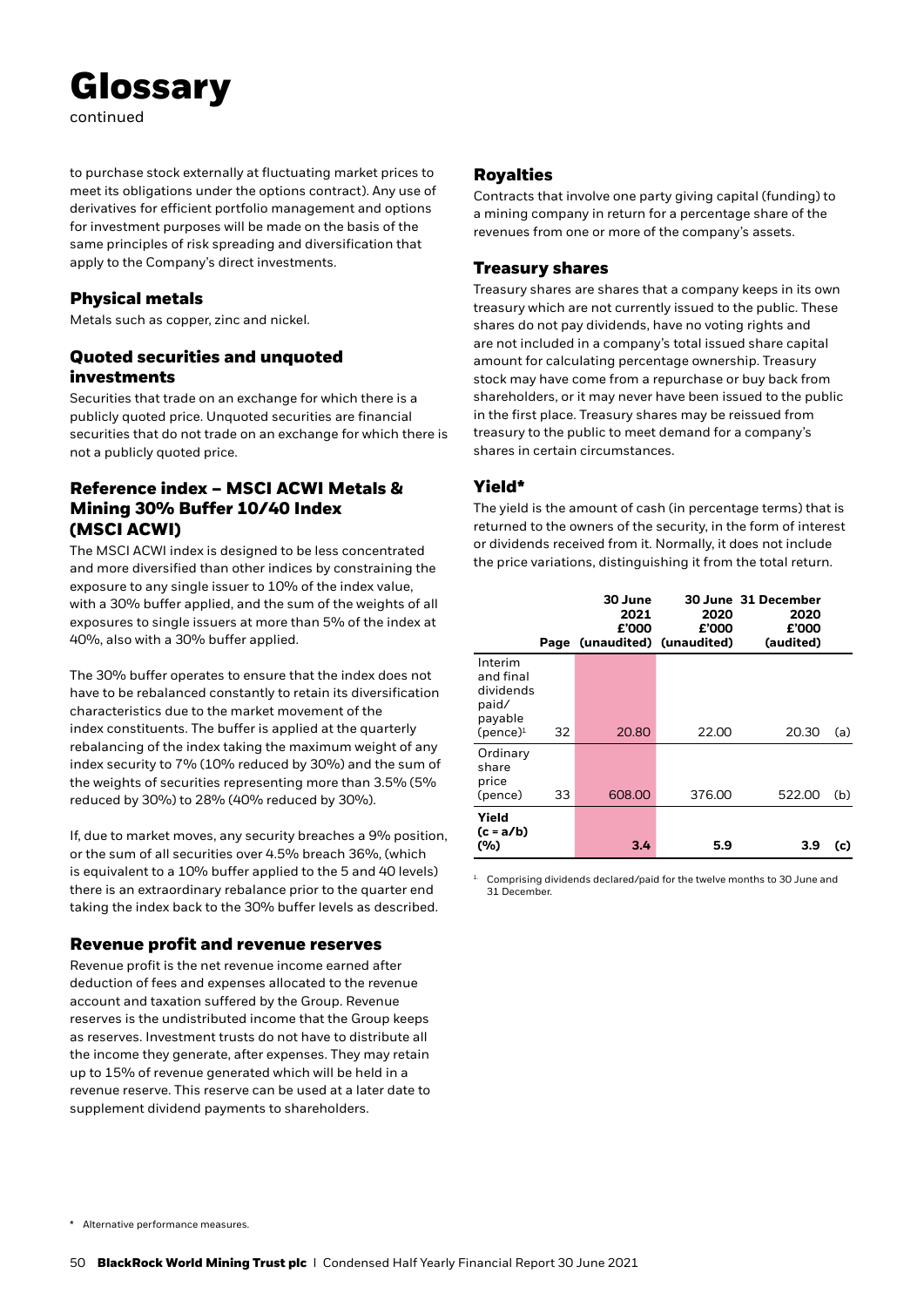# **Share fraud warning**

# **Be ScamSmart**

# **Investment scams are designed** to look like genuine investments

### Spot the warning signs

Have you been:

- contacted out of the blue
- promised tempting returns and told the investment is safe
- called repeatedly, or
- told the offer is only available for a limited time?

If so, you might have been contacted by fraudsters.

## **Avoid investment fraud**

#### **Reject cold calls**

If you've received unsolicited contact about an investment opportunity, chances are it's a high risk investment or a scam. You should treat the call with extreme caution. The safest thing to do is to hang up.

#### **Check the FCA Warning List**

The FCA Warning List is a list of firms and individuals we know are operating without our authorisation.

#### **Get impartial advice**

Think about getting impartial financial advice before you hand over any money. Seek advice from someone unconnected to the firm that has approached you.

### **Report a scam**

If you suspect that you have been approached by fraudsters please tell the FCA using the reporting form at www.fca.org.uk/consumers. You can also call the FCA Consumer Helpline on 0800 111 6768

If you have lost money to investment fraud, you should report it to Action Fraud on 0300 123 2040 or online at www.actionfraud.police.uk

Find out more at www.fca.org.uk/scamsmart

Remember: if it sounds too good to be true, it probably is!



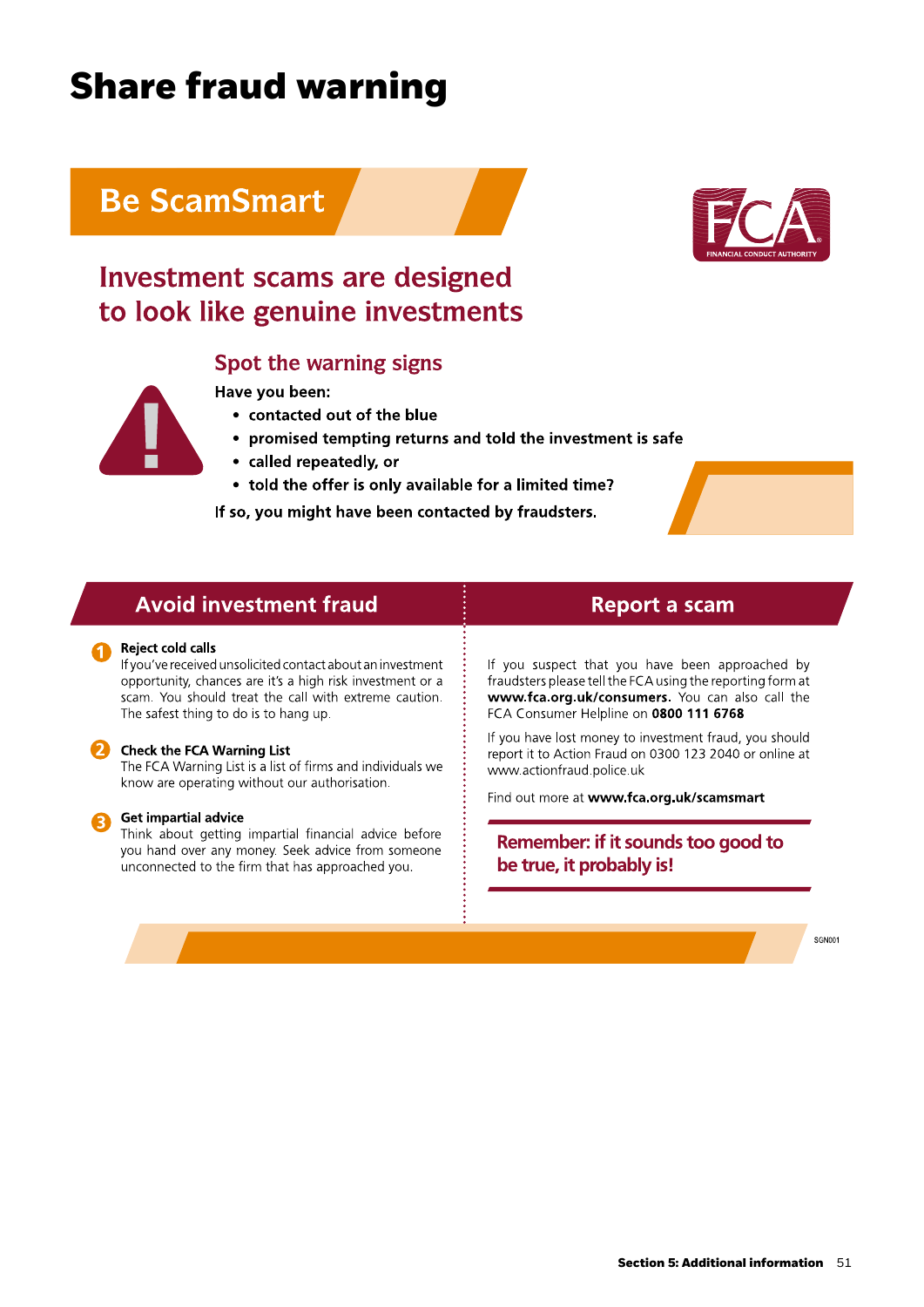**BlackRock World Mining Trust plc** l Condensed Half Yearly Financial Report 30 June 2021